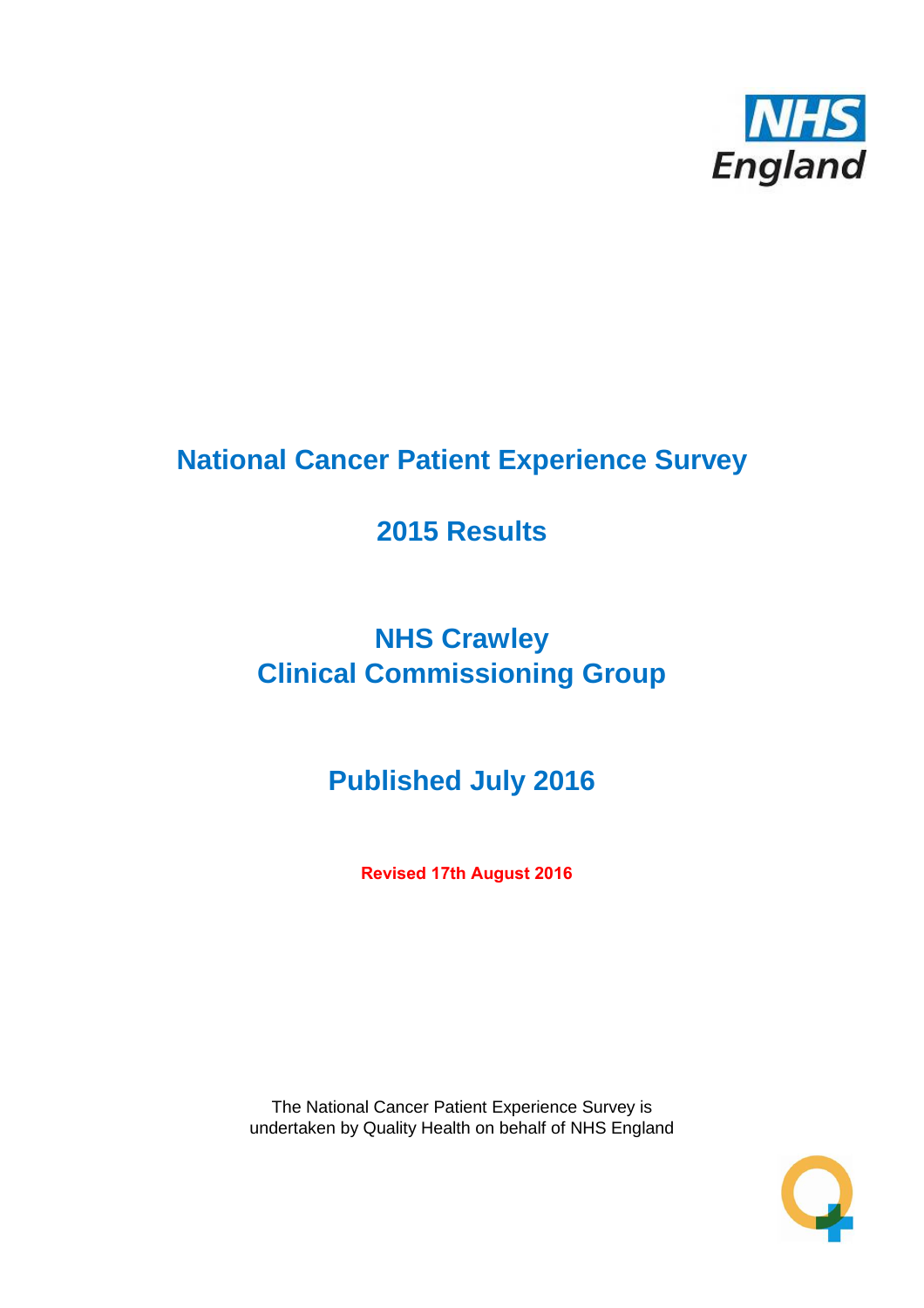#### **Report Revisions**

| <b>Report Name:</b>     | National Cancer Patient Experience Survey 2015 Results                                                                                                                                               |
|-------------------------|------------------------------------------------------------------------------------------------------------------------------------------------------------------------------------------------------|
|                         |                                                                                                                                                                                                      |
| CCG Name:               | <b>NHS Crawley CCG</b>                                                                                                                                                                               |
| Date of revision:       | 17/08/2016                                                                                                                                                                                           |
| Reason for revision(s): | Further quality assurance conducted on published data as a result of a query<br>from a Trust. Errors found affecting a small proportion of the Tumour Group<br>data for a number of Trusts and CCGs. |
|                         | The errors occurred when data was exported incorrectly for some tumour<br>types in selected CCGs and Trusts.                                                                                         |
|                         | Revisions affect Tumour Group tables only. All other scores (Unadjusted, Case<br>Mix Adjusted and Expected Range) reported for 'All Cancers' unaffected by<br>these revisions.                       |

| Detail of revisions made |      |          |                      |          |              |         |  |  |  |  |
|--------------------------|------|----------|----------------------|----------|--------------|---------|--|--|--|--|
| <b>Report Section</b>    |      |          |                      |          | Incorrect    | Revised |  |  |  |  |
|                          | Page | Question | <b>Tumour Group</b>  | Column   | <b>Score</b> | Score   |  |  |  |  |
| Comparisons by tumour    | 33   | Q51      | <b>Head and Neck</b> | This CCG | 28%          |         |  |  |  |  |
| group for this CCG       |      |          |                      |          |              | n.a.    |  |  |  |  |
| Comparisons by tumour    | 33   | Q51      | <b>All Cancers</b>   | This CCG |              | 28%     |  |  |  |  |
| group for this CCG       |      |          |                      |          | n.a.         |         |  |  |  |  |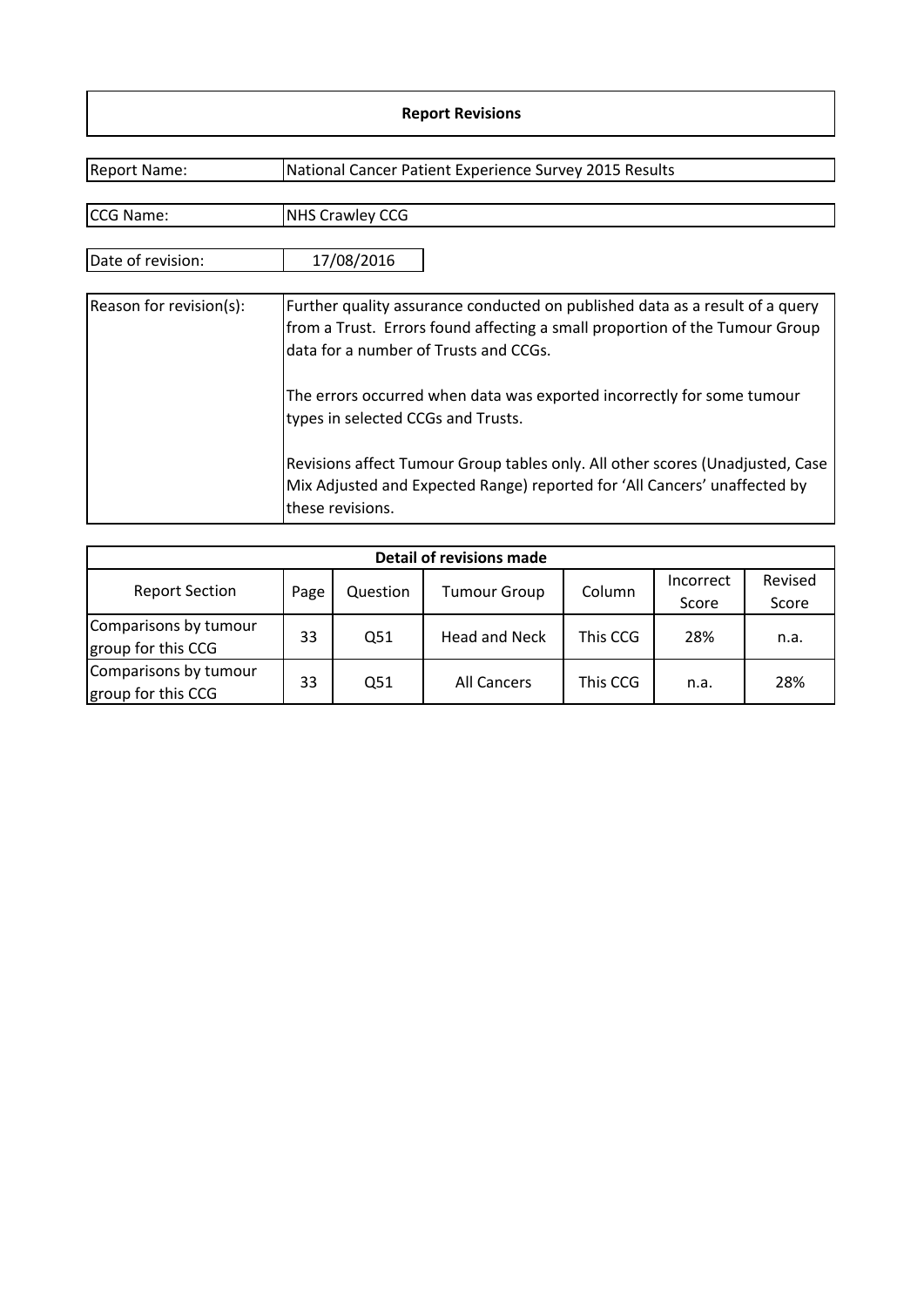### **Introduction**

The National Cancer Patient Experience Survey 2015 is the fifth iteration of the survey first undertaken in 2010. It has been designed to monitor national progress on cancer care; to provide information to drive local quality improvements; to assist commissioners and providers of cancer care; and to inform the work of the various charities and stakeholder groups supporting cancer patients.

The survey was overseen by a national Cancer Patient Experience Advisory Group. This Advisory Group set the principles and objectives of the survey programme and guided questionnaire development.

The survey was commissioned and managed by NHS England. The survey provider, Quality Health, is responsible for designing, running and analysing the survey.

Full national results and other reports are available at www.ncpes.co.uk

Further details on the survey methodology and changes to the 2015 survey can be found in the Annex. Note that a number of significant changes were made to the 2015 survey so caution should be taken in directly comparing data from the 2015 survey to the findings of the previous CPES surveys. No comparisons with previous surveys are presented in this report.

#### **This report**

The report shows how this CCG scored for each question in the survey, compared with national results. It is aimed at helping individual CCGs to understand their performance and identify areas for local improvement.

Note that responses for questions with 1-20 respondents have been suppressed. This is to protect patient confidentiality and because uncertainty around the result is too great.

#### **Data tables**

The data tables presented in this report show the following for each question:

- **Column 1** shows the number of respondents to this question
- **Column 2** shows the unadjusted 2015 score for this CCG
- **Column 3** shows the case-mix adjusted 2015 score for this CCG
- **Column 4** shows the lower limit of the expected range of scores for this CCG (the top of the pale blue section on the Comparability chart - see below)
- **Column 5** shows the upper limit of the expected range of scores for this CCG (the bottom of the dark blue section on the Comparability chart - see below)
- **Column 6** shows the National Average score for this question.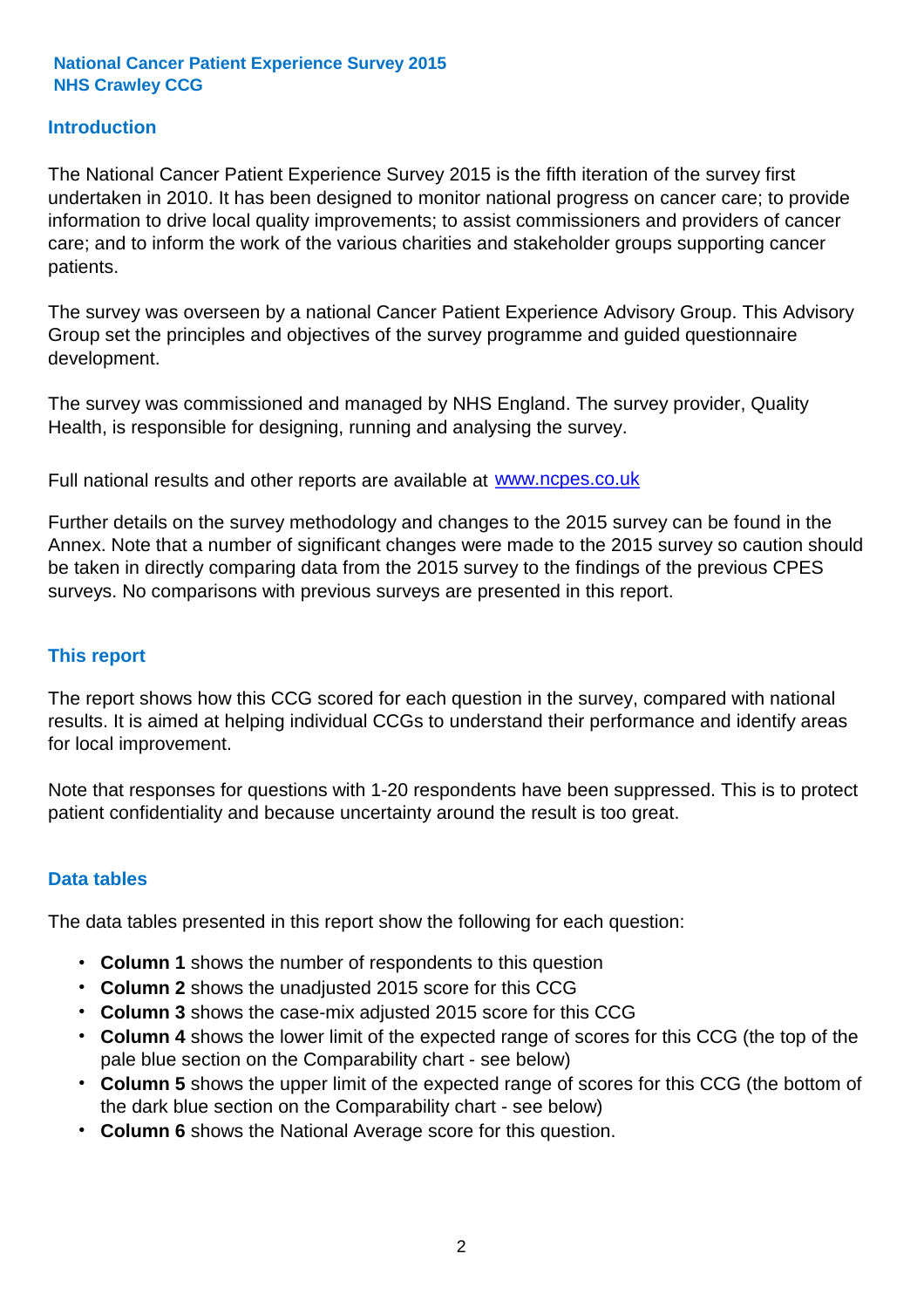Results for individual response options are presented in the detailed data tables **WWW.ncpes.co.uk** Confidence Intervals for unadjusted and case-mix adjusted data are provided in these tables.

Expected ranges and 95% Confidence Intervals highlight the uncertainty around the results. The size of the expected ranges and confidence intervals will be different for each question, and depends on the number of respondents and the range of their responses.

For further details on case-mix adjustment and the scoring methodology used, please refer to the Annex.

#### **Comparability charts**

For the 2015 survey, we have adopted the CQC standard for reporting comparative performance, based on calculation of "expected ranges". This means that CCGs will be flagged as outliers only if there is statistical evidence that their scores deviate (positively or negatively) from the range of scores that would be expected for CCGs of the same size.

The Comparability charts in this report show a bar with these expected ranges (in grey), higher than expected (in dark blue), and lower than expected (in pale blue). A black dot represents the actual score of this CCG.

The same colour convention has been used in Column 3 of the Data tables.

For further details on expected ranges, please refer to the technical document at **www.ncpes.co.uk** 

#### **Tumour group tables**

The final set of tables in this report show the scores for each question for each of the 13 tumour groups, with a comparative national score for that tumour group.

These breakdowns are intended as additional information for CCGs to understand the differences between the experiences of patients with different types of cancer. The numbers are generally relatively small and may not be statistically significant. They should therefore be treated with some caution.

#### **Notes on specific questions**

Question 5 in the survey has not been scored. However, the unscored data is useful and has been published alongside the other results in this report. This question asked respondents to "tick all that apply". The results show all of the responses given including where respondents chose two or more options.

Questions used to direct respondents to different parts of the survey (questions 4, 17, 24, 27, 40, 43, 46) and other demographic and information questions are not reported.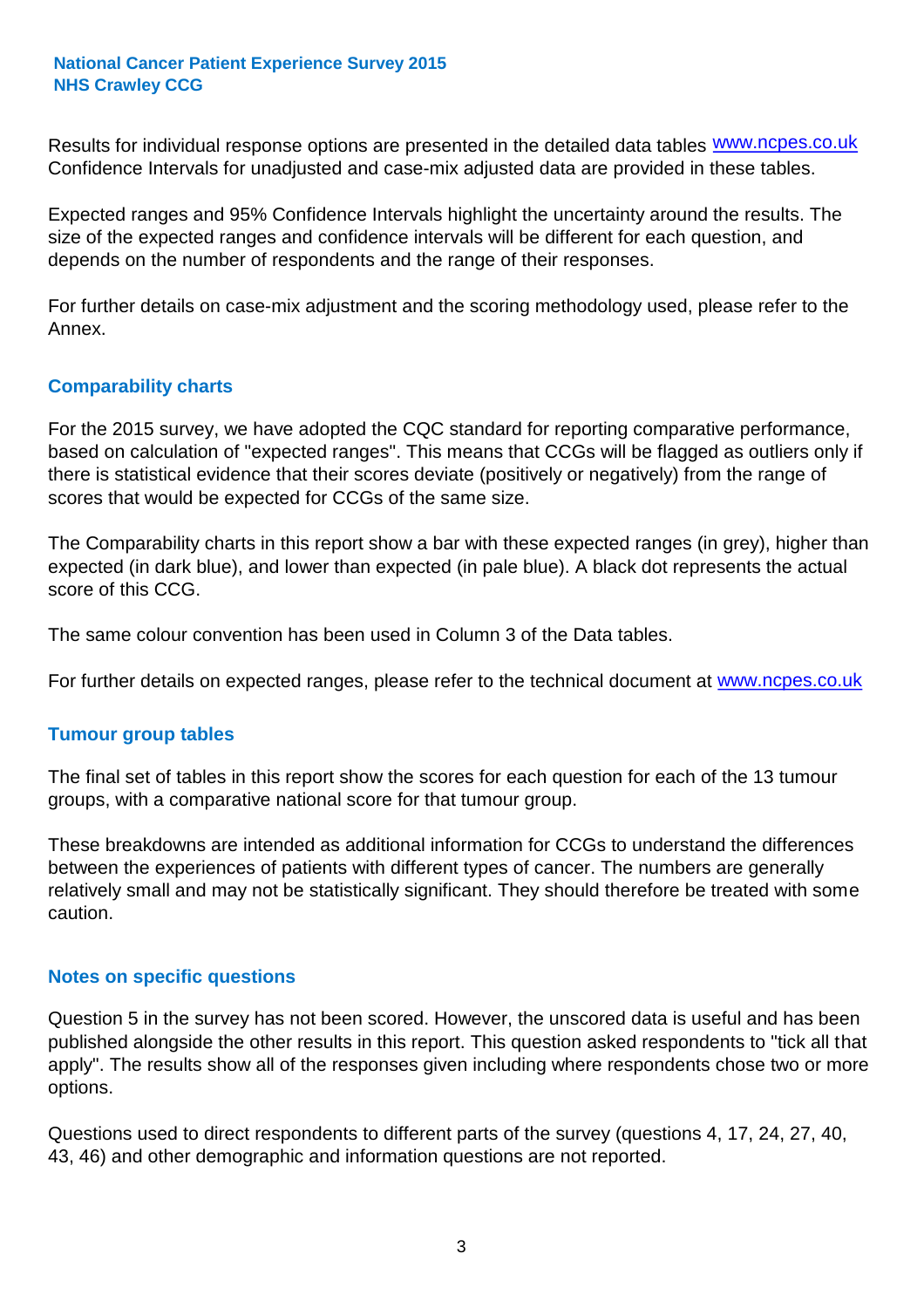#### **How to use the data**

Unadjusted data should be used to see the actual responses from patients relating to the CCG.

Case-mix adjusted data, together with expected ranges, should be used to understand whether the results are significantly higher or lower than national results.

Case-mix adjusted data, together with (case-mix adjusted) Confidence Intervals (presented in the detailed data tables **www.ncpes.co.uk**), should be used to understand whether the results are significantly higher or lower than the results for another CCG.

#### **Response rates**

Numbers of respondents by tumour group, age and gender can be found in the Annex.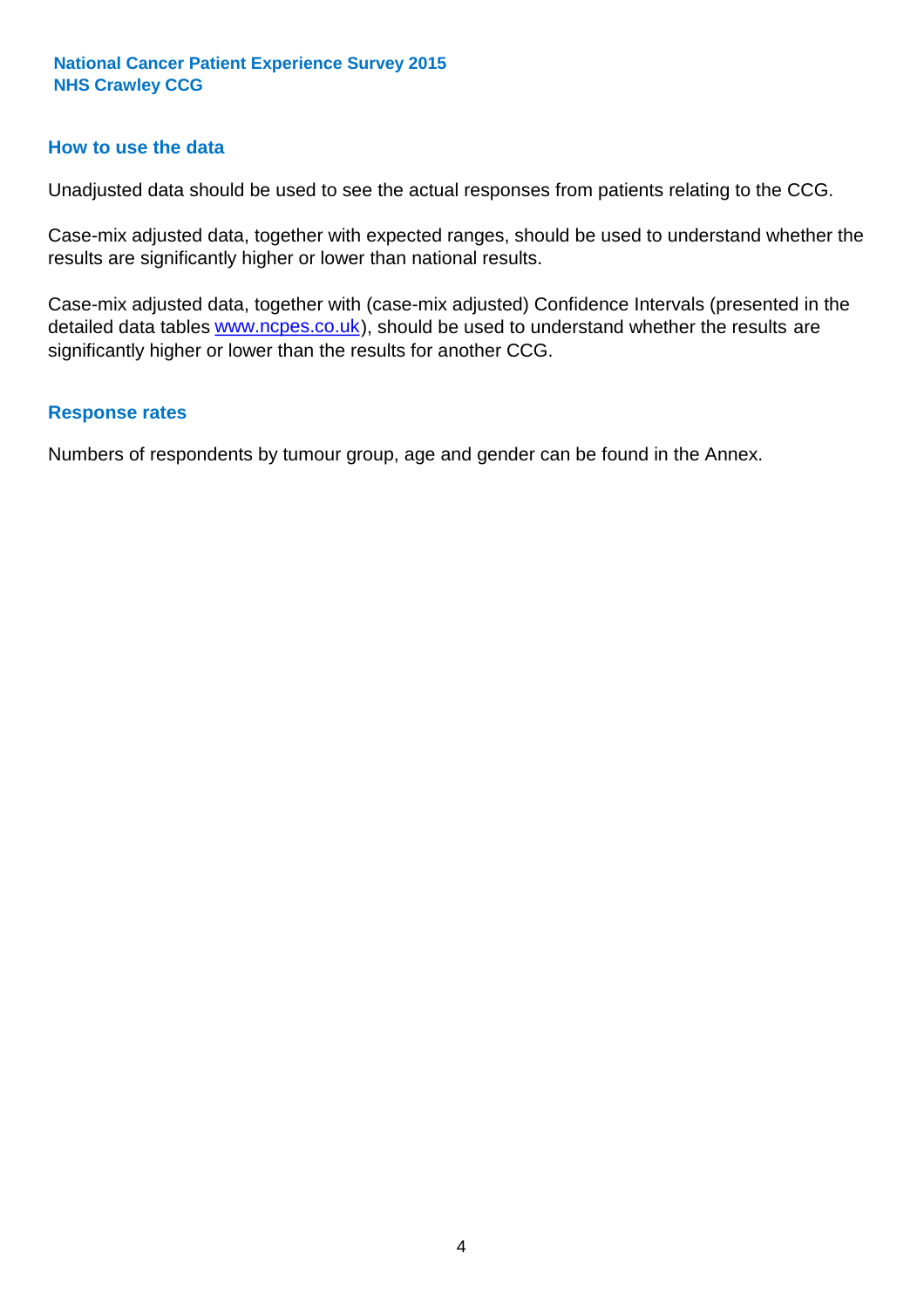## **Executive Summary**

average rating of 8.7. Asked to rate their care on a scale of zero (very poor) to 10 (very good), respondents gave an

The following questions are included in phase 1 of the Cancer Dashboard developed by Public Health England and NHS England\*:

- **77%** of respondents said that they were definitely involved as much as they wanted to be in decisions about their care and treatment
- **90%** of respondents said that they were given the name of a Clinical Nurse Specialist who would support them through their treatment
- when asked how easy or difficult it had been to contact their Clinical Nurse Specialist 86% of respondents said that it had been 'quite easy' or 'very easy'
- **91%** of respondents said that, overall, they were always treated with dignity and respect they were in hospital
- **96%** of respondents said that hospital staff told them who to contact if they were worried about their condition or treatment after they left hospital
- **45%** of respondents said that they thought the GPs and nurses at their general practice definitely did everything they could to support them while they were having cancer treatment.

Detailed results for these and other questions are set out in the sections that follow.

#### \* www.cancerdata.nhs.uk/dashboard

The questions were selected in discussion with the national Cancer Patient Experience Advisory Group and reflect four key patient experience domains: provision of information; involvement in decisions; care transition; interpersonal relations, respect and dignity. The figures presented above are all case-mix adjusted.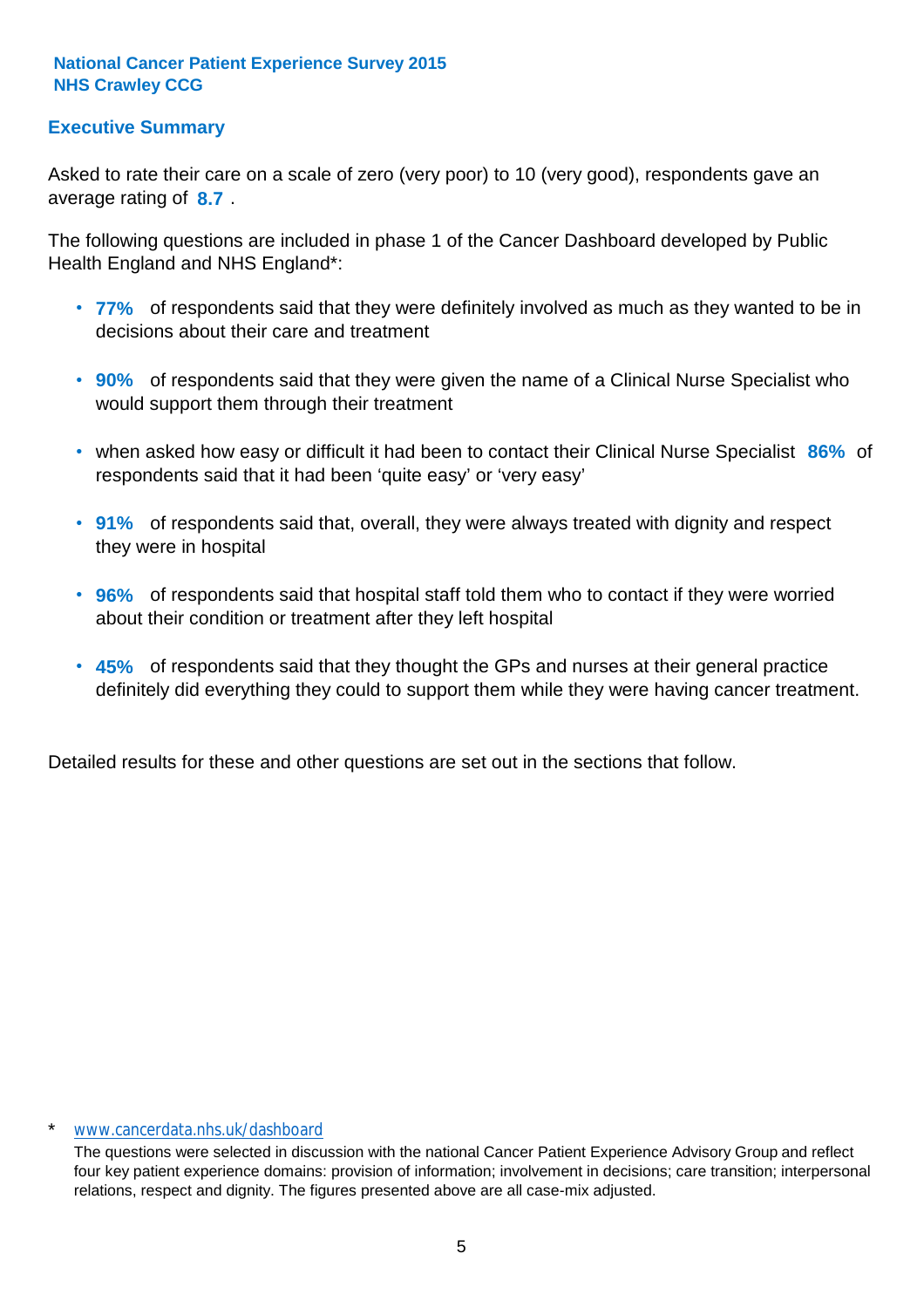# **Questions which scored outside expected range**

|     |                                                                                            |     | 2015 Case-mix Adjusted              |                                     |                                     |                              |  |  |  |  |  |
|-----|--------------------------------------------------------------------------------------------|-----|-------------------------------------|-------------------------------------|-------------------------------------|------------------------------|--|--|--|--|--|
|     | Question                                                                                   |     | Percentage<br>this CCG<br>2015<br>ą | Lower limit of<br>expected<br>range | Upper limit of<br>expected<br>range | Average<br>National<br>Score |  |  |  |  |  |
|     | Finding out what was wrong with you                                                        |     |                                     |                                     |                                     |                              |  |  |  |  |  |
| Q8  | Patient told they could bring a family member or friend when<br>first told they had cancer | 104 | 91%                                 | 71%                                 | 87%                                 | 79%                          |  |  |  |  |  |
|     | Deciding the best treatment for you                                                        |     |                                     |                                     |                                     |                              |  |  |  |  |  |
| Q12 | Patient felt that treatment options were completely explained                              | 99  | 90%                                 | 75%                                 | 90%                                 | 83%                          |  |  |  |  |  |
|     | Care from your general practice                                                            |     |                                     |                                     |                                     |                              |  |  |  |  |  |
| Q53 | Practice staff definitely did everything they could to support<br>patient                  | 78  | 45%                                 | 52%                                 | 73%                                 | 63%                          |  |  |  |  |  |
|     | Your overall NHS care                                                                      |     |                                     |                                     |                                     |                              |  |  |  |  |  |
| Q55 | Patient given a care plan                                                                  | 84  | 45%                                 | 23%                                 | 43%                                 | 33%                          |  |  |  |  |  |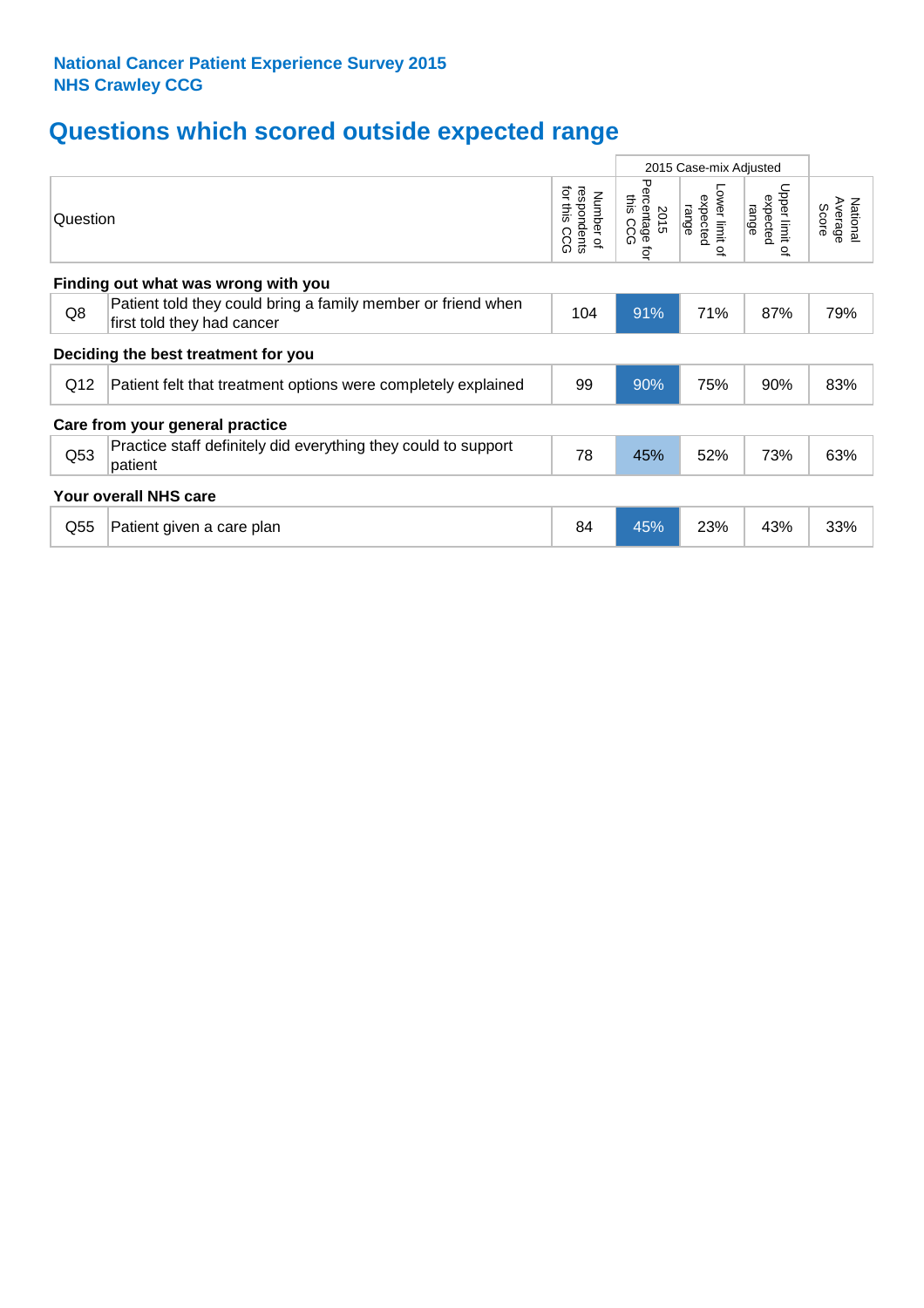# **CCG results**

## **Seeing your GP**



|                |                                                                |                                              |                       |               | 2015 Case-mix Adjusted     |                            |                        |
|----------------|----------------------------------------------------------------|----------------------------------------------|-----------------------|---------------|----------------------------|----------------------------|------------------------|
|                | Question                                                       | respondents<br>Number<br>$\overline{\sigma}$ | 2015 Unadjusted Score | 2015<br>Score | Expected<br>range<br>lower | Expected<br>range<br>nbber | National Average Score |
| Q <sub>1</sub> | Saw GP once / twice before being told had to go to<br>hospital | 81                                           | 74%                   | 75%           | 67%                        | 85%                        | 76%                    |
| Q2             | Patient thought they were seen as soon as necessary            | 111                                          | 83%                   | 84%           | 75%                        | 89%                        | 82%                    |

|    |                                                                             |                                                 | No.     |
|----|-----------------------------------------------------------------------------|-------------------------------------------------|---------|
|    |                                                                             | Yes                                             | $\star$ |
| Q5 | Beforehand, did you have all the<br>information you needed about your test? | No, I would have liked more written information | $\star$ |
|    |                                                                             | No, I would have liked more verbal information  | $\star$ |
|    |                                                                             | I did not need / want any information           | $\star$ |
|    |                                                                             | Don't know / can't remember                     | $\star$ |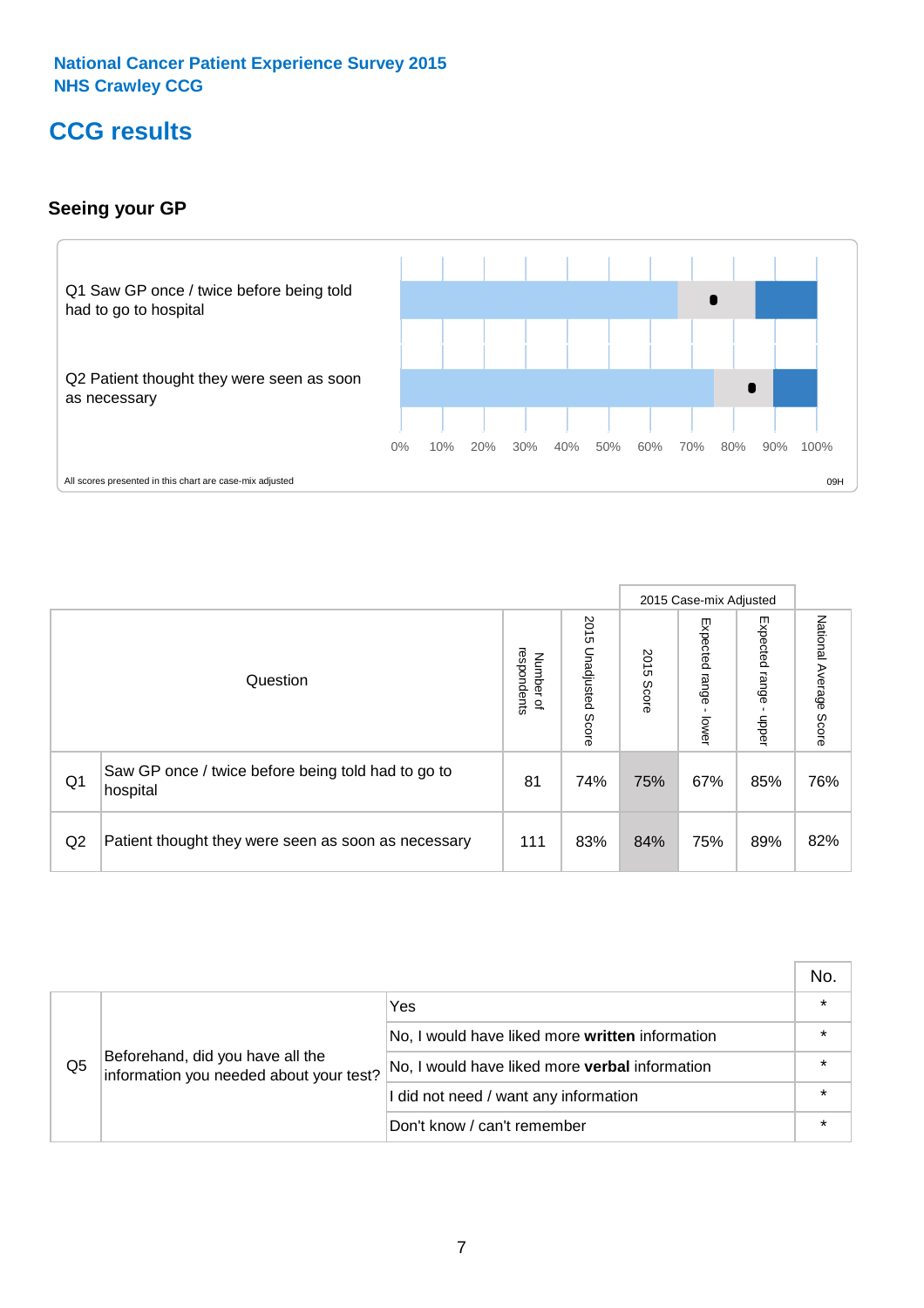### **Diagnostic tests**



|                |                                                                       |                                       |                             |               | 2015 Case-mix Adjusted  |                         |                           |
|----------------|-----------------------------------------------------------------------|---------------------------------------|-----------------------------|---------------|-------------------------|-------------------------|---------------------------|
|                | Question                                                              | respondents<br>Number<br>$\mathbf{Q}$ | 2015<br>Unadjusted<br>Score | 2015<br>Score | Expected range<br>lower | Expected range<br>nbber | National Average<br>Score |
| Q <sub>6</sub> | The length of time waiting for the test to be done was<br>about right | 100                                   | 85%                         | 86%           | 80%                     | 93%                     | 87%                       |
| Q7             | Given complete explanation of test results in<br>understandable way   | 101                                   | 76%                         | 77%           | 71%                     | 87%                     | 79%                       |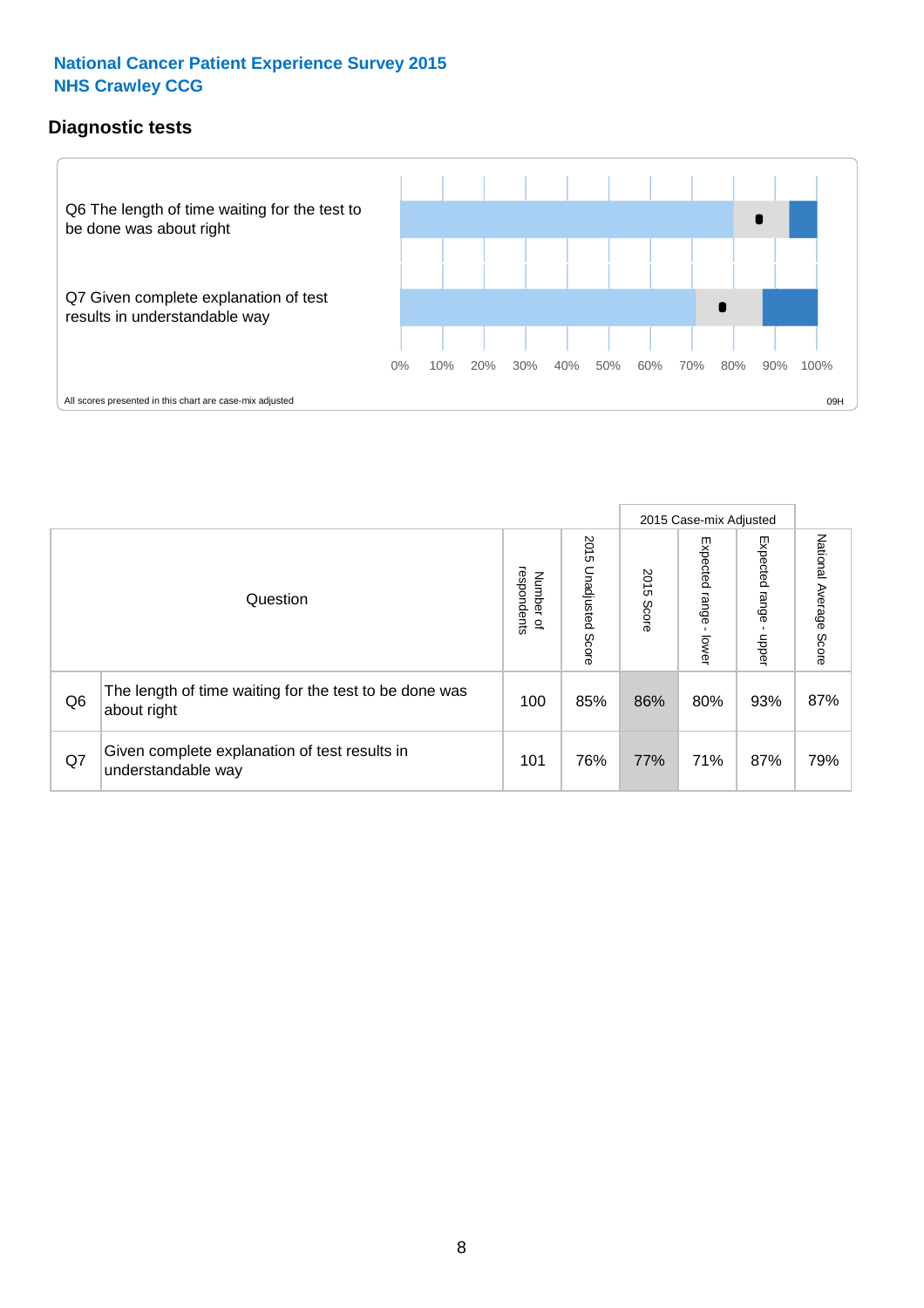#### **Finding out what was wrong with you**



|                |                                                                                            |                          |                       |               | 2015 Case-mix Adjusted                  |                           |                        |
|----------------|--------------------------------------------------------------------------------------------|--------------------------|-----------------------|---------------|-----------------------------------------|---------------------------|------------------------|
|                | Question                                                                                   | respondents<br>Number of | 2015 Unadjusted Score | 2015<br>Score | Expected range<br>$\mathbf{L}$<br>lower | Expected range -<br>nbber | National Average Score |
| Q8             | Patient told they could bring a family member or friend<br>when first told they had cancer | 104                      | 90%                   | 91%           | 71%                                     | 87%                       | 79%                    |
| Q <sub>9</sub> | Patient felt they were told sensitively that they had cancer                               | 112                      | 87%                   | 88%           | 78%                                     | 91%                       | 84%                    |
| Q10            | Patient completely understood the explanation of what<br>was wrong                         | 112                      | 69%                   | 69%           | 65%                                     | 81%                       | 73%                    |
| Q11            | Patient given easy to understand written information<br>about the type of cancer they had  | 108                      | 74%                   | 75%           | 63%                                     | 80%                       | 72%                    |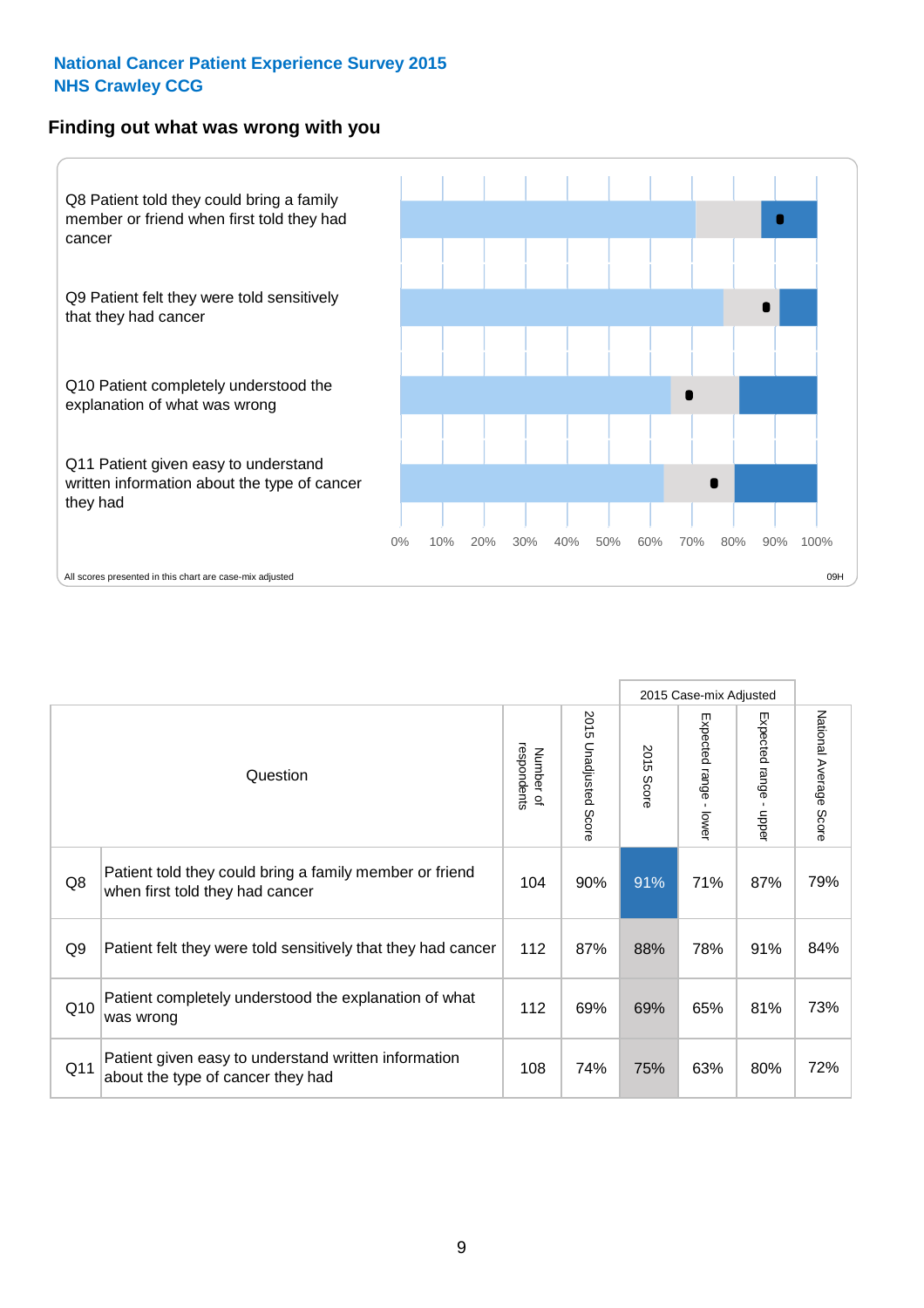### **Finding out what was wrong with you**



|          |                                                                                         |                          |                       |               | 2015 Case-mix Adjusted                    |                           |                        |  |  |
|----------|-----------------------------------------------------------------------------------------|--------------------------|-----------------------|---------------|-------------------------------------------|---------------------------|------------------------|--|--|
| Question |                                                                                         | respondents<br>Number of | 2015 Unadjusted Score | 2015<br>Score | Expected range<br>$\blacksquare$<br>lower | Expected range -<br>nbber | National Average Score |  |  |
| Q12      | Patient felt that treatment options were completely<br>explained                        | 99                       | 90%                   | 90%           | 75%                                       | 90%                       | 83%                    |  |  |
| Q13      | Possible side effects explained in an understandable way                                | 110                      | 77%                   | 77%           | 64%                                       | 81%                       | 73%                    |  |  |
| Q14      | Patient given practical advice and support in dealing with<br>side effects of treatment | 109                      | 65%                   | 66%           | 57%                                       | 75%                       | 66%                    |  |  |
| Q15      | Patient definitely told about side effects that could affect<br>them in the future      | 105                      | 56%                   | 57%           | 45%                                       | 64%                       | 54%                    |  |  |
| Q16      | Patient definitely involved in decisions about care and<br>treatment                    | 108                      | 76%                   | 77%           | 70%                                       | 85%                       | 78%                    |  |  |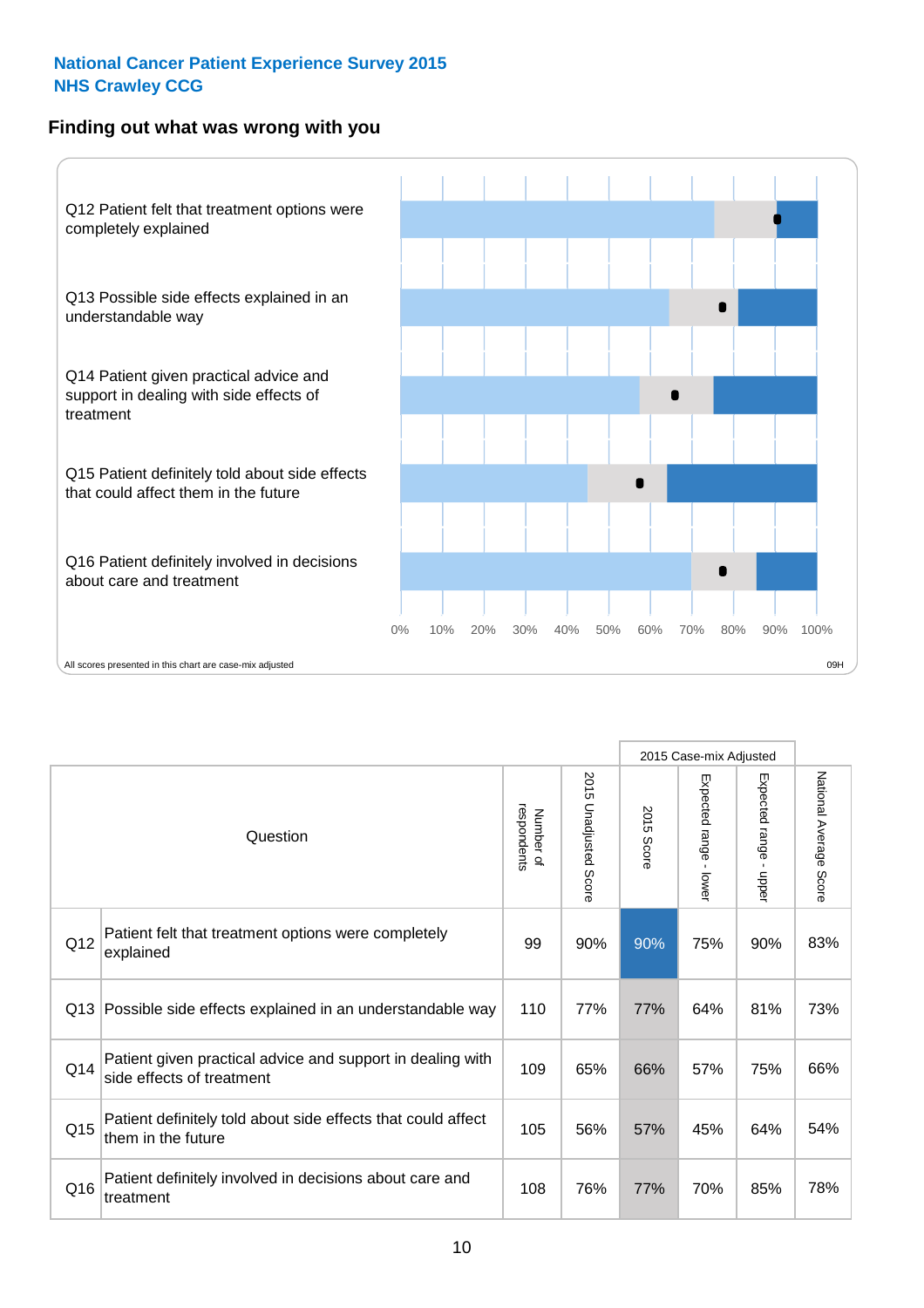### **Clinical Nurse Specialist**



|     |                                                                                     |                          |                       |               | 2015 Case-mix Adjusted  |                         |                        |
|-----|-------------------------------------------------------------------------------------|--------------------------|-----------------------|---------------|-------------------------|-------------------------|------------------------|
|     | Question                                                                            | respondents<br>Number of | 2015 Unadjusted Score | 2015<br>Score | Expected range<br>lower | Expected range<br>nbber | National Average Score |
| Q17 | Patient given the name of the CNS who would support<br>them through their treatment | 108                      | 90%                   | 90%           | 84%                     | 96%                     | 90%                    |
|     | Q18 Patient found it easy to contact their CNS                                      | 83                       | 86%                   | 86%           | 79%                     | 94%                     | 87%                    |
| Q19 | Get understandable answers to important questions all or<br>most of the time        | 77                       | 83%                   | 84%           | 81%                     | 96%                     | 89%                    |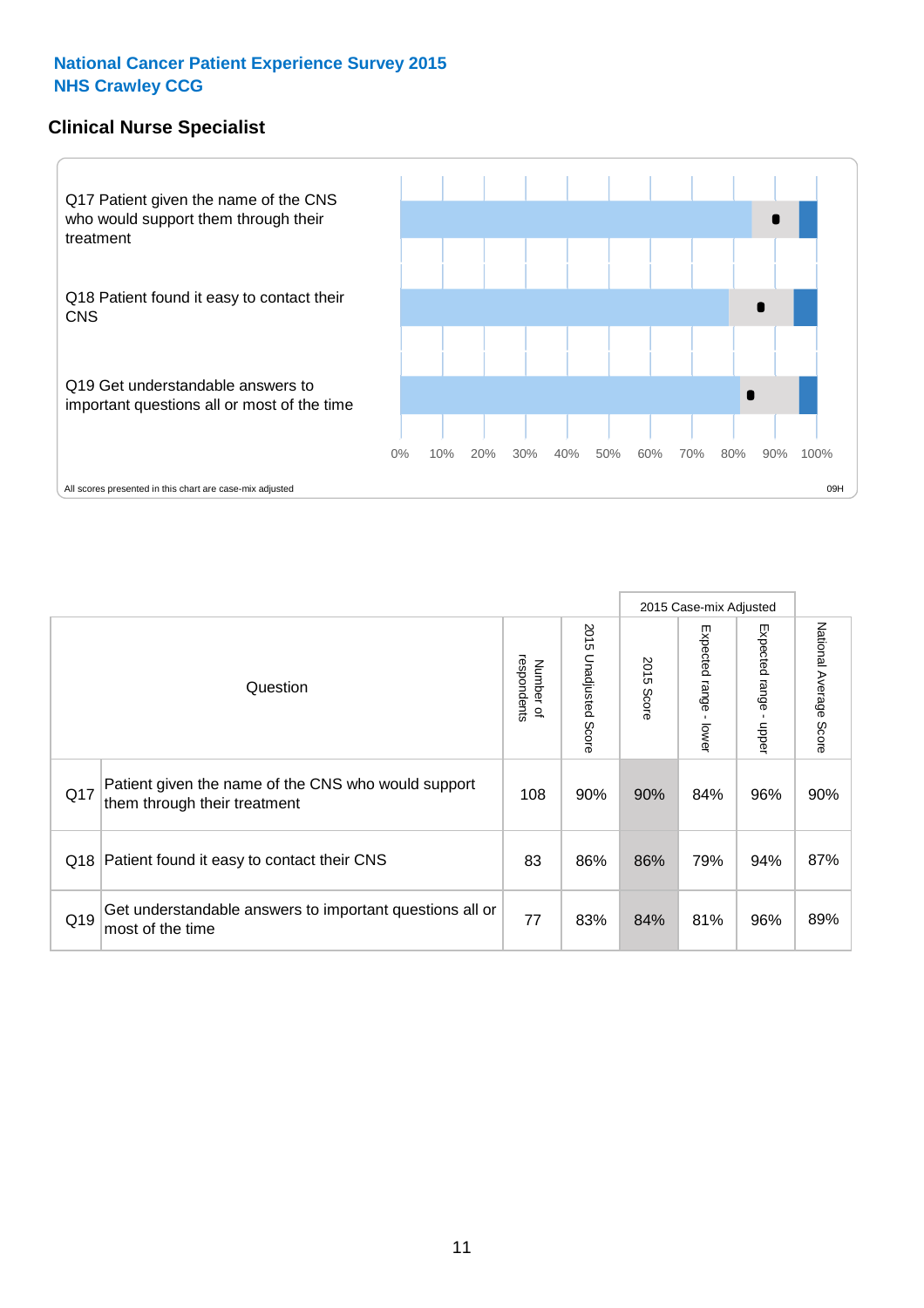#### **Support for people with cancer**



|                 |                                                                                            |                          |                                 |               | 2015 Case-mix Adjusted                  |                                           |                        |
|-----------------|--------------------------------------------------------------------------------------------|--------------------------|---------------------------------|---------------|-----------------------------------------|-------------------------------------------|------------------------|
|                 | Question                                                                                   | respondents<br>Number of | 2015<br><b>Unadjusted Score</b> | 2015<br>Score | Expected range<br>$\mathbf{I}$<br>lower | Expected range<br>$\blacksquare$<br>nbber | National Average Score |
| Q <sub>20</sub> | Hospital staff gave information about support groups                                       | 89                       | 88%                             | 88%           | 75%                                     | 91%                                       | 83%                    |
| Q <sub>21</sub> | Hospital staff gave information about impact cancer could<br>have on day to day activities | 82                       | 80%                             | 82%           | 72%                                     | 89%                                       | 81%                    |
| Q <sub>22</sub> | Hospital staff gave information on getting financial help                                  | 64                       | 55%                             | 55%           | 42%                                     | 67%                                       | 55%                    |
| Q <sub>23</sub> | Hospital staff told patient they could get free prescriptions                              | 64                       | 84%                             | 85%           | 70%                                     | 90%                                       | 80%                    |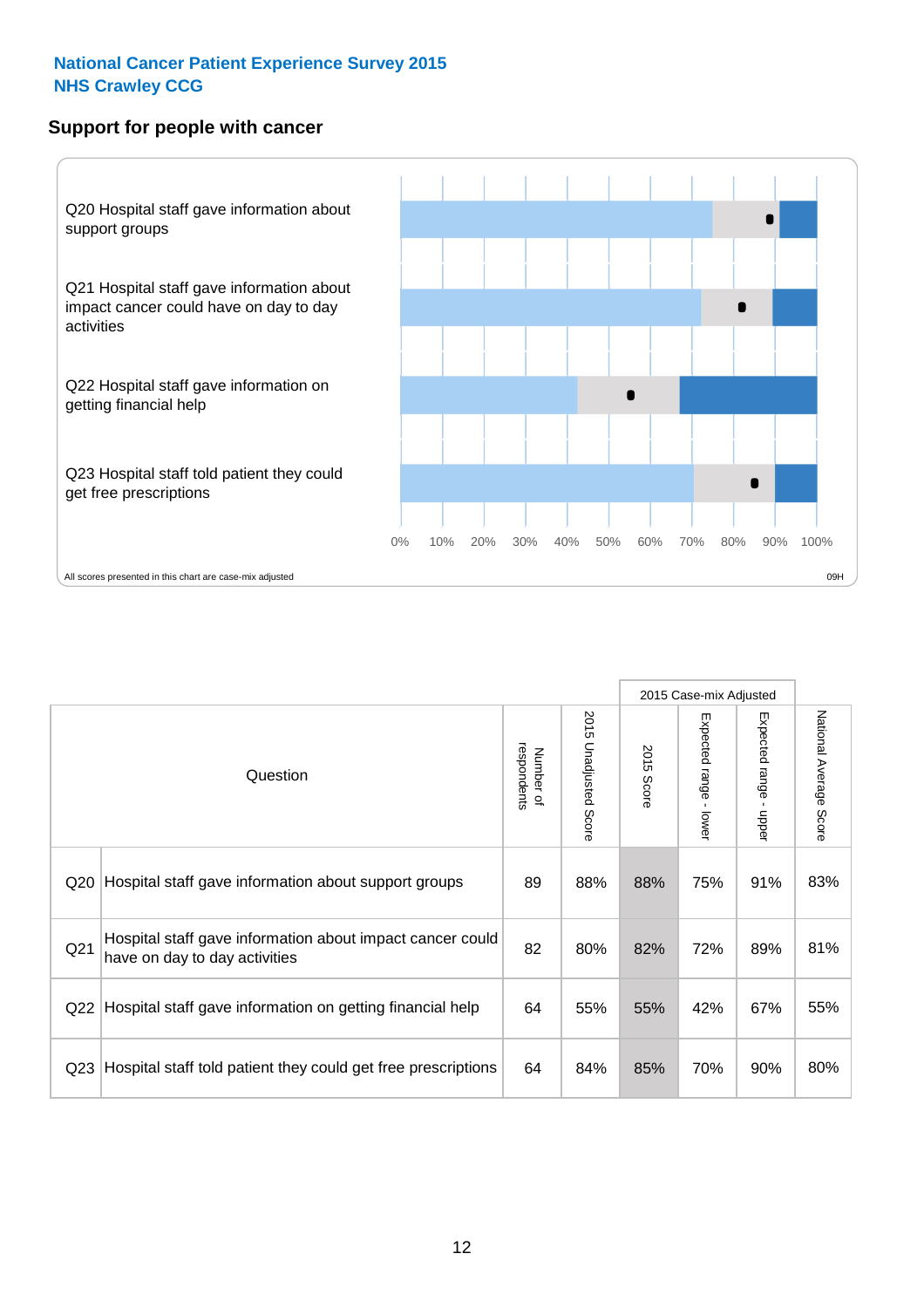# **Operations**



|     |                                                                 |                                         |                             |               | 2015 Case-mix Adjusted     |                           |                              |
|-----|-----------------------------------------------------------------|-----------------------------------------|-----------------------------|---------------|----------------------------|---------------------------|------------------------------|
|     | Question                                                        | respondents<br>Number<br>$\overline{a}$ | 2015<br>Unadjusted<br>Score | 2015<br>Score | Expected<br>range<br>lower | Expected<br>range<br>ddoe | National<br>Average<br>Score |
| Q26 | Staff explained how operation had gone in<br>understandable way | 64                                      | 80%                         | 80%           | 67%                        | 88%                       | 78%                          |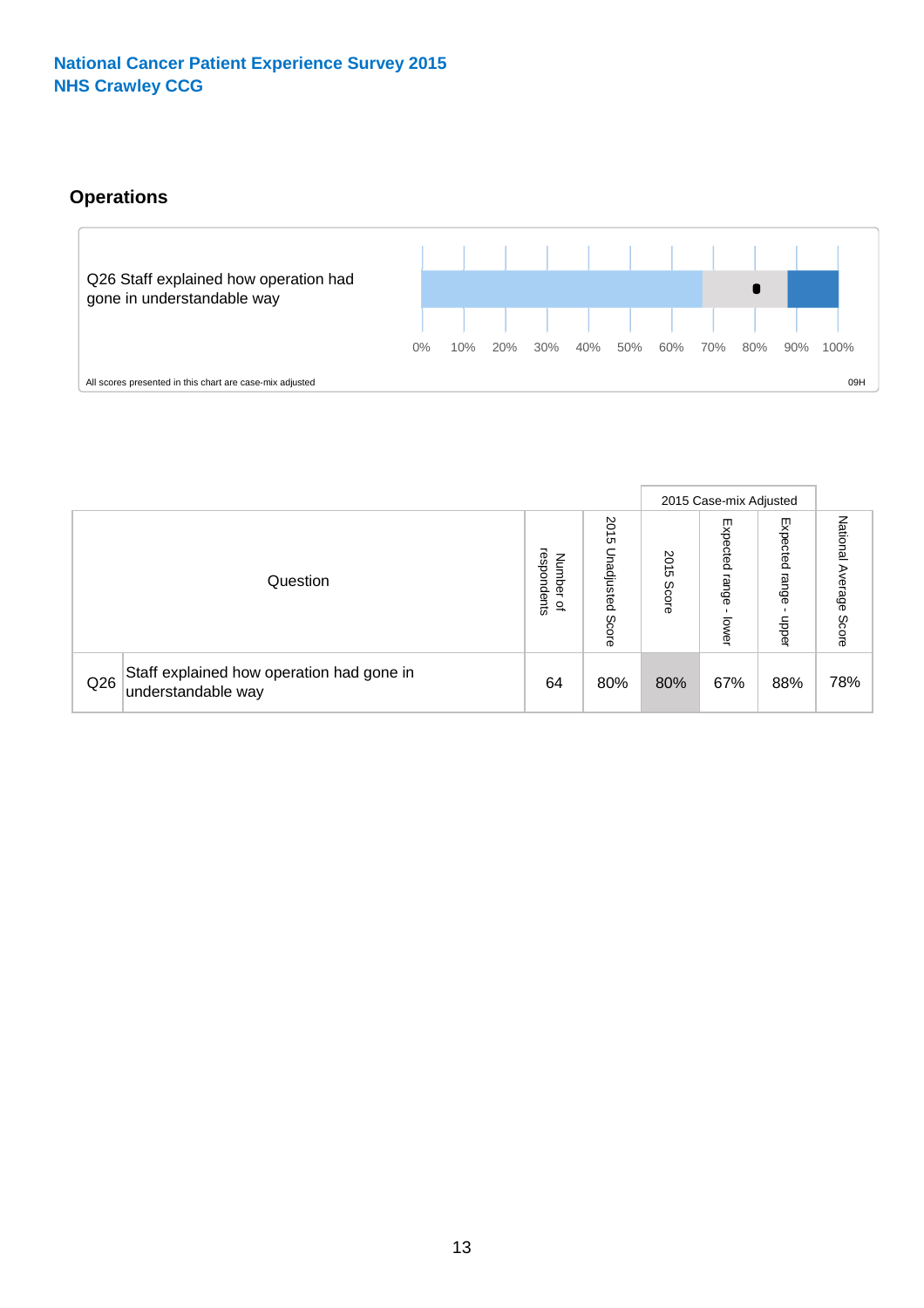# **Hospital care as an inpatient (Part 1 of 3)**



All scores presented in this chart are case-mix adjusted  $0$ 9H

|                 |                                                                                           |                          |                       |                      | 2015 Case-mix Adjusted                    |                                         |                        |
|-----------------|-------------------------------------------------------------------------------------------|--------------------------|-----------------------|----------------------|-------------------------------------------|-----------------------------------------|------------------------|
|                 | Question                                                                                  | respondents<br>Number of | 2015 Unadjusted Score | 2015<br><b>Score</b> | Expected range<br>$\blacksquare$<br>lower | Expected range<br>$\mathbf{I}$<br>nbber | National Average Score |
| Q28             | Groups of doctors or nurses did not talk in front of patient<br>as if they were not there | 69                       | 78%                   | 77%                  | 72%                                       | 91%                                     | 81%                    |
| Q29             | Patient had confidence and trust in all doctors treating<br>them                          | 69                       | 84%                   | 85%                  | 75%                                       | 93%                                     | 84%                    |
| Q30             | Patient's family or someone close definitely had<br>opportunity to talk to doctor         | 60                       | 60%                   | 61%                  | 61%                                       | 83%                                     | 72%                    |
| Q <sub>31</sub> | Patient had confidence and trust in all ward nurses                                       | 68                       | 72%                   | 74%                  | 62%                                       | 83%                                     | 72%                    |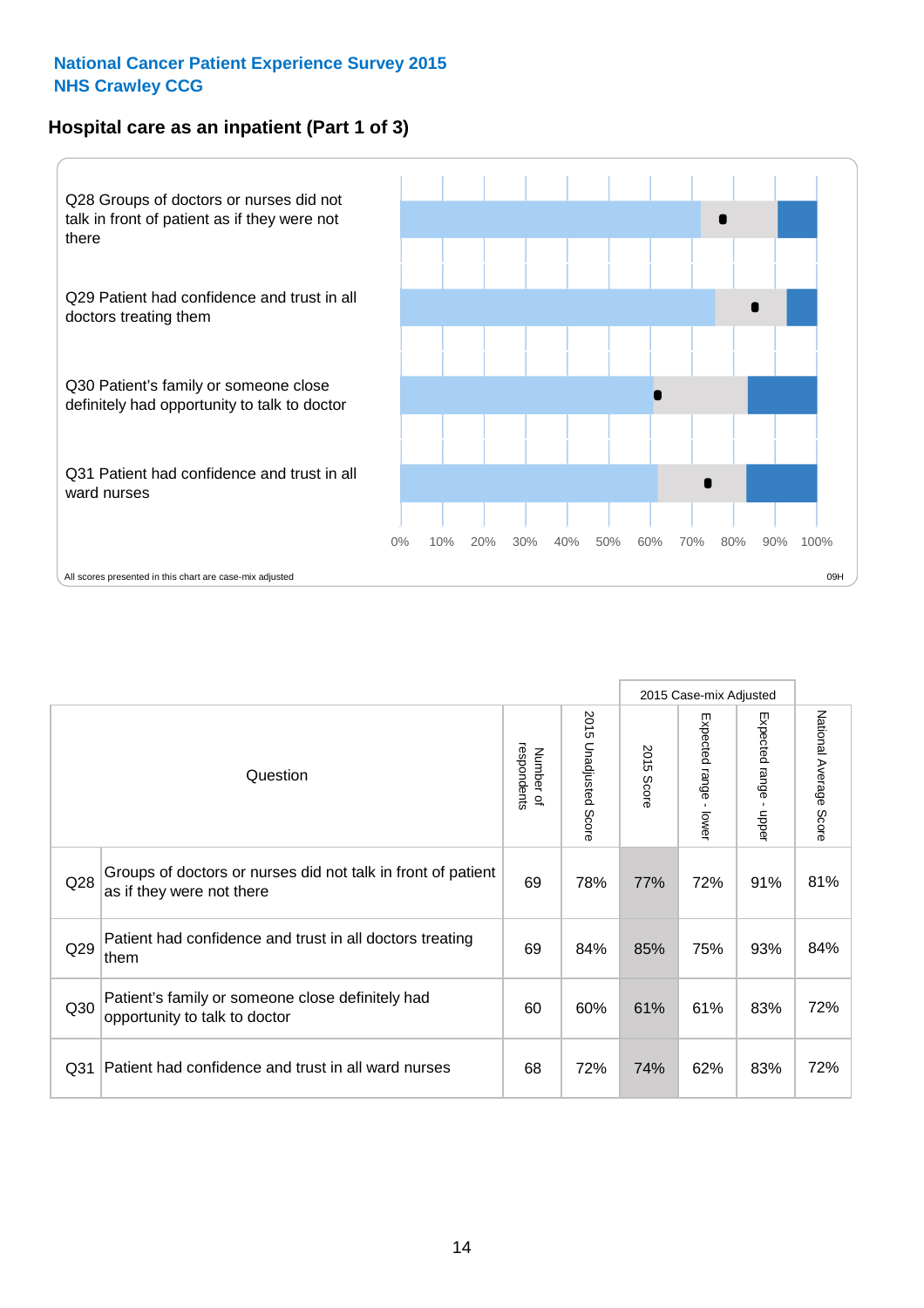### **Hospital care as an inpatient (Part 2 of 3)**



|                 |                                                                         |    |                          |               | 2015 Case-mix Adjusted |                                           |                        |
|-----------------|-------------------------------------------------------------------------|----|--------------------------|---------------|------------------------|-------------------------------------------|------------------------|
| Question        |                                                                         |    | 2015<br>Unadjusted Score | 2015<br>Score | Expected range - lower | Expected range<br>$\blacksquare$<br>nbber | National Average Score |
| Q <sub>32</sub> | Always / nearly always enough nurses on duty                            | 65 | 68%                      | 69%           | 55%                    | 78%                                       | 66%                    |
| Q <sub>33</sub> | All staff asked patient what name they preferred to be<br>called by     | 67 | 63%                      | 65%           | 53%                    | 80%                                       | 67%                    |
| Q <sub>34</sub> | Always given enough privacy when discussing condition<br>or treatment   | 67 | 82%                      | 84%           | 76%                    | 93%                                       | 85%                    |
| Q35             | Patient was able to discuss worries or fears with staff<br>during visit | 48 | 56%                      | 57%           | 38%                    | 66%                                       | 52%                    |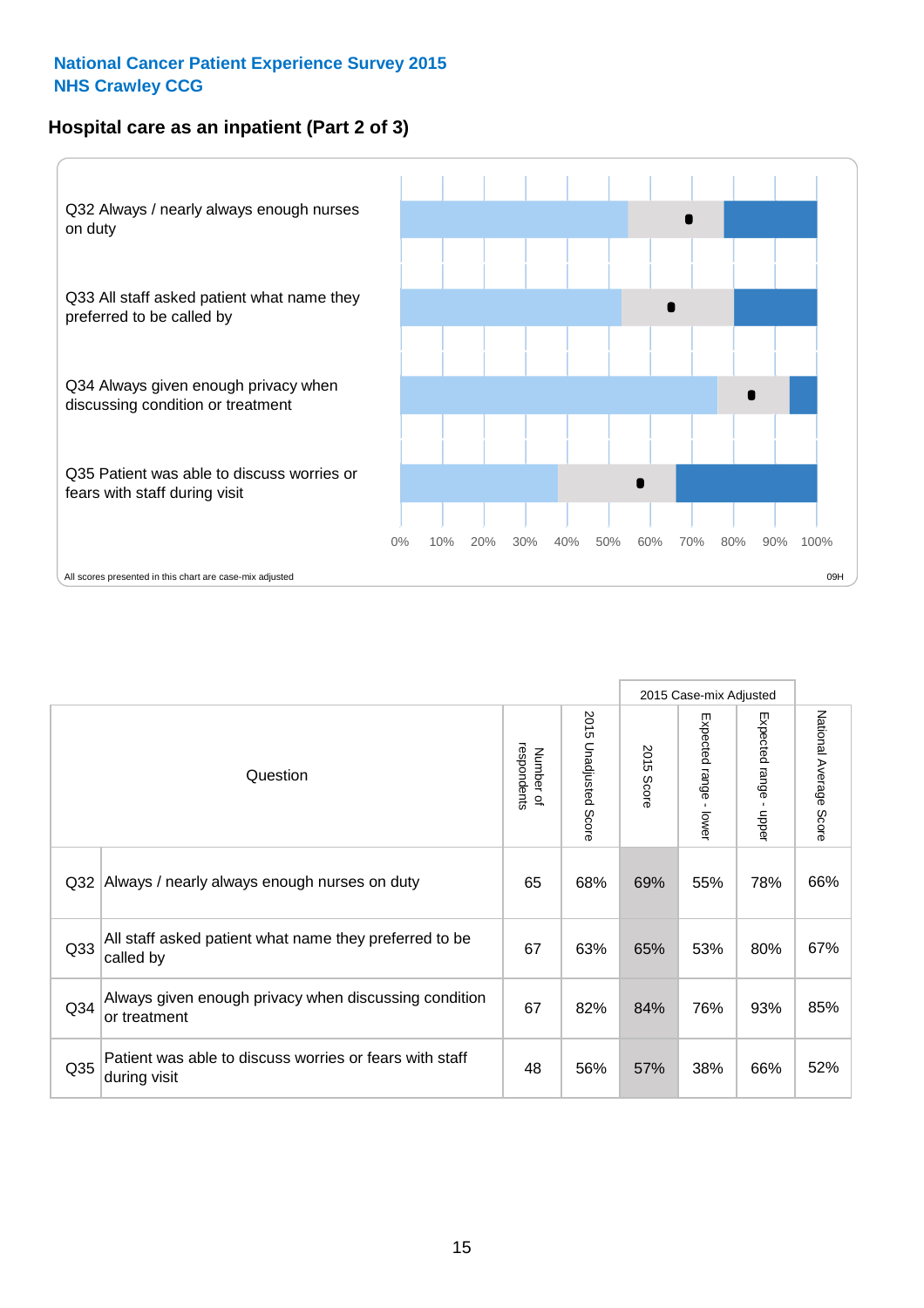# **Hospital care as an inpatient (Part 3 of 3)**



|                 |                                                                                     |                          |                                 |               | 2015 Case-mix Adjusted  |                        |                        |
|-----------------|-------------------------------------------------------------------------------------|--------------------------|---------------------------------|---------------|-------------------------|------------------------|------------------------|
|                 | Question                                                                            | respondents<br>Number of | 2015<br><b>Unadjusted Score</b> | 2015<br>Score | Expected range<br>lower | Expected range - upper | National Average Score |
| Q36             | Hospital staff definitely did everything to help control pain                       | 60                       | 83%                             | 85%           | 75%                     | 93%                    | 84%                    |
| Q <sub>37</sub> | Always treated with respect and dignity by staff                                    |                          | 90%                             | 91%           | 80%                     | 95%                    | 87%                    |
| Q38             | Given clear written information about what should / should<br>not do post discharge | 68                       | 93%                             | 93%           | 76%                     | 93%                    | 84%                    |
| Q39             | Staff told patient who to contact if worried post discharge                         | 69                       | 96%                             | 96%           | 88%                     | 99%                    | 94%                    |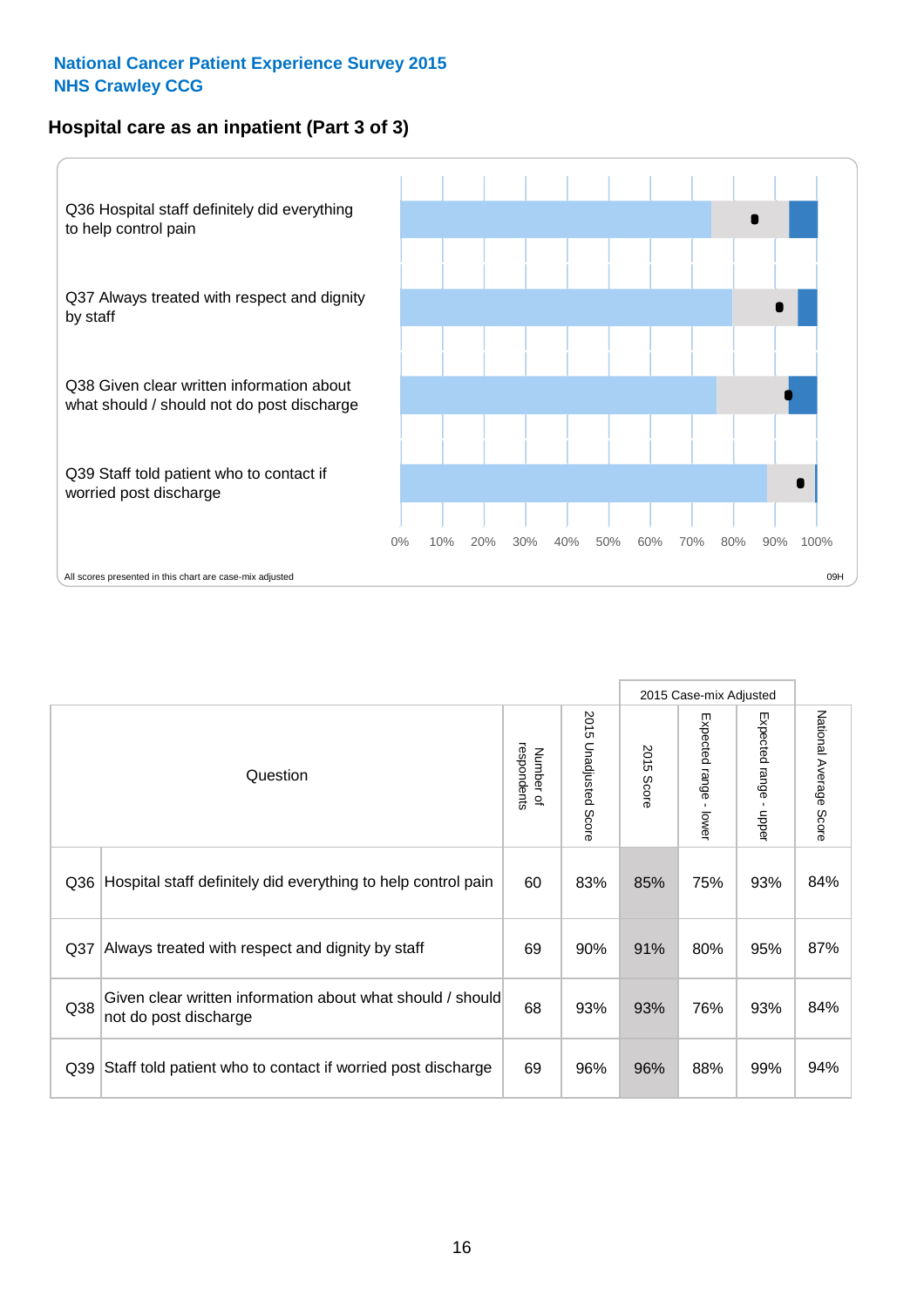### **Hospital care as a day patient / outpatient (Part 1 of 2)**



|     |                                                                                    |                          |                                 | 2015 Case-mix Adjusted |                                         |                                         |                        |
|-----|------------------------------------------------------------------------------------|--------------------------|---------------------------------|------------------------|-----------------------------------------|-----------------------------------------|------------------------|
|     | Question                                                                           | respondents<br>Number of | 2015<br><b>Unadjusted Score</b> | 2015<br><b>Score</b>   | Expected range<br>$\mathbf{r}$<br>lower | Expected range<br>$\mathbf{I}$<br>nbber | National Average Score |
| Q41 | Patient was able to discuss worries or fears with staff<br>during visit            | 76                       | 71%                             | 72%                    | 60%                                     | 80%                                     | 70%                    |
| Q42 | Doctor had the right notes and other documentation with<br>them                    | 101                      | 91%                             | 92%                    | 92%                                     | 100%                                    | 96%                    |
| Q44 | Beforehand patient had all information needed about<br>radiotherapy treatment      | 32                       | 94%                             | 94%                    | 74%                                     | 98%                                     | 86%                    |
| Q45 | Patient given understandable information about whether<br>radiotherapy was working | 28                       | 61%                             | 62%                    | 41%                                     | 78%                                     | 60%                    |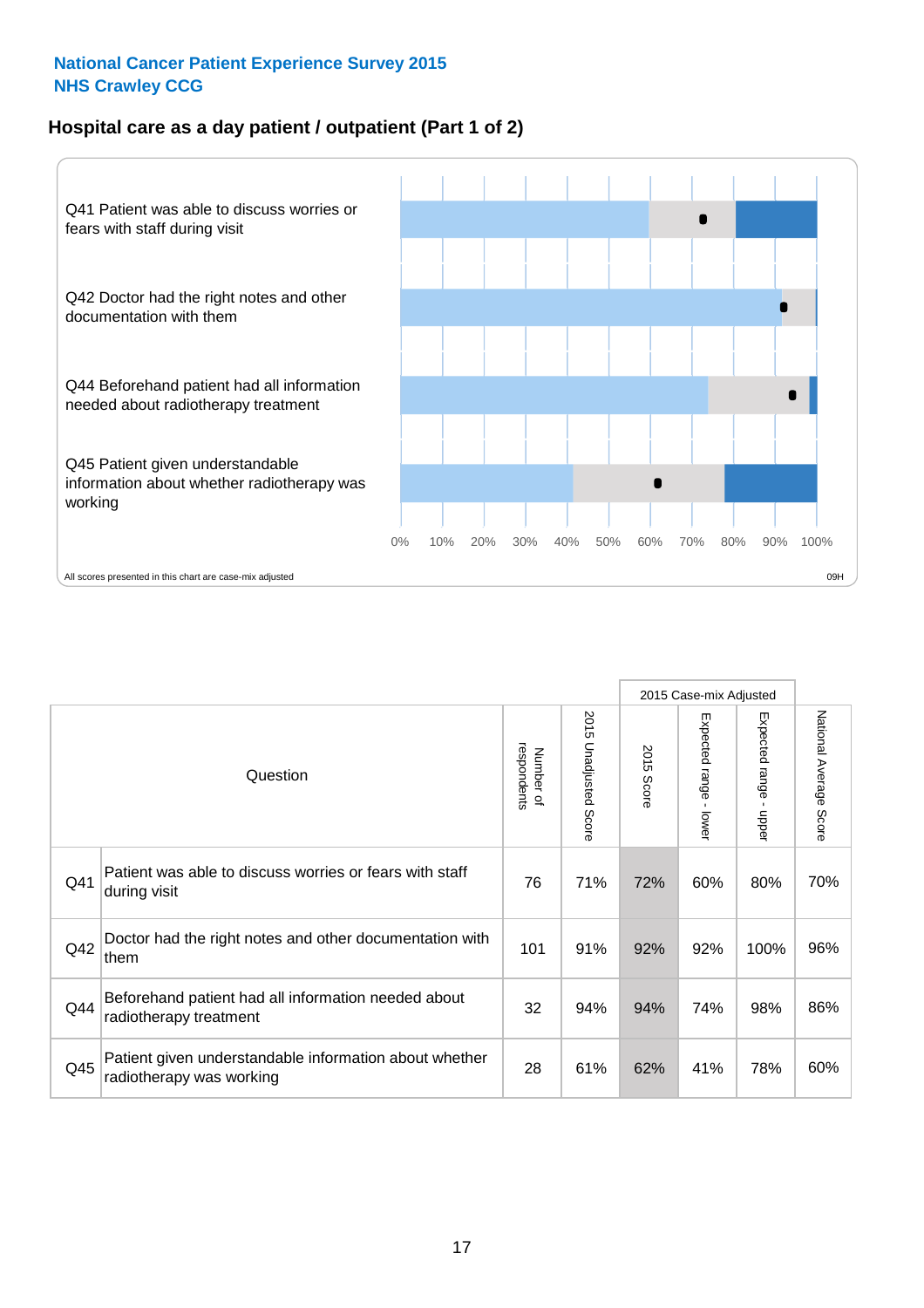### **Hospital care as a day patient / outpatient (Part 2 of 2)**



|          |                                                                                    |                                       |                             | 2015 Case-mix Adjusted |                              |                           |                           |
|----------|------------------------------------------------------------------------------------|---------------------------------------|-----------------------------|------------------------|------------------------------|---------------------------|---------------------------|
| Question |                                                                                    | respondents<br>Number<br>$\mathbf{Q}$ | 2015<br>Unadjusted<br>Score | 2015<br>Score          | Expected<br>I range<br>lower | Expected<br>range<br>ddau | National Average<br>Score |
| Q47      | Beforehand patient had all information needed about<br>chemotherapy treatment      | 59                                    | 86%                         | 86%                    | 75%                          | 94%                       | 84%                       |
| Q48      | Patient given understandable information about whether<br>chemotherapy was working | 53                                    | 58%                         | 59%                    | 55%                          | 80%                       | 68%                       |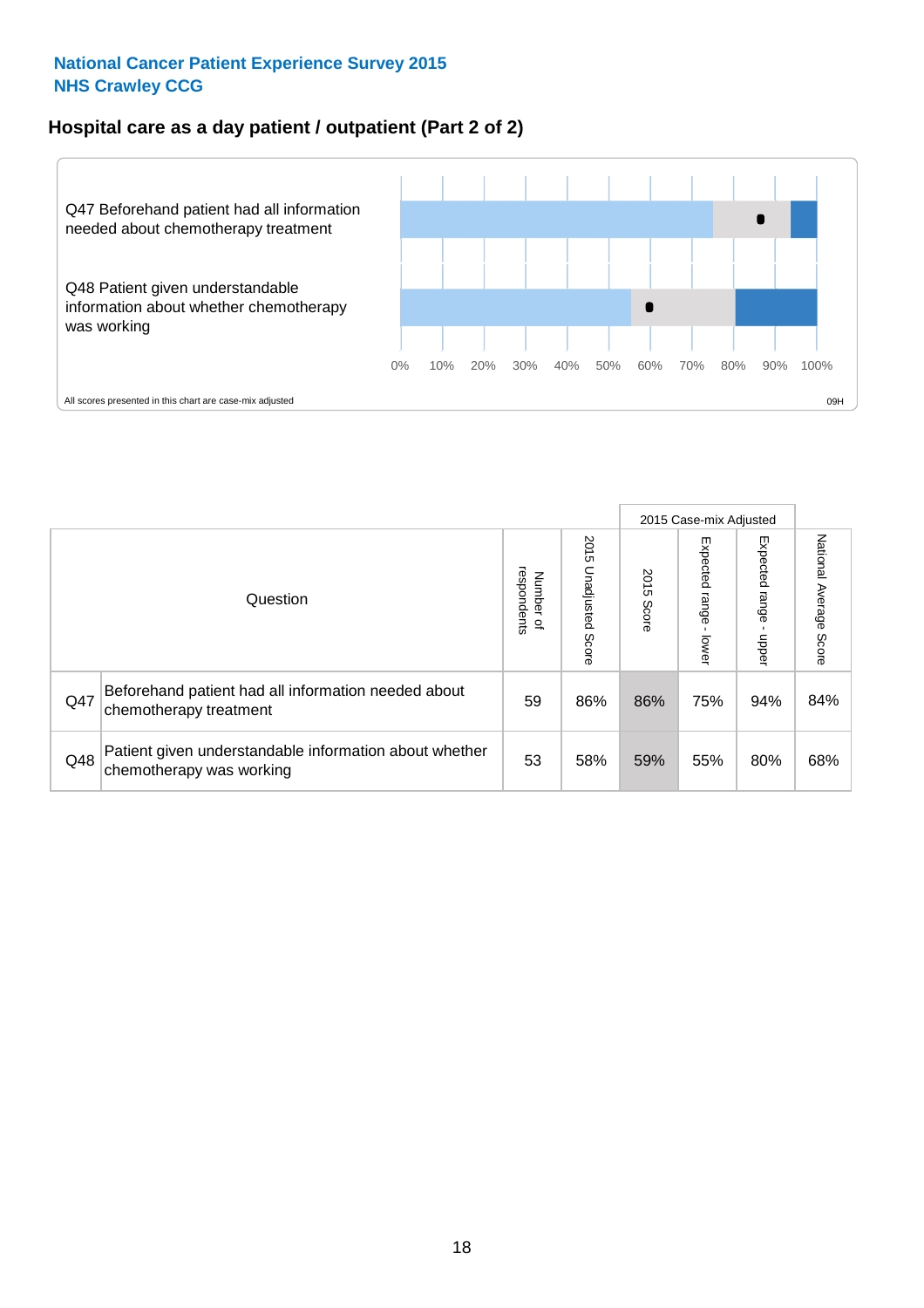#### **Home care and support**



All scores presented in this chart are case-mix adjusted

|     |                                                                                                     | 2015 Case-mix Adjusted   |                          |               |                              |                        |                           |
|-----|-----------------------------------------------------------------------------------------------------|--------------------------|--------------------------|---------------|------------------------------|------------------------|---------------------------|
|     | Question                                                                                            | respondents<br>Number of | 2015<br>Unadjusted Score | 2015<br>Score | Expected<br>I range<br>lower | Expected range<br>mper | National Average<br>Score |
| Q49 | Hospital staff gave family or someone close all the<br>information needed to help with care at home | 92                       | 53%                      | 55%           | 47%                          | 68%                    | 58%                       |
| Q50 | Patient definitely given enough support from health or<br>social services during treatment          | 64                       | 50%                      | 51%           | 41%                          | 67%                    | 54%                       |
| Q51 | Patient definitely given enough support from health or<br>social services after treatment           | 39                       | 28%                      | 30%           | 29%                          | 60%                    | 45%                       |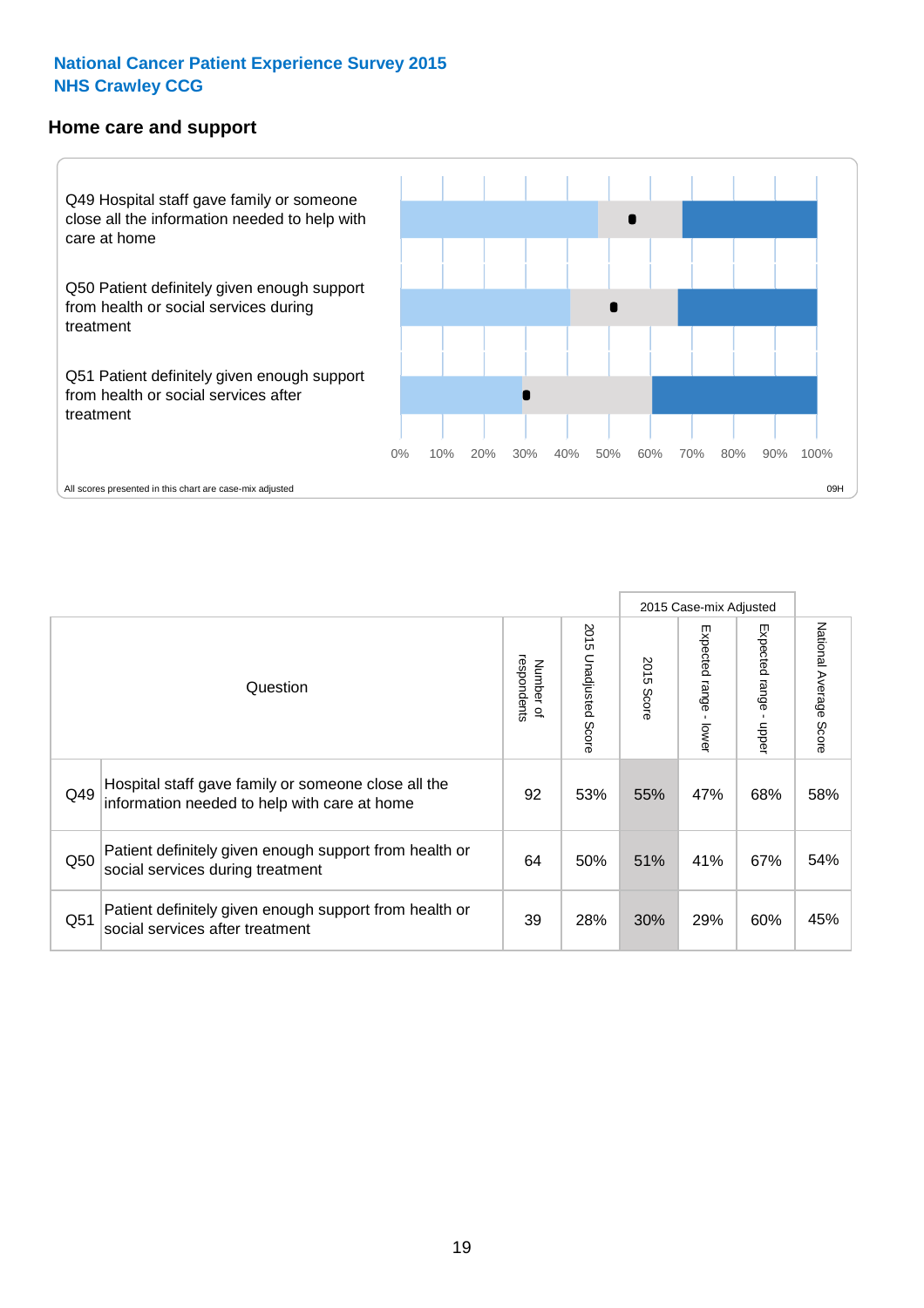## **Care from your general practice**



|          |                                                                           | 2015 Case-mix Adjusted                |                             |               |                                   |                            |                           |
|----------|---------------------------------------------------------------------------|---------------------------------------|-----------------------------|---------------|-----------------------------------|----------------------------|---------------------------|
| Question |                                                                           | respondents<br>Number<br>$\mathbf{Q}$ | 2015<br>Unadjusted<br>Score | 2015<br>Score | Expected<br><b>Lange</b><br>lower | Expected<br>range<br>doper | National Average<br>Score |
| Q52      | GP given enough information about patient's condition<br>and treatment    | 98                                    | 98%                         | 98%           | 91%                               | 100%                       | 95%                       |
| Q53      | Practice staff definitely did everything they could to<br>support patient | 78                                    | 44%                         | 45%           | 52%                               | 73%                        | 63%                       |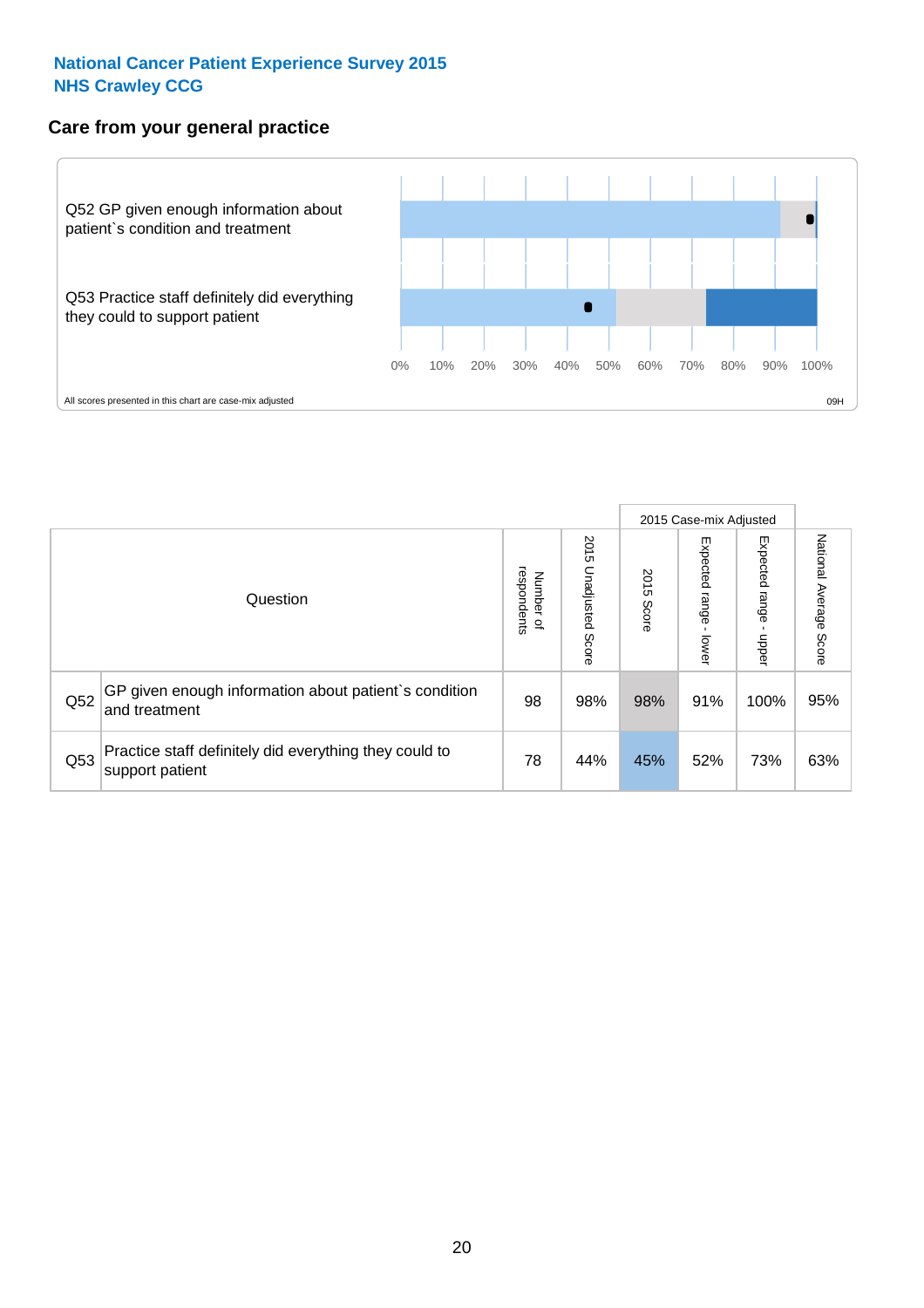# **Your overall NHS care (Part 1 of 2)**



|     |                                                                    |                          |                                 | 2015 Case-mix Adjusted |                         |                                           |                        |
|-----|--------------------------------------------------------------------|--------------------------|---------------------------------|------------------------|-------------------------|-------------------------------------------|------------------------|
|     | Question                                                           | respondents<br>Number of | 2015<br><b>Unadjusted Score</b> | 2015<br><b>Score</b>   | Expected range<br>lower | Expected range<br>$\blacksquare$<br>nbber | National Average Score |
| Q54 | Hospital and community staff always worked well together           | 110                      | 60%                             | 62%                    | 51%                     | 70%                                       | 61%                    |
| Q55 | Patient given a care plan                                          | 84                       | 43%                             | 45%                    | 23%                     | 43%                                       | 33%                    |
| Q56 | Overall the administration of the care was very good /<br>good     | 112                      | 88%                             | 89%                    | 83%                     | 95%                                       | 89%                    |
| Q57 | Length of time for attending clinics and appointments was<br>right | 110                      | 70%                             | 71%                    | 56%                     | 76%                                       | 66%                    |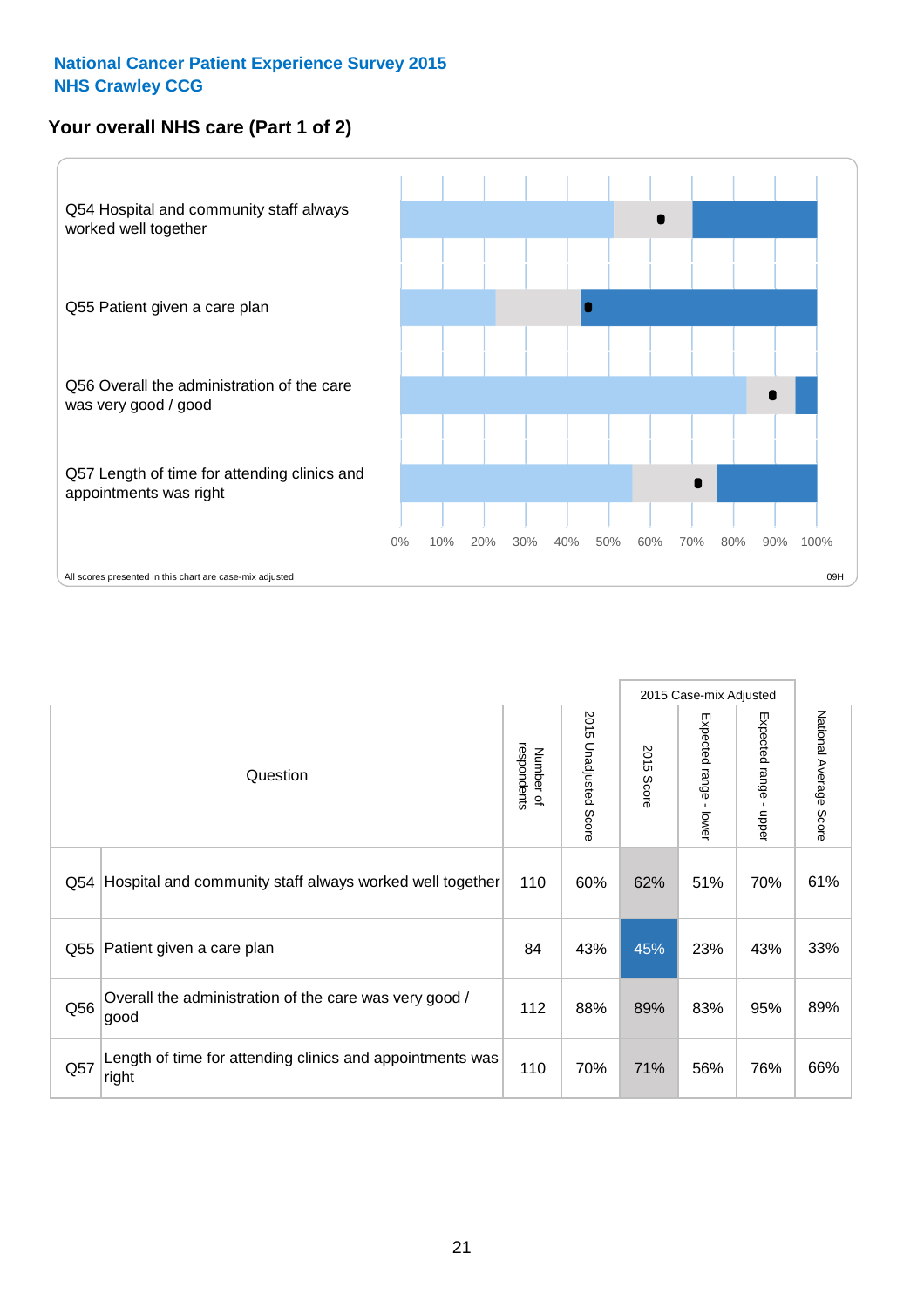## **Your overall NHS care (Part 2 of 2)**



|          |                                                           | 2015 Case-mix Adjusted                  |                             |               |                            |                            |                           |
|----------|-----------------------------------------------------------|-----------------------------------------|-----------------------------|---------------|----------------------------|----------------------------|---------------------------|
| Question |                                                           | respondents<br>Number<br>$\overline{a}$ | 2015<br>Unadjusted<br>Score | 2015<br>Score | Expected<br>range<br>lower | Expected<br>range<br>doper | National<br>Average Score |
|          | Q58 Taking part in cancer research discussed with patient | 106                                     | 25%                         | 25%           | 18%                        | 39%                        | 28%                       |



|     |                                                                        | 2015 Case-mix Adjusted                       |                             |               |                                                    |                                                       |                              |
|-----|------------------------------------------------------------------------|----------------------------------------------|-----------------------------|---------------|----------------------------------------------------|-------------------------------------------------------|------------------------------|
|     | Question                                                               | respondents<br>Number<br>$\overline{\sigma}$ | 2015<br>Unadjusted<br>Score | 2015<br>Score | OWer<br>limit<br>range<br>$\mathbf{a}$<br>expected | Upper<br>limit<br>range<br>$\overline{a}$<br>expected | National<br>Average<br>Score |
| Q59 | Patient's average rating of care scored from very poor to<br>very good | 110                                          | 8.7                         | 8.7           | 8.4                                                | 9.0                                                   | 8.7                          |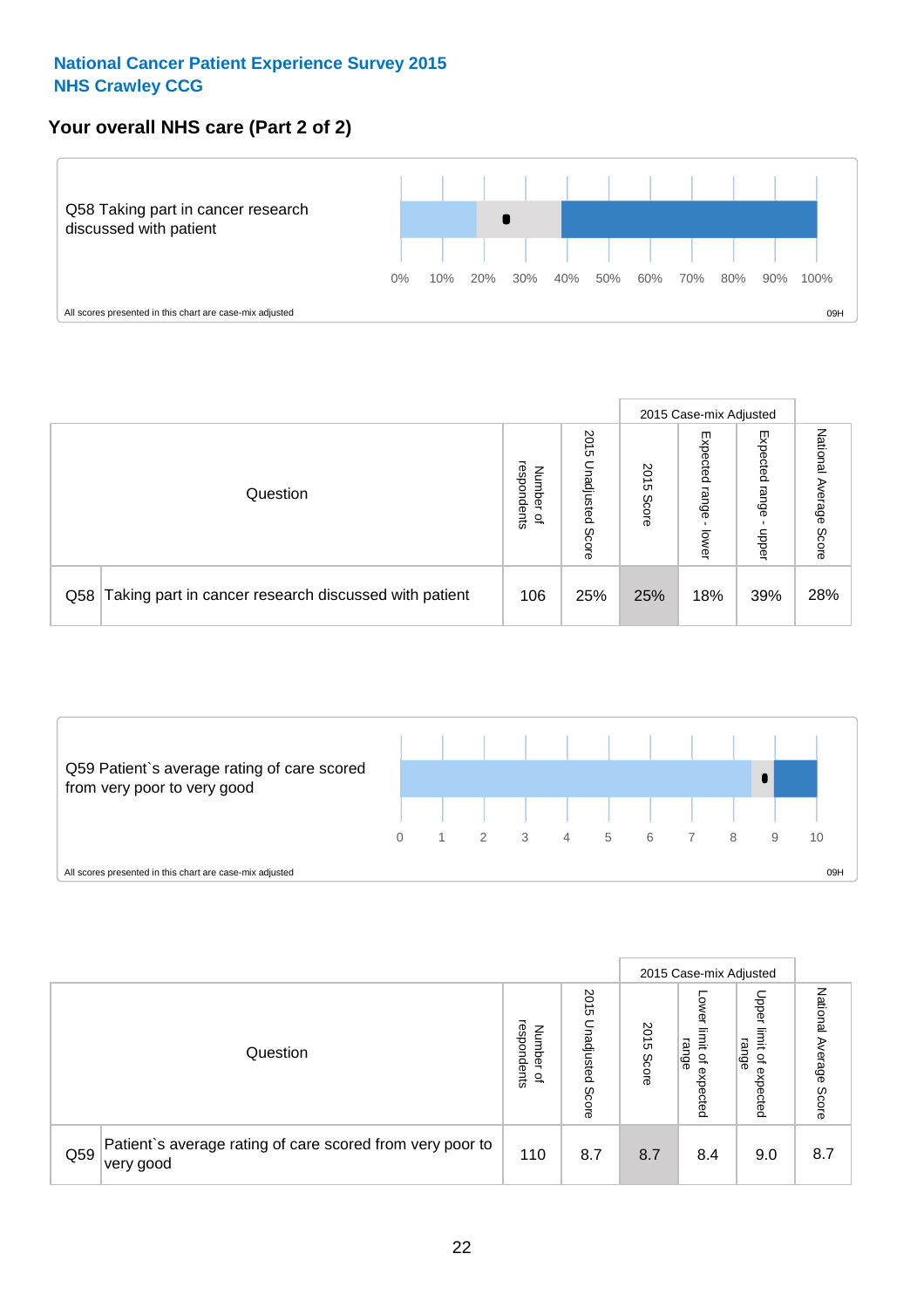# **Comparisons by tumour group for this CCG**

The following tables show the unadjusted CCG and the national percentage scores for each question broken down by tumour group. Where a cell in the table contains an asterisk this indicates that the number of patients in that group was below 21 and too small to display. Where a cell in the table contains "n.a." this indicates that there were no respondents for that tumour group.

# **Seeing your GP**

|                      |                        | Q1. Saw GP once /<br>Q2. Patient thought<br>twice before being told<br>they were seen as<br>had to go to hospital<br>soon as necessary |                        |                 |
|----------------------|------------------------|----------------------------------------------------------------------------------------------------------------------------------------|------------------------|-----------------|
| <b>Cancer type</b>   | This CCG <sup>\$</sup> | <b>National</b>                                                                                                                        | This CCG <sup>\$</sup> | <b>National</b> |
| Brain / CNS          | n.a.                   | 60%                                                                                                                                    | n.a.                   | 77%             |
| <b>Breast</b>        | $\star$                | 93%                                                                                                                                    | 92%                    | 88%             |
| Colorectal / LGT     | $\star$<br>72%         |                                                                                                                                        | $\star$                | 80%             |
| Gynaecological       | $\star$                | 75%                                                                                                                                    | $\star$                | 78%             |
| Haematological       | $\star$                | 64%                                                                                                                                    | $\star$                | 80%             |
| <b>Head and Neck</b> | n.a.                   | 77%                                                                                                                                    | n.a.                   | 79%             |
| Lung                 | $\star$                | 69%                                                                                                                                    | $\star$                | 83%             |
| Prostate             | $\star$                | 79%                                                                                                                                    | $\star$                | 85%             |
| Sarcoma              | n.a.                   | 64%                                                                                                                                    | n.a.                   | 69%             |
| <b>Skin</b>          | $\star$                | 91%                                                                                                                                    | $\star$                | 87%             |
| <b>Upper Gastro</b>  | $\star$                | 70%                                                                                                                                    | $\star$                | 78%             |
| Urological           | $\star$                | 81%                                                                                                                                    | $\star$                | 84%             |
| Other                | $\star$                | 70%                                                                                                                                    | 76%                    | 78%             |
| <b>All Cancers</b>   | 74%                    | 76%                                                                                                                                    | 83%                    | 82%             |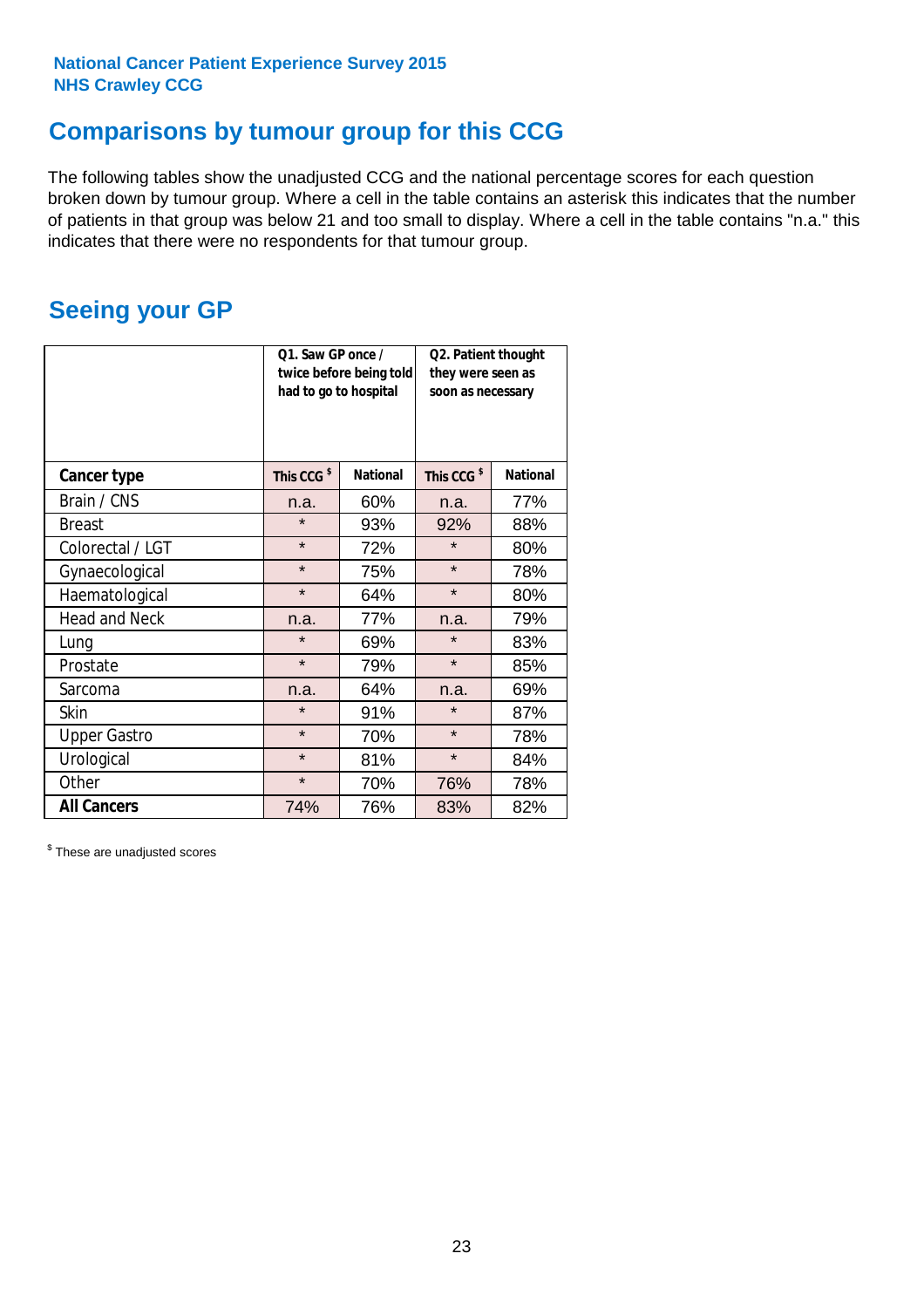# **Diagnostic tests**

|                      | be done was about<br>right | Q6. The length of time<br>waiting for the test to | Q7. Given complete<br>explanation of test<br>results in<br>understandable way |                 |  |  |
|----------------------|----------------------------|---------------------------------------------------|-------------------------------------------------------------------------------|-----------------|--|--|
| <b>Cancer type</b>   | This CCG <sup>\$</sup>     | <b>National</b>                                   | This CCG <sup>\$</sup>                                                        | <b>National</b> |  |  |
| Brain / CNS          | n.a.                       | 87%                                               | n.a.                                                                          | 69%             |  |  |
| <b>Breast</b>        | 96%                        | 90%                                               | 83%                                                                           | 82%             |  |  |
| Colorectal / LGT     | $\star$                    | 86%                                               | $\star$                                                                       | 81%             |  |  |
| Gynaecological       | $\star$                    | 84%                                               | $\star$                                                                       | 76%             |  |  |
| Haematological       | $\star$                    | 87%                                               | $\star$                                                                       | 76%             |  |  |
| <b>Head and Neck</b> | n.a.                       | 84%                                               | n.a.                                                                          | 77%             |  |  |
| Lung                 | $\star$                    | 87%                                               | $\star$                                                                       | 78%             |  |  |
| Prostate             | $\star$                    | 85%                                               | $\star$                                                                       | 79%             |  |  |
| Sarcoma              | n.a.                       | 81%                                               | n.a.                                                                          | 77%             |  |  |
| Skin                 | $\star$                    | 89%                                               | $\star$                                                                       | 85%             |  |  |
| <b>Upper Gastro</b>  | $\star$                    | 83%                                               | $\star$                                                                       | 77%             |  |  |
| Urological           | $\star$                    | 85%                                               | $\star$                                                                       | 78%             |  |  |
| Other                | $\star$                    | 85%                                               | $\star$                                                                       | 76%             |  |  |
| <b>All Cancers</b>   | 85%                        | 87%                                               | 76%                                                                           | 79%             |  |  |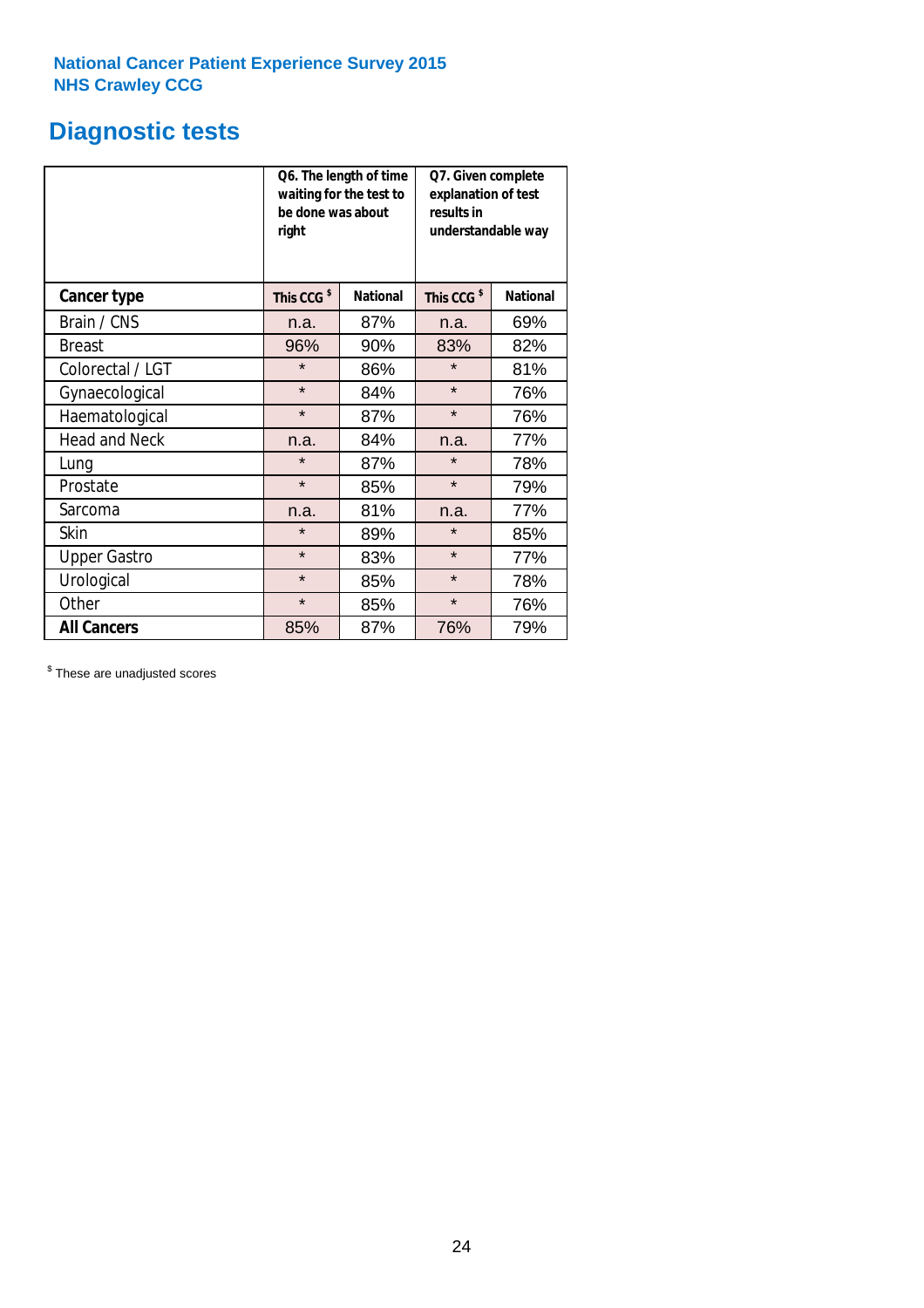# **Finding out what was wrong with you**

|                      | Q8. Patient told they<br>could bring a family<br>member or friend<br>when first told they<br>had cancer |                 | Q9. Patient felt they<br>were told sensitively<br>that they had cancer |                 | Q10. Patient<br>completely understood<br>the explanation of<br>what was wrong |                 | Q11. Patient given<br>easy to understand<br>written information<br>about the type of<br>cancer they had |                 |
|----------------------|---------------------------------------------------------------------------------------------------------|-----------------|------------------------------------------------------------------------|-----------------|-------------------------------------------------------------------------------|-----------------|---------------------------------------------------------------------------------------------------------|-----------------|
| Cancer type          | This CCG <sup>\$</sup>                                                                                  | <b>National</b> | This CCG <sup>\$</sup>                                                 | <b>National</b> | This CCG <sup>\$</sup>                                                        | <b>National</b> |                                                                                                         | <b>National</b> |
| Brain / CNS          | n.a.                                                                                                    | 85%             | n.a.                                                                   | 79%             | n.a.                                                                          | 60%             | n.a.                                                                                                    | 62%             |
| <b>Breast</b>        | 96%                                                                                                     | 83%             | 88%                                                                    | 88%             | 84%                                                                           | 78%             | 76%                                                                                                     | 76%             |
| Colorectal / LGT     | $\star$                                                                                                 | 83%             | $\star$                                                                | 85%             | $\star$                                                                       | 79%             | $\star$                                                                                                 | 71%             |
| Gynaecological       | $\star$                                                                                                 | 75%             | $\star$                                                                | 83%             | $\star$                                                                       | 73%             | $\star$                                                                                                 | 69%             |
| Haematological       | $\star$                                                                                                 | 75%             | $\star$                                                                | 83%             | $\star$                                                                       | 60%             | $\star$                                                                                                 | 74%             |
| <b>Head and Neck</b> | n.a.                                                                                                    | 73%             | n.a.                                                                   | 85%             | n.a.                                                                          | 75%             | n.a.                                                                                                    | 61%             |
| Lung                 | $\star$                                                                                                 | 80%             | $\star$                                                                | 83%             | $\star$                                                                       | 75%             | $\star$                                                                                                 | 66%             |
| Prostate             | $\star$                                                                                                 | 80%             | $\star$                                                                | 84%             | $\star$                                                                       | 78%             | $\star$                                                                                                 | 80%             |
| Sarcoma              | n.a.                                                                                                    | 77%             | n.a.                                                                   | 82%             | n.a.                                                                          | 63%             | n.a.                                                                                                    | 61%             |
| Skin                 | $\star$                                                                                                 | 71%             | $\star$                                                                | 90%             | $\star$                                                                       | 83%             | $\star$                                                                                                 | 84%             |
| <b>Upper Gastro</b>  | $\star$                                                                                                 | 79%             | $\star$                                                                | 79%             | $\star$                                                                       | 72%             | $\star$                                                                                                 | 64%             |
| Urological           | $\star$                                                                                                 | 74%             | $\star$                                                                | 82%             | $\star$                                                                       | 76%             | $\star$                                                                                                 | 71%             |
| Other                | $\star$                                                                                                 | 77%             | 90%                                                                    | 82%             | 67%                                                                           | 72%             | $\star$                                                                                                 | 61%             |
| <b>All Cancers</b>   | 90%                                                                                                     | 79%             | 87%                                                                    | 84%             | 69%                                                                           | 73%             | 74%                                                                                                     | 72%             |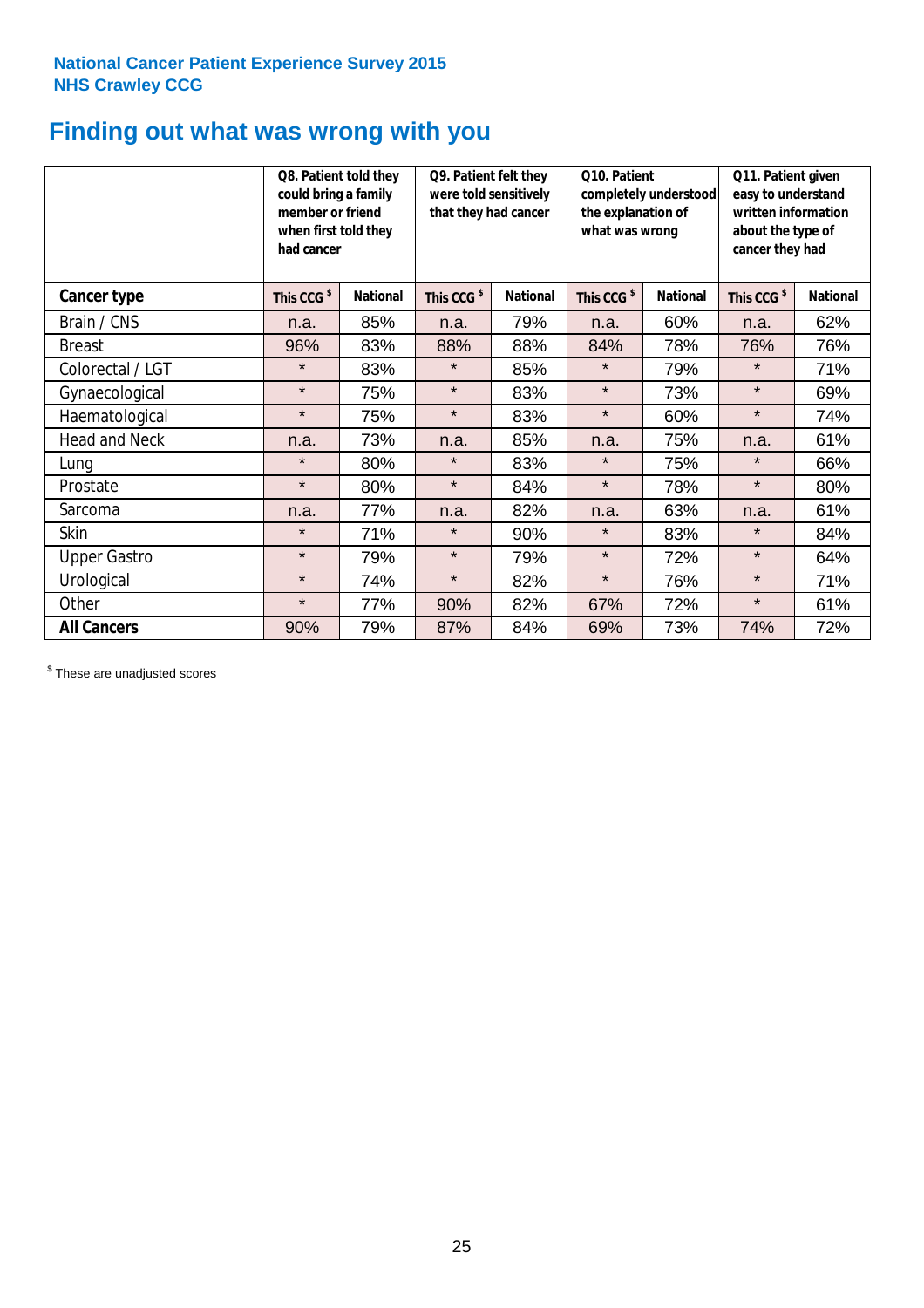# **Deciding the best treatment for you**

|                      | treatment options<br>were completely<br>explained | <b>Q12. Patient felt that</b> | Q13. Possible side<br>effects explained in an<br>understandable way |                 | Q14. Patient given<br>practical advice and<br>support in dealing with<br>side effects of<br>treatment |                 |  |
|----------------------|---------------------------------------------------|-------------------------------|---------------------------------------------------------------------|-----------------|-------------------------------------------------------------------------------------------------------|-----------------|--|
| <b>Cancer type</b>   | This CCG <sup>\$</sup>                            | <b>National</b>               | This CCG <sup>\$</sup>                                              | <b>National</b> | This CCG <sup>\$</sup>                                                                                | <b>National</b> |  |
| Brain / CNS          | n.a.                                              | 80%                           | n.a.                                                                | 71%             | n.a.                                                                                                  | 62%             |  |
| <b>Breast</b>        | 88%                                               | 84%                           | 88%                                                                 | 76%             | 68%                                                                                                   | 69%             |  |
| Colorectal / LGT     | $\star$                                           | 85%                           | $\star$                                                             | 75%             | $\star$                                                                                               | 68%             |  |
| Gynaecological       | $\star$                                           | 84%                           | $\star$                                                             | 76%             | $\star$                                                                                               | 68%             |  |
| Haematological       | $\star$                                           | 81%                           | $\star$<br>69%                                                      |                 | $\star$                                                                                               | 65%             |  |
| <b>Head and Neck</b> | n.a.                                              | 85%                           | n.a.                                                                | 72%             | n.a.                                                                                                  | 67%             |  |
| Lung                 | $\star$                                           | 84%                           | $\star$                                                             | 74%             | $\star$                                                                                               | 69%             |  |
| Prostate             | $\star$                                           | 80%                           | $\star$                                                             | 71%             | $\star$                                                                                               | 61%             |  |
| Sarcoma              | n.a.                                              | 82%                           | n.a.                                                                | 75%             | n.a.                                                                                                  | 66%             |  |
| Skin                 | $\star$                                           | 88%                           | $\star$                                                             | 75%             | $\star$                                                                                               | 74%             |  |
| <b>Upper Gastro</b>  | $\star$                                           | 83%                           | $\star$                                                             | 72%             | $\star$                                                                                               | 66%             |  |
| Urological           | $\star$                                           | 80%                           | $\star$                                                             | 69%             | $\star$                                                                                               | 61%             |  |
| Other                | $\star$                                           | 80%                           | 62%                                                                 | 72%             | 62%                                                                                                   | 64%             |  |
| <b>All Cancers</b>   | 90%                                               | 83%                           | 77%                                                                 | 73%             | 65%                                                                                                   | 66%             |  |

|                      | in the future          | Q15. Patient definitely<br>told about side effects<br>that could affect them | Q16. Patient definitely<br>involved in decisions<br>about care and<br>treatment |                 |  |
|----------------------|------------------------|------------------------------------------------------------------------------|---------------------------------------------------------------------------------|-----------------|--|
| <b>Cancer type</b>   | This CCG <sup>\$</sup> | <b>National</b>                                                              | This CCG <sup>\$</sup>                                                          | <b>National</b> |  |
| Brain / CNS          | n.a.                   | 56%                                                                          | n.a.                                                                            | 74%             |  |
| <b>Breast</b>        | 60%                    | 55%                                                                          | 80%                                                                             | 79%             |  |
| Colorectal / LGT     | $\star$                | 56%                                                                          | $\star$                                                                         | 79%             |  |
| Gynaecological       | $\star$<br>54%         |                                                                              | $\star$                                                                         | 76%             |  |
| Haematological       | $\star$                | 50%                                                                          | $\star$                                                                         | 77%             |  |
| <b>Head and Neck</b> | n.a.                   | 58%                                                                          | n.a.                                                                            | 76%             |  |
| Lung                 | $\star$                | 54%                                                                          | $\star$                                                                         | 78%             |  |
| Prostate             | $\star$                | 63%                                                                          | $\star$                                                                         | 79%             |  |
| Sarcoma              | n.a.                   | 54%                                                                          | n.a.                                                                            | 77%             |  |
| Skin                 | $\star$                | 66%                                                                          | $\star$                                                                         | 86%             |  |
| <b>Upper Gastro</b>  | $\star$                | 53%                                                                          | $\star$                                                                         | 77%             |  |
| Urological           | $\star$                | 52%                                                                          | $\star$                                                                         | 75%             |  |
| Other                | $\star$                | 51%                                                                          | $\star$                                                                         | 75%             |  |
| <b>All Cancers</b>   | 56%                    | 54%                                                                          | 76%                                                                             | 78%             |  |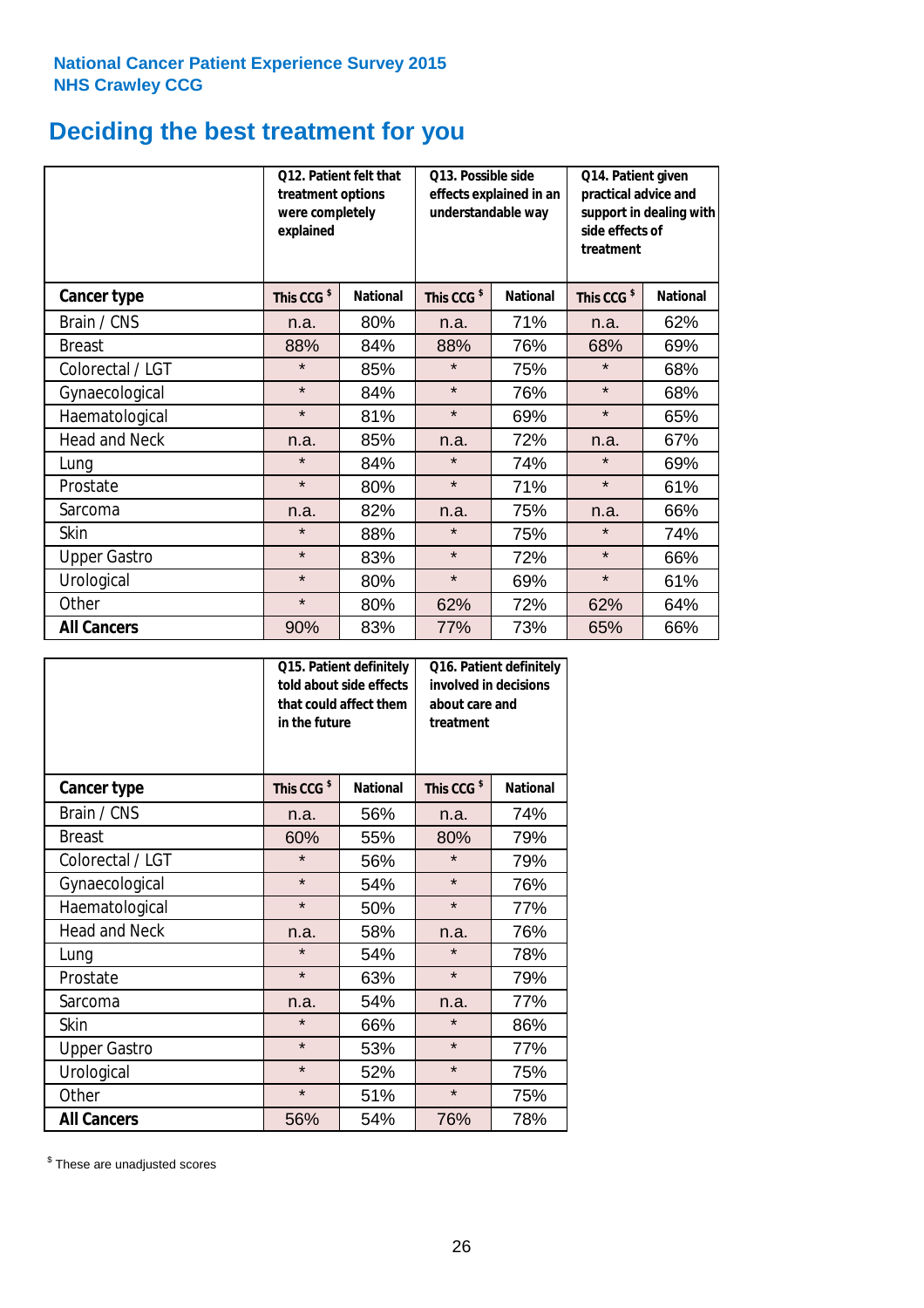# **Clinical Nurse Specialist**

|                      | would support them<br>through their<br>treatment | Q17. Patient given the<br>name of the CNS who | Q18. Patient found it<br>easy to contact their<br><b>CNS</b> |                 | <b>Q19. Get</b><br>understandable<br>answers to important<br>questions all or most<br>of the time |                 |
|----------------------|--------------------------------------------------|-----------------------------------------------|--------------------------------------------------------------|-----------------|---------------------------------------------------------------------------------------------------|-----------------|
| <b>Cancer type</b>   | This CCG <sup>\$</sup>                           | <b>National</b>                               | This CCG <sup>\$</sup>                                       | <b>National</b> | This CCG <sup>\$</sup>                                                                            | <b>National</b> |
| Brain / CNS          | n.a.                                             | 95%                                           | n.a.                                                         | 84%             | n.a.                                                                                              | 85%             |
| <b>Breast</b>        | 100%                                             | 94%                                           | 78%                                                          | 85%             | 86%                                                                                               | 88%             |
| Colorectal / LGT     | $\star$                                          | 91%                                           | $\star$                                                      | 88%             | $\star$                                                                                           | 90%             |
| Gynaecological       | $\star$                                          | 93%                                           | $\star$                                                      | 86%             | $\star$                                                                                           | 87%             |
| Haematological       | $\star$                                          | 89%                                           | $\star$<br>89%                                               |                 | $\star$                                                                                           | 90%             |
| <b>Head and Neck</b> | n.a.                                             | 88%                                           | n.a.                                                         | 86%             | n.a.                                                                                              | 88%             |
| Lung                 | $\star$                                          | 93%                                           | $\star$                                                      | 89%             | $\star$                                                                                           | 89%             |
| Prostate             | $\star$                                          | 89%                                           | $\star$                                                      | 83%             | $\star$                                                                                           | 88%             |
| Sarcoma              | n.a.                                             | 87%                                           | n.a.                                                         | 86%             | n.a.                                                                                              | 88%             |
| Skin                 | $\star$                                          | 88%                                           | n.a.                                                         | 90%             | n.a.                                                                                              | 92%             |
| <b>Upper Gastro</b>  | $\star$                                          | 92%                                           | $\star$                                                      | 87%             | $\star$                                                                                           | 88%             |
| Urological           | $\star$                                          | 80%                                           | $\star$                                                      | 85%             | $\star$                                                                                           | 88%             |
| Other                | 76%                                              | 86%                                           | $\star$                                                      | 86%             | $\star$                                                                                           | 87%             |
| <b>All Cancers</b>   | 90%                                              | 90%                                           | 86%                                                          | 87%             | 83%                                                                                               | 88%             |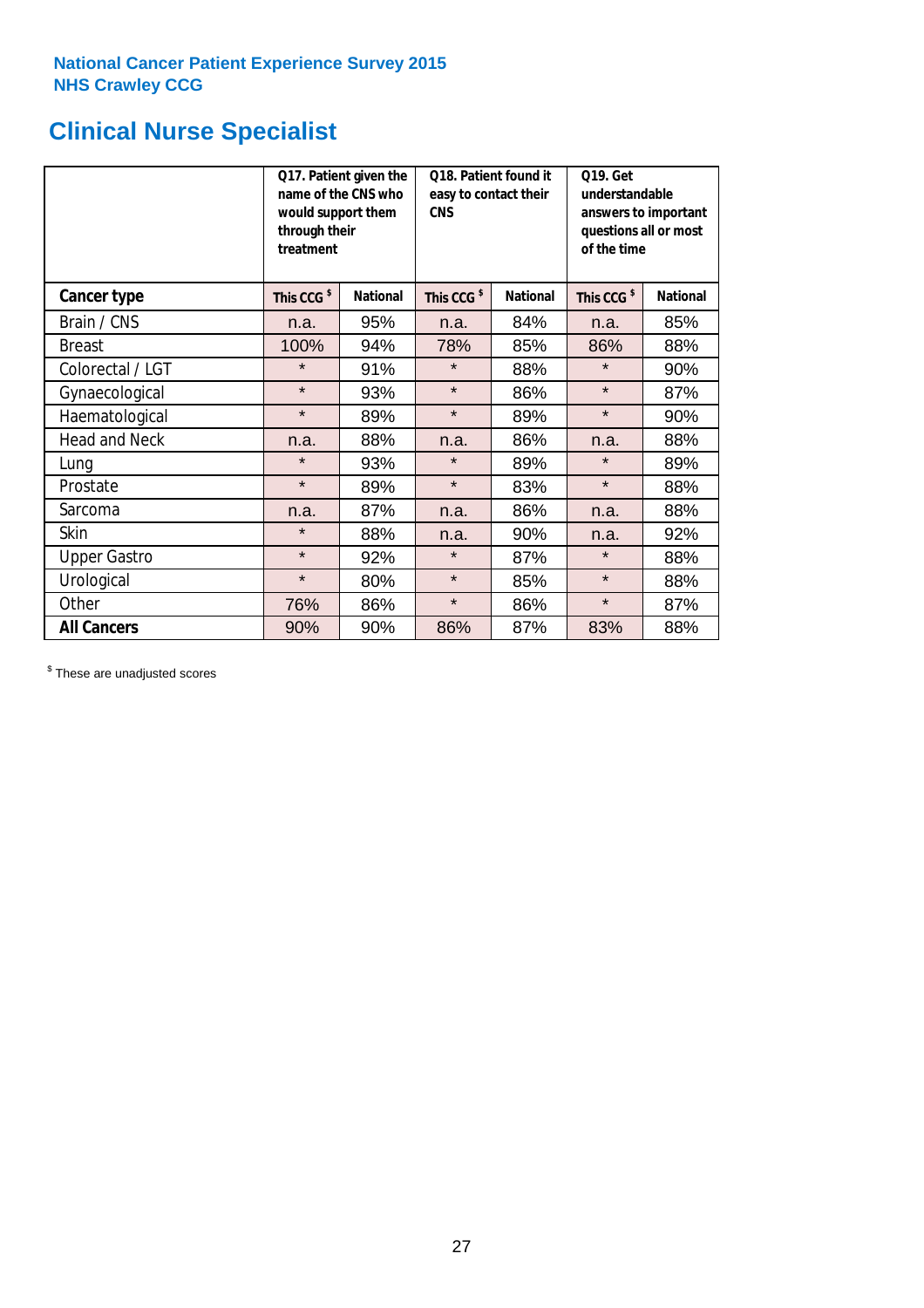# **Support for people with cancer**

|                      | Q20. Hospital staff<br>gave information<br>about support groups |                 | Q21. Hospital staff<br>gave information<br>about impact cancer<br>could have on day to<br>day activities |                 | Q22. Hospital staff<br>gave information on<br>getting financial help |                 | Q23. Hospital staff told<br>patient they could get<br>free prescriptions |                 |
|----------------------|-----------------------------------------------------------------|-----------------|----------------------------------------------------------------------------------------------------------|-----------------|----------------------------------------------------------------------|-----------------|--------------------------------------------------------------------------|-----------------|
| Cancer type          | This CCG <sup>\$</sup>                                          | <b>National</b> | This CCG <sup>\$</sup>                                                                                   | <b>National</b> | This CCG <sup>\$</sup>                                               | <b>National</b> | This CCG <sup>\$</sup>                                                   | <b>National</b> |
| Brain / CNS          | n.a.                                                            | 85%             | n.a.                                                                                                     | 80%             | n.a.                                                                 | 72%             | n.a.                                                                     | 79%             |
| <b>Breast</b>        | 96%                                                             | 88%             | 90%                                                                                                      | 85%             | $\star$                                                              | 60%             | 86%                                                                      | 80%             |
| Colorectal / LGT     | $\star$                                                         | 82%             | $\star$                                                                                                  | 82%             | $\star$                                                              | 52%             | $\star$                                                                  | 83%             |
| Gynaecological       | $\star$                                                         | 83%             | $\star$                                                                                                  | 81%             | $\star$                                                              | 58%             | $\star$                                                                  | 76%             |
| Haematological       | $\star$                                                         | 82%             | $\star$                                                                                                  | 82%             | $\star$                                                              | 56%             | $\star$                                                                  | 86%             |
| <b>Head and Neck</b> | n.a.                                                            | 83%             | n.a.                                                                                                     | 80%             | n.a.                                                                 | 55%             | n.a.                                                                     | 80%             |
| Lung                 | $\star$                                                         | 82%             | $\star$                                                                                                  | 80%             | $\star$                                                              | 68%             | $\star$                                                                  | 85%             |
| Prostate             | $\star$                                                         | 85%             | $\star$                                                                                                  | 81%             | $\star$                                                              | 41%             | $\star$                                                                  | 76%             |
| Sarcoma              | n.a.                                                            | 82%             | n.a.                                                                                                     | 80%             | n.a.                                                                 | 57%             | n.a.                                                                     | 75%             |
| Skin                 | n.a.                                                            | 85%             | n.a.                                                                                                     | 85%             | n.a.                                                                 | 51%             | n.a.                                                                     | 65%             |
| <b>Upper Gastro</b>  | $\star$                                                         | 82%             | $\star$                                                                                                  | 78%             | $\star$                                                              | 57%             | $\star$                                                                  | 83%             |
| Urological           | $\star$                                                         | 71%             | $\star$                                                                                                  | 70%             | $\star$                                                              | 33%             | $\star$                                                                  | 69%             |
| Other                | $\star$                                                         | 80%             | $\star$                                                                                                  | 77%             | $\star$                                                              | 53%             | $\star$                                                                  | 79%             |
| <b>All Cancers</b>   | 88%                                                             | 83%             | 80%                                                                                                      | 81%             | 55%                                                                  | 55%             | 84%                                                                      | 80%             |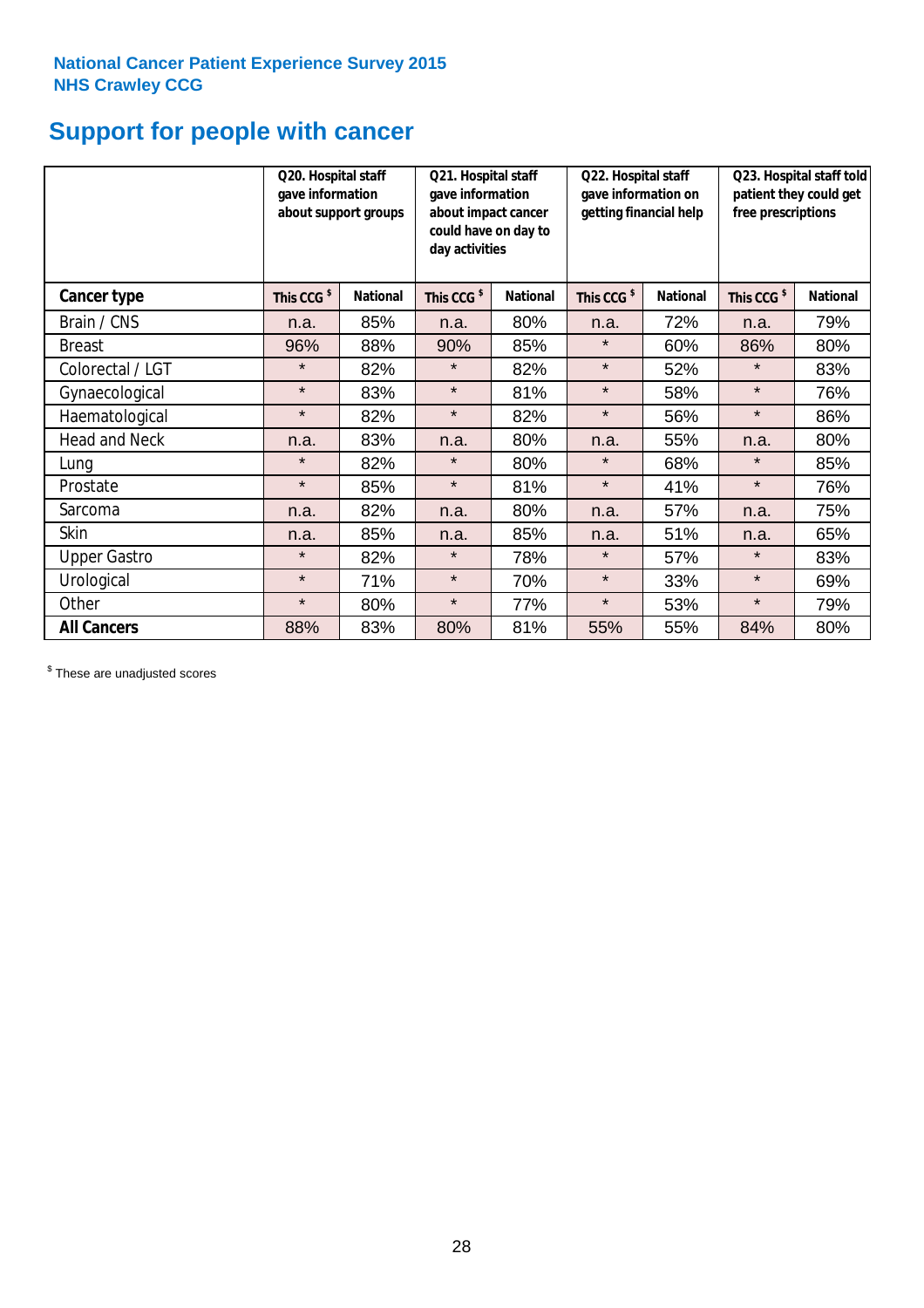# **Operations**

|                      | Q26. Staff explained<br>how operation had<br>gone in<br>understandable way |                 |  |  |  |
|----------------------|----------------------------------------------------------------------------|-----------------|--|--|--|
| <b>Cancer type</b>   | This CCG <sup>\$</sup>                                                     | <b>National</b> |  |  |  |
| Brain / CNS          | n.a.                                                                       | 75%             |  |  |  |
| <b>Breast</b>        | 76%                                                                        | 77%             |  |  |  |
| Colorectal / LGT     | $\star$                                                                    | 81%             |  |  |  |
| Gynaecological       | $\star$<br>79%                                                             |                 |  |  |  |
| Haematological       | $\star$<br>75%                                                             |                 |  |  |  |
| <b>Head and Neck</b> | n.a.                                                                       | 77%             |  |  |  |
| Lung                 | $\star$                                                                    | 76%             |  |  |  |
| Prostate             | $\star$                                                                    | 76%             |  |  |  |
| Sarcoma              | n.a.                                                                       | 80%             |  |  |  |
| Skin                 | $\star$                                                                    | 84%             |  |  |  |
| <b>Upper Gastro</b>  | n.a.                                                                       | 81%             |  |  |  |
| Urological           | $\star$                                                                    | 74%             |  |  |  |
| Other                | $\star$<br>78%                                                             |                 |  |  |  |
| <b>All Cancers</b>   | 78%<br>80%                                                                 |                 |  |  |  |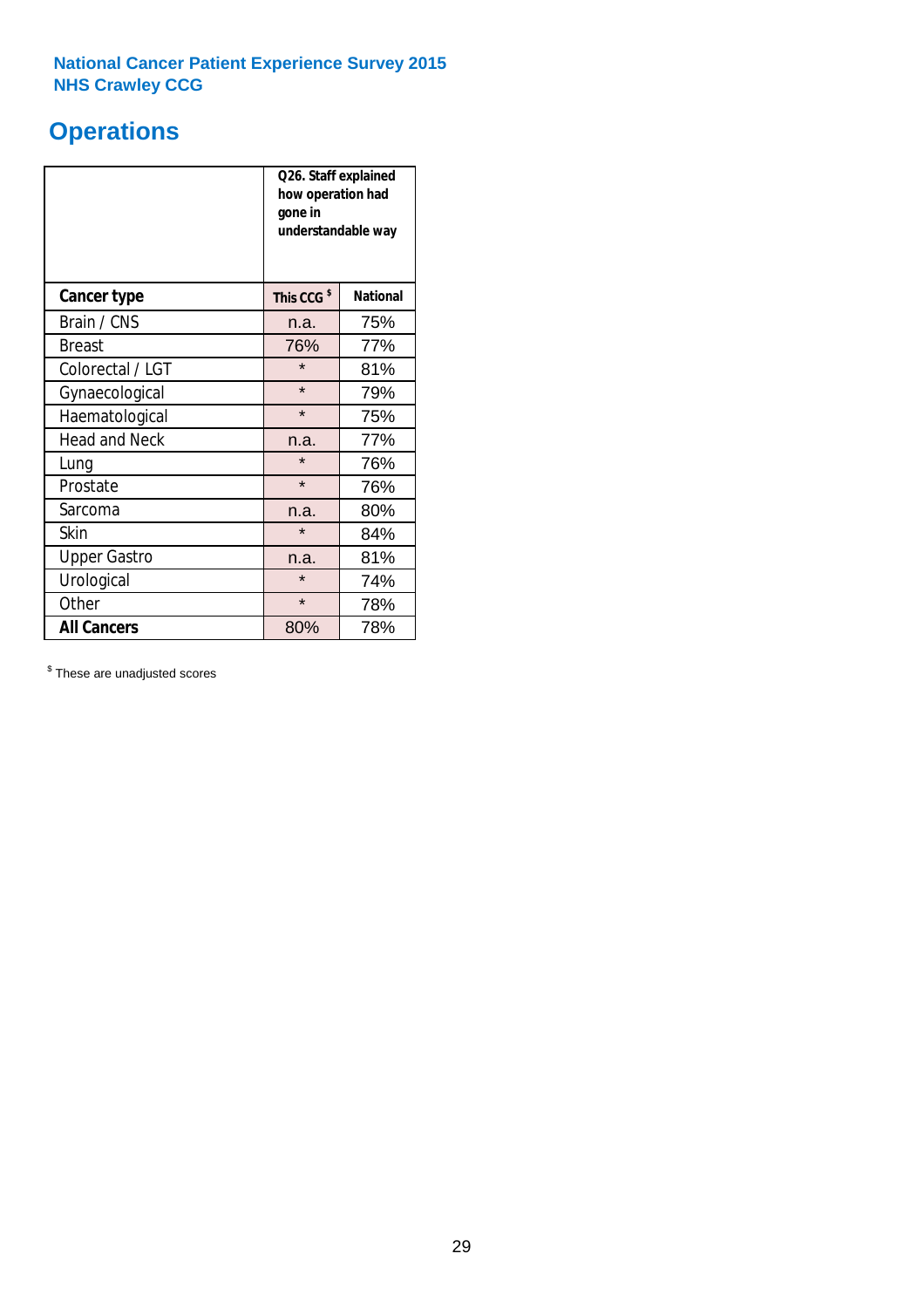# **Hospital care as an inpatient (Part 1 of 2)**

|                     | or nurses did not talk<br>they were not there | Q28. Groups of doctors<br>in front of patient as if | Q29. Patient had<br>confidence and trust in<br>all doctors treating<br>them |                 | Q30. Patient's family<br>or someone close<br>definitely had<br>opportunity to talk to<br>doctor |                 | Q31. Patient had<br>confidence and trust in I<br>all ward nurses |                 |
|---------------------|-----------------------------------------------|-----------------------------------------------------|-----------------------------------------------------------------------------|-----------------|-------------------------------------------------------------------------------------------------|-----------------|------------------------------------------------------------------|-----------------|
| Cancer type         | This CCG <sup>\$</sup>                        | <b>National</b>                                     | This CCG <sup>\$</sup>                                                      | <b>National</b> | This CCG <sup>\$</sup>                                                                          | <b>National</b> | This CCG <sup>\$</sup>                                           | <b>National</b> |
| Brain / CNS         | n.a.                                          | 68%                                                 | n.a.                                                                        | 78%             | n.a.                                                                                            | 65%             | n.a.                                                             | 67%             |
| <b>Breast</b>       | $\star$                                       | 89%                                                 | $\star$                                                                     | 86%             | $\star$                                                                                         | 73%             | $\star$                                                          | 74%             |
| Colorectal / LGT    | $\star$                                       | 75%                                                 | $\star$                                                                     | 85%             | $\star$                                                                                         | 72%             | $\star$                                                          | 68%             |
| Gynaecological      | $\star$                                       | 84%                                                 | $\star$                                                                     | 86%             | $\star$                                                                                         | 71%             | $\star$                                                          | 69%             |
| Haematological      | $\star$                                       | 80%                                                 | $\star$                                                                     | 81%             | $\star$                                                                                         | 75%             | $\star$                                                          | 73%             |
| Head and Neck       | n.a.                                          | 79%                                                 | n.a.                                                                        | 85%             | n.a.                                                                                            | 73%             | n.a.                                                             | 72%             |
| Lung                | $\star$                                       | 75%                                                 | $\star$                                                                     | 82%             | $\star$                                                                                         | 71%             | $\star$                                                          | 73%             |
| Prostate            | $\star$                                       | 84%                                                 | $\star$                                                                     | 87%             | $\star$                                                                                         | 72%             | $\star$                                                          | 75%             |
| Sarcoma             | n.a.                                          | 82%                                                 | n.a.                                                                        | 85%             | n.a.                                                                                            | 75%             | n.a.                                                             | 70%             |
| Skin                | $\star$                                       | 85%                                                 | $\star$                                                                     | 90%             | $\star$                                                                                         | 79%             | $\star$                                                          | 84%             |
| <b>Upper Gastro</b> | n.a.                                          | 75%                                                 | n.a.                                                                        | 83%             | n.a.                                                                                            | 72%             | n.a.                                                             | 70%             |
| Urological          | $\star$                                       | 80%                                                 | $\star$                                                                     | 84%             | $\star$                                                                                         | 67%             | $\star$                                                          | 75%             |
| Other               | $\star$                                       | 79%                                                 | $\star$                                                                     | 79%             | $\star$                                                                                         | 70%             | $\star$                                                          | 69%             |
| <b>All Cancers</b>  | 78%                                           | 81%                                                 | 84%                                                                         | 84%             | 60%                                                                                             | 72%             | 72%                                                              | 72%             |

|                      | Q32. Always / nearly<br>always enough nurses<br>on duty |                 | Q33. All staff asked<br>patient what name<br>they preferred to be<br>called by |                 | Q34. Always given<br>enough privacy when<br>discussing condition or<br>treatment |                 | Q35. Patient was able<br>to discuss worries or<br>fears with staff during<br>visit |                 |
|----------------------|---------------------------------------------------------|-----------------|--------------------------------------------------------------------------------|-----------------|----------------------------------------------------------------------------------|-----------------|------------------------------------------------------------------------------------|-----------------|
| Cancer type          | This CCG <sup>\$</sup>                                  | <b>National</b> | This CCG <sup>\$</sup>                                                         | <b>National</b> | This CCG <sup>\$</sup>                                                           | <b>National</b> | This CCG <sup>\$</sup>                                                             | <b>National</b> |
| Brain / CNS          | n.a.                                                    | 64%             | n.a.                                                                           | 69%             | n.a.                                                                             | 80%             | n.a.                                                                               | 44%             |
| <b>Breast</b>        | $\star$                                                 | 69%             | $\star$                                                                        | 60%             | $\star$                                                                          | 86%             | $\star$                                                                            | 53%             |
| Colorectal / LGT     | $\star$                                                 | 61%             | $\star$                                                                        | 70%             | $\star$                                                                          | 84%             | $\star$                                                                            | 54%             |
| Gynaecological       | $\star$                                                 | 65%             | $\star$                                                                        | 63%             | $\star$                                                                          | 82%             | $\star$                                                                            | 50%             |
| Haematological       | $\star$                                                 | 63%             | $\star$                                                                        | 67%             | $\star$                                                                          | 86%             | $\star$                                                                            | 55%             |
| <b>Head and Neck</b> | n.a.                                                    | 67%             | n.a.                                                                           | 66%             | n.a.                                                                             | 85%             | n.a.                                                                               | 50%             |
| Lung                 | $\star$                                                 | 68%             | $\star$                                                                        | 71%             | $\star$                                                                          | 84%             | $\star$                                                                            | 49%             |
| Prostate             | $\star$                                                 | 71%             | $\star$                                                                        | 67%             | $\star$                                                                          | 87%             | $\star$                                                                            | 52%             |
| Sarcoma              | n.a.                                                    | 68%             | n.a.                                                                           | 71%             | n.a.                                                                             | 87%             | n.a.                                                                               | 52%             |
| Skin                 | $\star$                                                 | 81%             | $\star$                                                                        | 67%             | $\star$                                                                          | 89%             | n.a.                                                                               | 61%             |
| <b>Upper Gastro</b>  | n.a.                                                    | 62%             | n.a.                                                                           | 75%             | n.a.                                                                             | 83%             | n.a.                                                                               | 53%             |
| Urological           | $\star$                                                 | 68%             | $\star$                                                                        | 71%             | $\star$                                                                          | 84%             | $\star$                                                                            | 46%             |
| Other                | $\star$                                                 | 62%             | $\star$                                                                        | 66%             | $\star$                                                                          | 82%             | $\star$                                                                            | 48%             |
| <b>All Cancers</b>   | 68%                                                     | 66%             | 63%                                                                            | 67%             | 82%                                                                              | 85%             | 56%                                                                                | 52%             |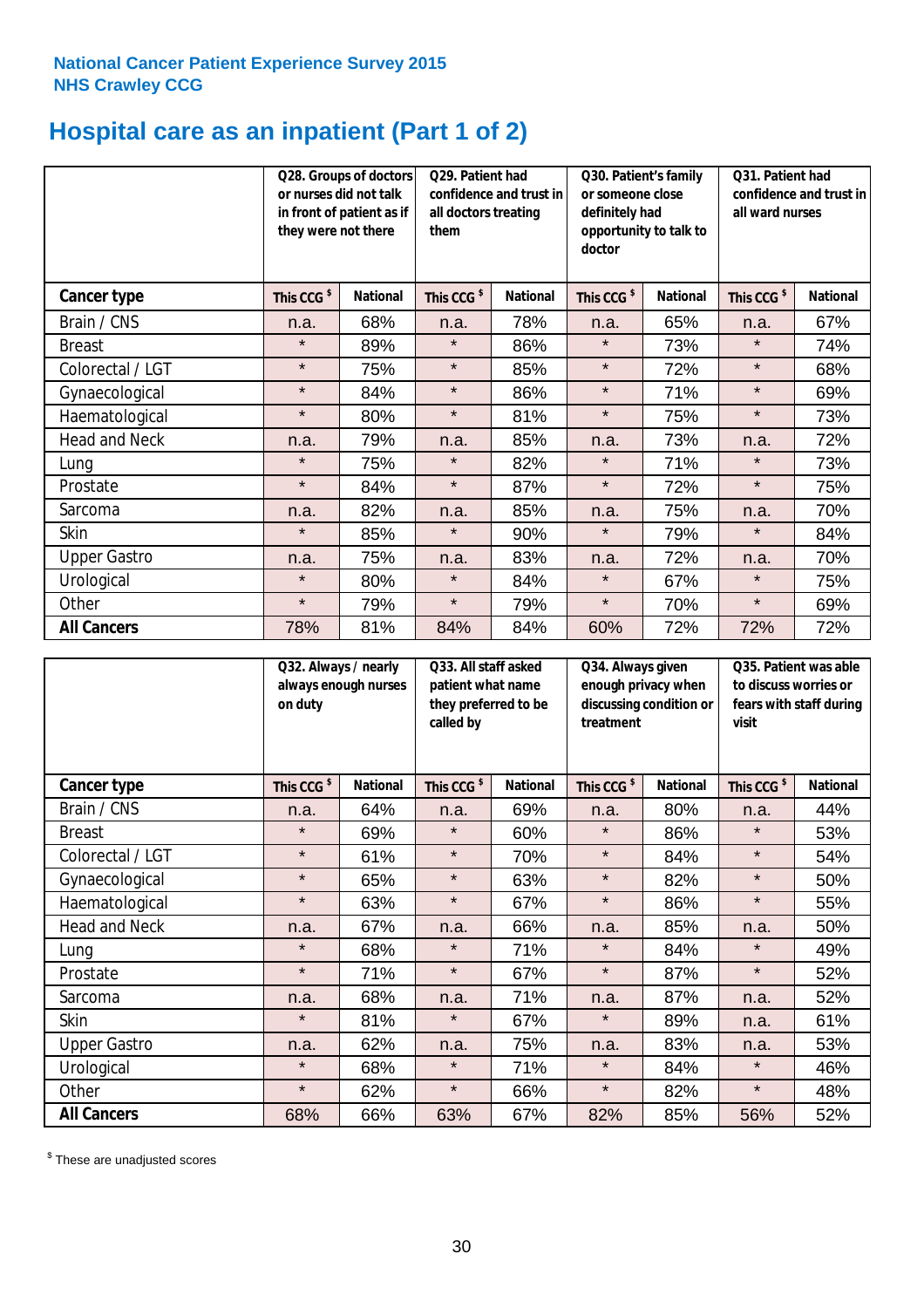# **Hospital care as an inpatient (Part 2 of 2)**

|                      | Q36. Hospital staff<br>definitely did<br>everything to help<br>control pain |                 | Q37. Always treated<br>with respect and<br>dignity by staff |                 | Q38. Given clear<br>written information<br>about what should /<br>should not do post<br>discharge |                 | Q39. Staff told patient<br>who to contact if<br>worried post discharge |                 |
|----------------------|-----------------------------------------------------------------------------|-----------------|-------------------------------------------------------------|-----------------|---------------------------------------------------------------------------------------------------|-----------------|------------------------------------------------------------------------|-----------------|
| Cancer type          | This CCG <sup>\$</sup>                                                      | <b>National</b> | This CCG <sup>\$</sup>                                      | <b>National</b> | This CCG <sup>\$</sup>                                                                            | <b>National</b> | This CCG <sup>\$</sup>                                                 | <b>National</b> |
| Brain / CNS          | n.a.                                                                        | 82%             | n.a.                                                        | 84%             | n.a.                                                                                              | 79%             | n.a.                                                                   | 91%             |
| <b>Breast</b>        | $\star$                                                                     | 86%             | $\star$                                                     | 88%             | $\star$                                                                                           | 90%             | $\star$                                                                | 95%             |
| Colorectal / LGT     | $\star$                                                                     | 84%             | $\star$                                                     | 86%             | $\star$                                                                                           | 83%             | $\star$                                                                | 94%             |
| Gynaecological       | $\star$                                                                     | 83%             | $\star$                                                     | 85%             | $\star$                                                                                           | 86%             | $\star$                                                                | 93%             |
| Haematological       | $\star$                                                                     | 84%             | $\star$                                                     | 89%             | $\star$                                                                                           | 79%             | $\star$                                                                | 95%             |
| <b>Head and Neck</b> | n.a.                                                                        | 84%             | n.a.                                                        | 88%             | n.a.                                                                                              | 86%             | n.a.                                                                   | 92%             |
| Lung                 | $\star$                                                                     | 83%             | $\star$                                                     | 87%             | $\star$                                                                                           | 81%             | $\star$                                                                | 92%             |
| Prostate             | $\star$                                                                     | 85%             | $\star$                                                     | 91%             | $\star$                                                                                           | 87%             | $\star$                                                                | 94%             |
| Sarcoma              | n.a.                                                                        | 86%             | n.a.                                                        | 91%             | n.a.                                                                                              | 83%             | n.a.                                                                   | 94%             |
| Skin                 | n.a.                                                                        | 88%             | $\star$                                                     | 93%             | $\star$                                                                                           | 91%             | $\star$                                                                | 97%             |
| <b>Upper Gastro</b>  | n.a.                                                                        | 83%             | n.a.                                                        | 86%             | n.a.                                                                                              | 79%             | n.a.                                                                   | 93%             |
| Urological           | $\star$                                                                     | 80%             | $\star$                                                     | 88%             | $\star$                                                                                           | 83%             | $\star$                                                                | 90%             |
| Other                | $\star$                                                                     | 82%             | $\star$                                                     | 85%             | $\star$                                                                                           | 80%             | $\star$                                                                | 92%             |
| <b>All Cancers</b>   | 83%                                                                         | 84%             | 90%                                                         | 87%             | 93%                                                                                               | 84%             | 96%                                                                    | 94%             |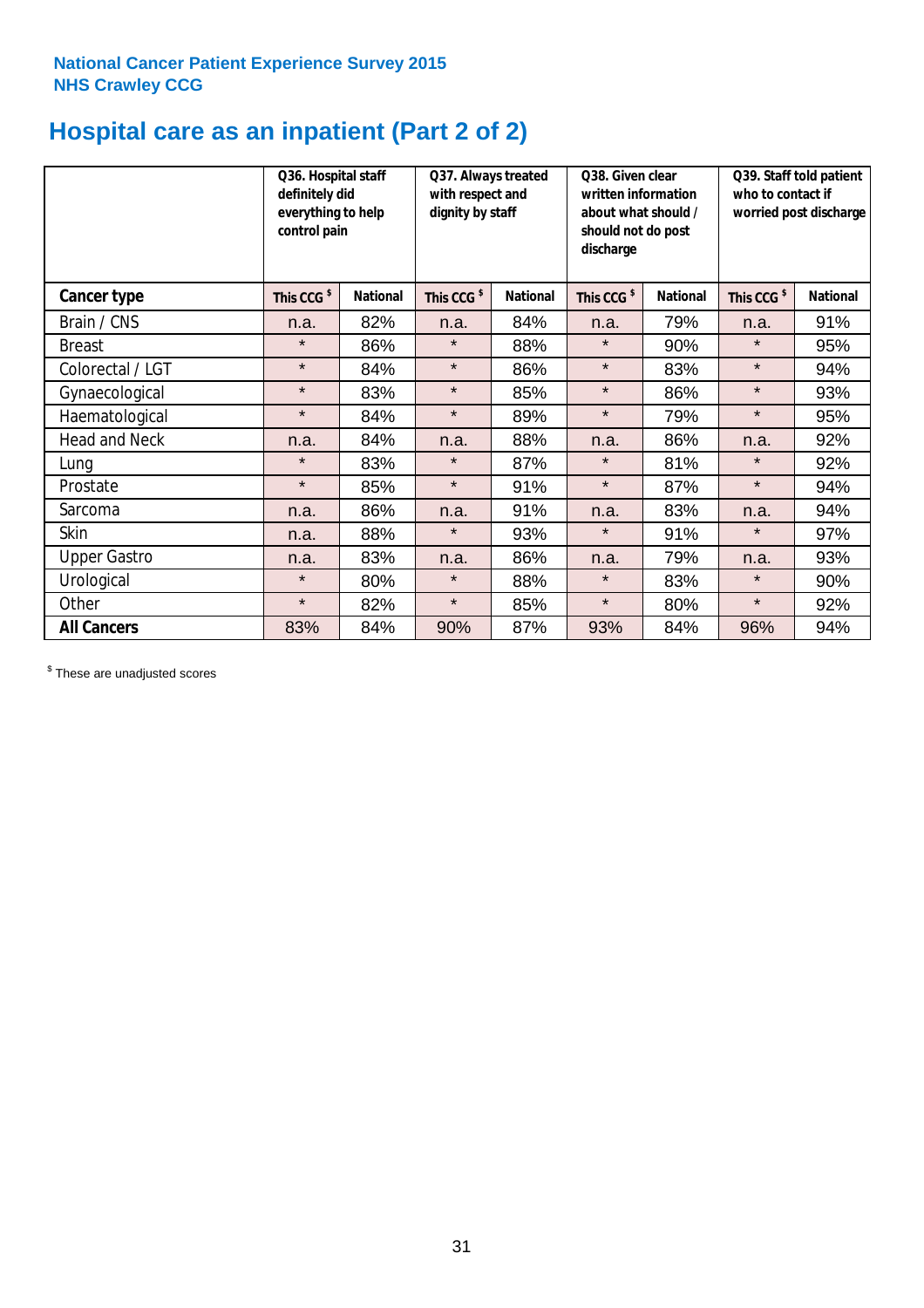# **Hospital care as a day patient / outpatient**

|                      | to discuss worries or<br>visit | Q41. Patient was able<br>Q42. Doctor had the<br>right notes and other<br>documentation with<br>fears with staff during<br>them |                        |                 | Q44. Beforehand<br>patient had all<br>information needed<br>about radiotherapy<br>treatment |                 | Q45. Patient given<br>understandable<br>information about<br>whether radiotherapy<br>was working |                 |
|----------------------|--------------------------------|--------------------------------------------------------------------------------------------------------------------------------|------------------------|-----------------|---------------------------------------------------------------------------------------------|-----------------|--------------------------------------------------------------------------------------------------|-----------------|
| Cancer type          | This CCG <sup>\$</sup>         | <b>National</b>                                                                                                                | This CCG <sup>\$</sup> | <b>National</b> | This CCG <sup>\$</sup>                                                                      | <b>National</b> | This CCG <sup>\$</sup>                                                                           | <b>National</b> |
| Brain / CNS          | n.a.                           | 65%                                                                                                                            | n.a.                   | 94%             | n.a.                                                                                        | 85%             | n.a.                                                                                             | 52%             |
| <b>Breast</b>        | 79%                            | 70%                                                                                                                            | 84%                    | 95%             | $\star$                                                                                     | 87%             | $\star$                                                                                          | 60%             |
| Colorectal / LGT     | $\star$                        | 73%                                                                                                                            | $\star$                | 95%             | $\star$                                                                                     | 85%             | $\star$                                                                                          | 55%             |
| Gynaecological       | $\star$                        | 70%                                                                                                                            | $\star$                | 96%             | $\star$                                                                                     | 85%             | $\star$                                                                                          | 64%             |
| Haematological       | $\star$                        | 74%                                                                                                                            | $\star$                | 97%             | $\star$                                                                                     | 82%             | $\star$                                                                                          | 64%             |
| <b>Head and Neck</b> | n.a.                           | 69%                                                                                                                            | n.a.                   | 95%             | n.a.                                                                                        | 86%             | n.a.                                                                                             | 60%             |
| Lung                 | $\star$                        | 69%                                                                                                                            | $\star$                | 96%             | $\star$                                                                                     | 86%             | $\star$                                                                                          | 59%             |
| Prostate             | $\star$                        | 69%                                                                                                                            | $\star$                | 95%             | $\star$                                                                                     | 88%             | $\star$                                                                                          | 61%             |
| Sarcoma              | n.a.                           | 68%                                                                                                                            | n.a.                   | 97%             | n.a.                                                                                        | 88%             | n.a.                                                                                             | 63%             |
| Skin                 | n.a.                           | 73%                                                                                                                            | $\star$                | 96%             | n.a.                                                                                        | 81%             | n.a.                                                                                             | 63%             |
| <b>Upper Gastro</b>  | $\star$                        | 68%                                                                                                                            | $\star$                | 95%             | $\star$                                                                                     | 85%             | $\star$                                                                                          | 57%             |
| Urological           | $\star$                        | 65%                                                                                                                            | $\star$                | 95%             | n.a.                                                                                        | 81%             | n.a.                                                                                             | 53%             |
| Other                | $\star$                        | 67%                                                                                                                            | $\star$                | 95%             | $\star$                                                                                     | 83%             | $\star$                                                                                          | 59%             |
| <b>All Cancers</b>   | 71%                            | 70%                                                                                                                            | 91%                    | 96%             | 94%                                                                                         | 86%             | 61%                                                                                              | 60%             |

|                      | O47. Beforehand<br>patient had all<br>information needed<br>treatment | about chemotherapy | Q48. Patient given<br>understandable<br>information about<br>whether<br>chemotherapy was<br>working |                 |  |
|----------------------|-----------------------------------------------------------------------|--------------------|-----------------------------------------------------------------------------------------------------|-----------------|--|
| <b>Cancer type</b>   | This CCG <sup>\$</sup>                                                | <b>National</b>    | This CCG <sup>\$</sup>                                                                              | <b>National</b> |  |
| Brain / CNS          | n.a.                                                                  | 82%                | n.a.                                                                                                | 57%             |  |
| <b>Breast</b>        | $\star$                                                               | 83%                | $\star$                                                                                             | 62%             |  |
| Colorectal / LGT     | $\star$                                                               | 86%                | $\star$                                                                                             | 65%             |  |
| Gynaecological       | $\star$<br>86%                                                        |                    | $\star$                                                                                             | 68%             |  |
| Haematological       | $\star$                                                               | 85%                |                                                                                                     | 75%             |  |
| <b>Head and Neck</b> | n.a.                                                                  | 80%                | n.a.                                                                                                | 52%             |  |
| Lung                 | $\star$                                                               | 85%                | $\star$                                                                                             | 68%             |  |
| Prostate             | n.a.                                                                  | 83%                | n.a.                                                                                                | 69%             |  |
| Sarcoma              | n.a.                                                                  | 82%                | n.a.                                                                                                | 70%             |  |
| Skin                 | n.a.                                                                  | 92%                | n.a.                                                                                                | 80%             |  |
| <b>Upper Gastro</b>  | $\star$                                                               | 83%                | $\star$                                                                                             | 64%             |  |
| Urological           | $\star$                                                               | 83%                | $\star$                                                                                             | 66%             |  |
| Other                | $\star$                                                               | 85%                | $\star$                                                                                             | 70%             |  |
| <b>All Cancers</b>   | 86%                                                                   | 84%                | 58%                                                                                                 | 68%             |  |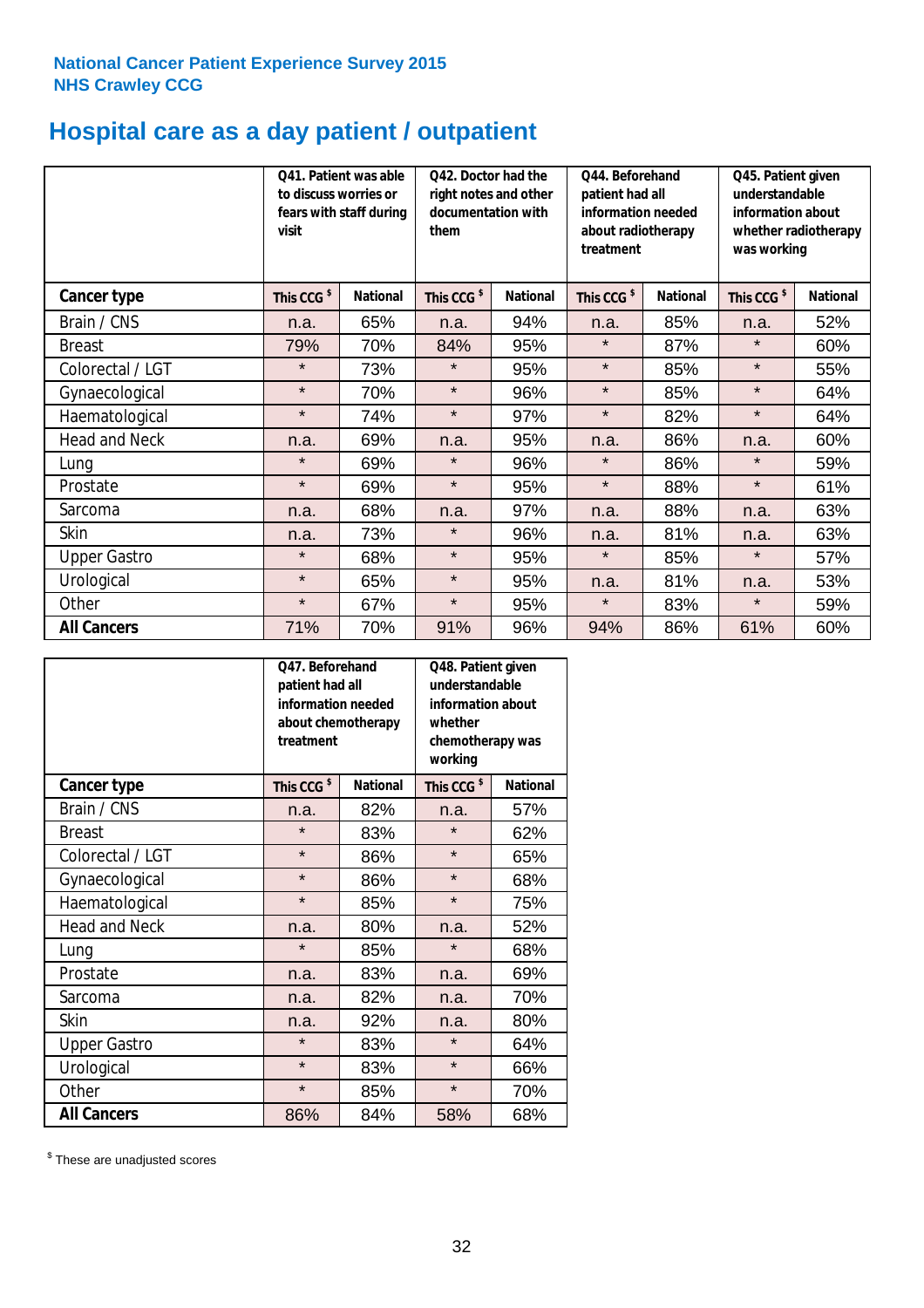# **Home care and support**

|                      | Q49. Hospital staff<br>gave family or | someone close all the<br>information needed to<br>help with care at home | Q50. Patient definitely<br>given enough support<br>from health or social<br>services during<br>treatment |                 | Q51. Patient definitely<br>given enough support<br>from health or social<br>services after<br>treatment |                 |
|----------------------|---------------------------------------|--------------------------------------------------------------------------|----------------------------------------------------------------------------------------------------------|-----------------|---------------------------------------------------------------------------------------------------------|-----------------|
| <b>Cancer type</b>   | This CCG <sup>\$</sup>                | <b>National</b>                                                          | This CCG <sup>\$</sup>                                                                                   | <b>National</b> | This CCG <sup>\$</sup>                                                                                  | <b>National</b> |
| Brain / CNS          | n.a.                                  | 56%                                                                      | n.a.                                                                                                     | 44%             | n.a.                                                                                                    | 44%             |
| <b>Breast</b>        | 52%                                   | 57%                                                                      | $\star$                                                                                                  | 54%             | $\star$                                                                                                 | 40%             |
| Colorectal / LGT     | $\star$                               | 60%                                                                      | $\star$                                                                                                  | 62%             | $\star$                                                                                                 | 52%             |
| Gynaecological       | $\star$                               | 56%                                                                      | $\star$                                                                                                  | 52%             | $\star$                                                                                                 | 42%             |
| Haematological       | $\star$                               | 60%                                                                      | $\star$                                                                                                  | 52%             | $\star$                                                                                                 | 43%             |
| <b>Head and Neck</b> | n.a.                                  | 59%                                                                      | n.a.                                                                                                     | 53%             | n.a.                                                                                                    | 50%             |
| Lung                 | $\star$                               | 57%                                                                      | $\star$                                                                                                  | 52%             | $\star$                                                                                                 | 42%             |
| Prostate             | $\star$                               | 55%                                                                      | $\star$                                                                                                  | 47%             | n.a.                                                                                                    | 43%             |
| Sarcoma              | n.a.                                  | 59%                                                                      | n.a.                                                                                                     | 58%             | n.a.                                                                                                    | 53%             |
| Skin                 | $\star$                               | 67%                                                                      | n.a.                                                                                                     | 58%             | $\star$                                                                                                 | 61%             |
| <b>Upper Gastro</b>  | $\star$                               | 59%                                                                      | $\star$                                                                                                  | 54%             | $\star$                                                                                                 | 45%             |
| Urological           | $\star$                               | 55%                                                                      | $\star$                                                                                                  | 47%             | $\star$                                                                                                 | 44%             |
| Other                | $\star$                               | 54%                                                                      | $\star$                                                                                                  | 55%             | $\star$                                                                                                 | 48%             |
| <b>All Cancers</b>   | 53%                                   | 58%                                                                      | 50%                                                                                                      | 54%             | 28%                                                                                                     | 45%             |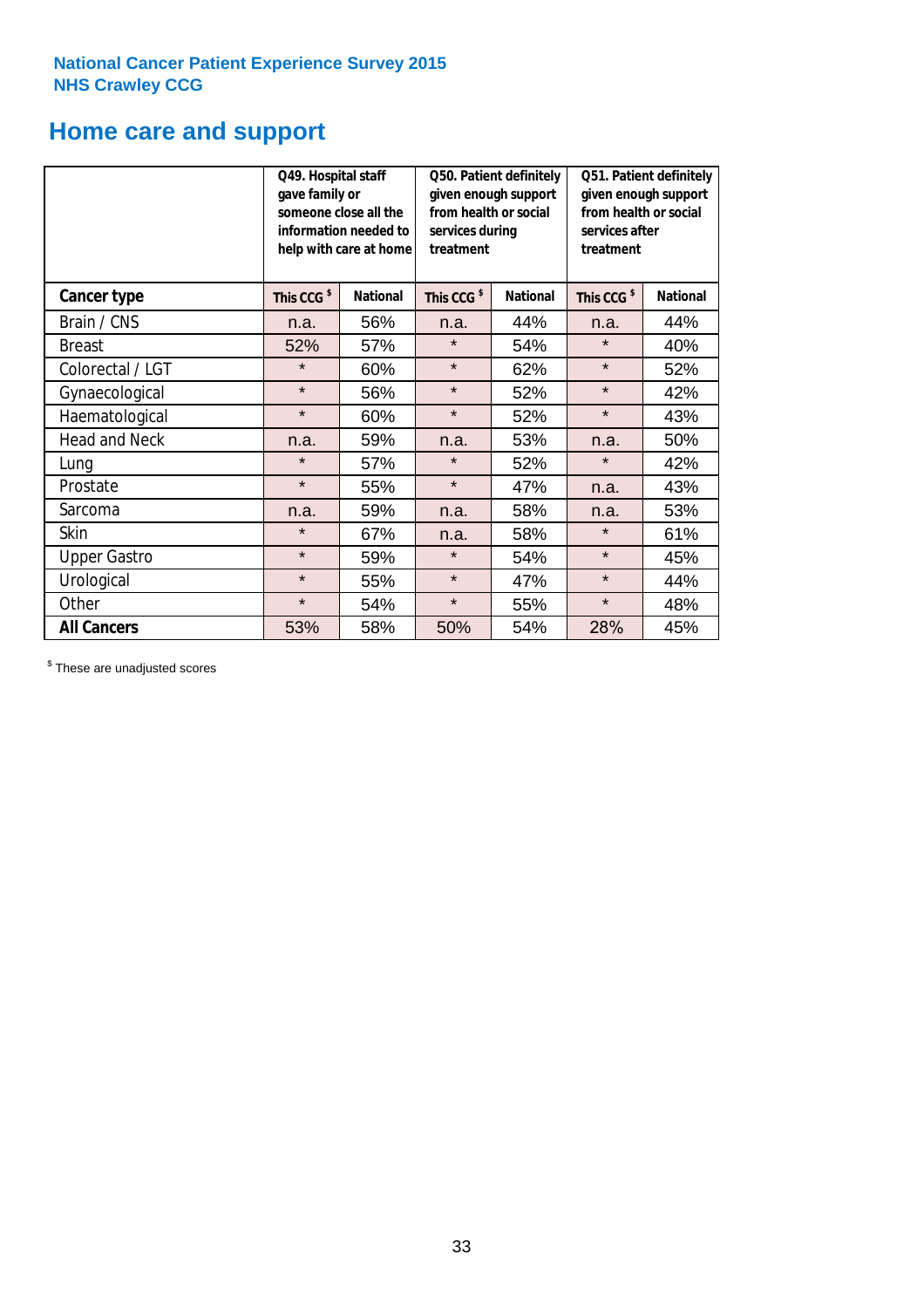# **Care from your general practice**

|                      | information about<br>treatment | Q52. GP given enough<br>patient's condition and | O53. Practice staff<br>definitely did<br>everything they could<br>to support patient |                 |  |
|----------------------|--------------------------------|-------------------------------------------------|--------------------------------------------------------------------------------------|-----------------|--|
| <b>Cancer type</b>   | This CCG <sup>\$</sup>         | <b>National</b>                                 | This CCG <sup>\$</sup>                                                               | <b>National</b> |  |
| Brain / CNS          | n.a.                           | 94%                                             | n.a.                                                                                 | 59%             |  |
| <b>Breast</b>        | 100%                           | 96%                                             | $\star$                                                                              | 63%             |  |
| Colorectal / LGT     | $\star$                        | 95%                                             | $\star$                                                                              | 63%             |  |
| Gynaecological       | $\star$<br>95%                 |                                                 | $\star$                                                                              | 59%             |  |
| Haematological       | $\star$                        | 96%                                             | $\star$                                                                              | 61%             |  |
| <b>Head and Neck</b> | n.a.                           | 93%                                             | n.a.                                                                                 | 60%             |  |
| Lung                 | $\star$                        | 95%                                             | $\star$                                                                              | 62%             |  |
| Prostate             | $\star$                        | 95%                                             | $\star$                                                                              | 67%             |  |
| Sarcoma              | n.a.                           | 97%                                             | n.a.                                                                                 | 65%             |  |
| Skin                 | $\star$                        | 97%                                             | n.a.                                                                                 | 71%             |  |
| <b>Upper Gastro</b>  | $\star$                        | 94%                                             | $\star$                                                                              | 62%             |  |
| Urological           | $\star$                        | 95%                                             | $\star$                                                                              | 64%             |  |
| Other                | $\star$                        | 95%                                             | $\star$                                                                              | 61%             |  |
| <b>All Cancers</b>   | 98%                            | 95%                                             | 44%                                                                                  | 63%             |  |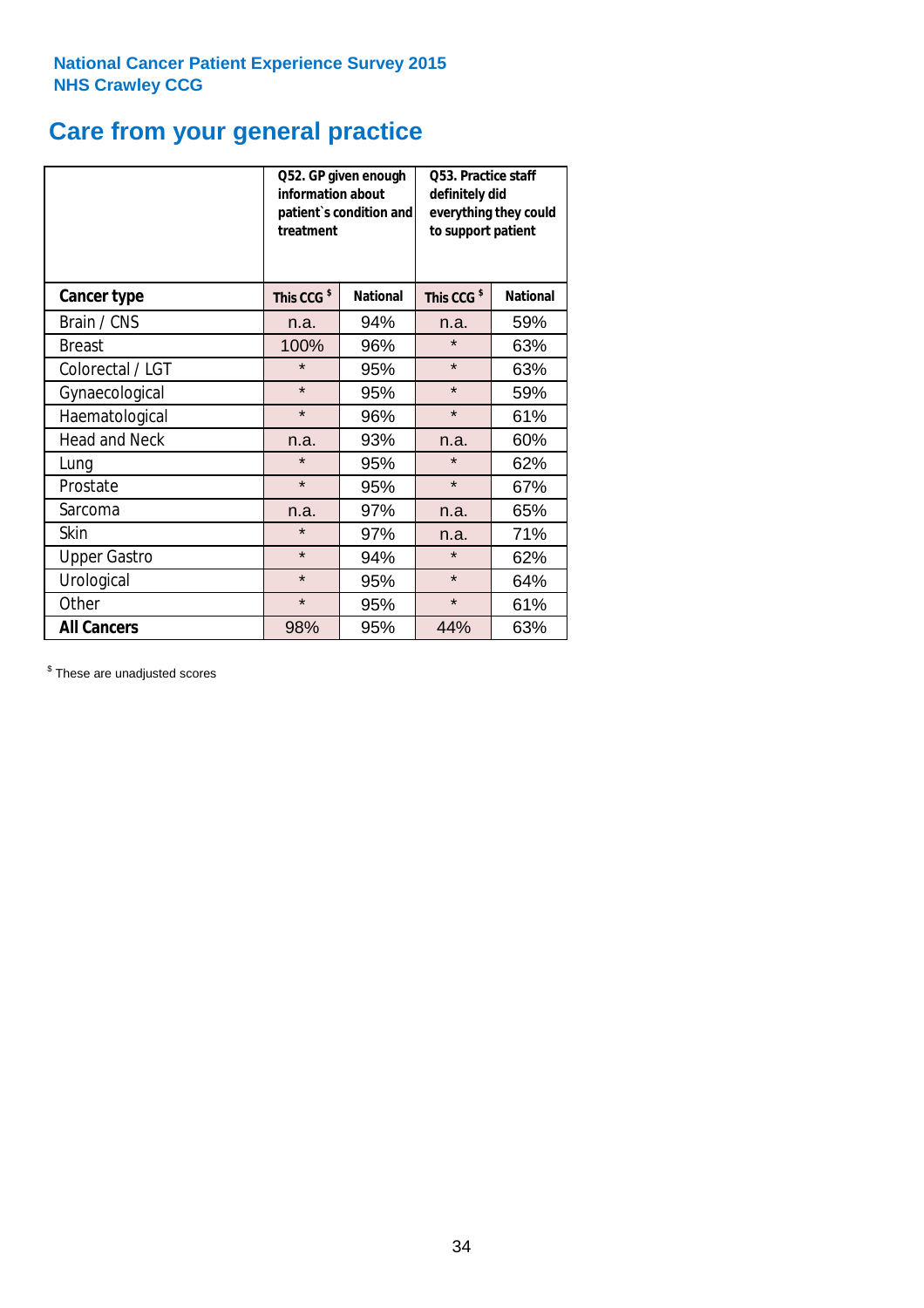# **Your overall NHS care**

|                      | Q54. Hospital and<br>community staff<br>always worked well<br>together |                 | Q55. Patient given a<br>care plan |                 | Q56. Overall the<br>administration of the<br>care was very good /<br>qood |                 | Q57. Length of time for<br>attending clinics and<br>appointments was<br>right |                 |
|----------------------|------------------------------------------------------------------------|-----------------|-----------------------------------|-----------------|---------------------------------------------------------------------------|-----------------|-------------------------------------------------------------------------------|-----------------|
| <b>Cancer type</b>   | This CCG <sup>\$</sup>                                                 | <b>National</b> | This CCG <sup>\$</sup>            | <b>National</b> | This CCG <sup>\$</sup>                                                    | <b>National</b> | This CCG <sup>\$</sup>                                                        | <b>National</b> |
| Brain / CNS          | n.a.                                                                   | 45%             | n.a.                              | 29%             | n.a.                                                                      | 84%             | n.a.                                                                          | 60%             |
| <b>Breast</b>        | 68%                                                                    | 60%             | $\star$                           | 35%             | 96%                                                                       | 90%             | 67%                                                                           | 64%             |
| Colorectal / LGT     | $\star$                                                                | 60%             | $\star$                           | 36%             | $\star$                                                                   | 88%             | $\star$                                                                       | 68%             |
| Gynaecological       | $\star$                                                                | 58%             | $\star$                           | 29%             | $\star$                                                                   | 89%             | $\star$                                                                       | 66%             |
| Haematological       | $\star$                                                                | 63%             | $\star$                           | 33%             | $\star$                                                                   | 92%             | $\star$                                                                       | 62%             |
| <b>Head and Neck</b> | n.a.                                                                   | 58%             | n.a.                              | 34%             | n.a.                                                                      | 89%             | n.a.                                                                          | 65%             |
| Lung                 | $\star$                                                                | 63%             | $\star$                           | 32%             | $\star$                                                                   | 89%             | $\star$                                                                       | 70%             |
| Prostate             | $\star$                                                                | 63%             | $\star$                           | 36%             | $\star$                                                                   | 87%             | $\star$                                                                       | 71%             |
| Sarcoma              | n.a.                                                                   | 60%             | n.a.                              | 31%             | n.a.                                                                      | 90%             | n.a.                                                                          | 63%             |
| Skin                 | $\star$                                                                | 69%             | $\star$                           | 39%             | $\star$                                                                   | 89%             | $\star$                                                                       | 73%             |
| <b>Upper Gastro</b>  | $\star$                                                                | 58%             | $\star$                           | 36%             | $\star$                                                                   | 88%             | $\star$                                                                       | 66%             |
| Urological           | $\star$                                                                | 62%             | $\star$                           | 26%             | $\star$                                                                   | 84%             | $\star$                                                                       | 73%             |
| Other                | 48%                                                                    | 56%             | $\star$                           | 29%             | 76%                                                                       | 87%             | 57%                                                                           | 61%             |
| <b>All Cancers</b>   | 60%                                                                    | 61%             | 43%                               | 33%             | 88%                                                                       | 89%             | 70%                                                                           | 66%             |

|                      | Q58. Taking part in<br>cancer research | discussed with patient | Q59. Patient's average<br>rating of care scored<br>from very poor to very<br>good |                 |  |
|----------------------|----------------------------------------|------------------------|-----------------------------------------------------------------------------------|-----------------|--|
| <b>Cancer type</b>   | This CCG <sup>\$</sup>                 | <b>National</b>        | This CCG <sup>\$</sup>                                                            | <b>National</b> |  |
| Brain / CNS          | n.a.                                   | 32%                    | n.a.                                                                              | 8.5             |  |
| <b>Breast</b>        | 17%                                    | 28%                    | 8.8                                                                               | 8.8             |  |
| Colorectal / LGT     | $\star$                                | 22%                    | $\star$                                                                           | 8.7             |  |
| Gynaecological       | $\star$                                | 27%                    | $\star$                                                                           | 8.7             |  |
| Haematological       | $\star$                                | 36%                    | $\star$                                                                           | 8.8             |  |
| <b>Head and Neck</b> | n.a.                                   | 21%                    | n.a.                                                                              | 8.6             |  |
| Lung                 | $\star$                                | 34%                    | $\star$                                                                           | 8.6             |  |
| Prostate             | $\star$                                | 35%                    | $\star$                                                                           | 8.6             |  |
| Sarcoma              | n.a.                                   | 29%                    | n.a.                                                                              | 8.7             |  |
| Skin                 | $\star$                                | 17%                    | $\star$                                                                           | 8.9             |  |
| <b>Upper Gastro</b>  | $\star$                                | 30%                    | $\star$                                                                           | 8.6             |  |
| Urological           | $\star$                                | 14%                    | $\star$                                                                           | 8.5             |  |
| Other                | $\star$                                | 31%                    | 8.3                                                                               | 8.6             |  |
| <b>All Cancers</b>   | 25%                                    | 28%                    | 8.7                                                                               | 8.7             |  |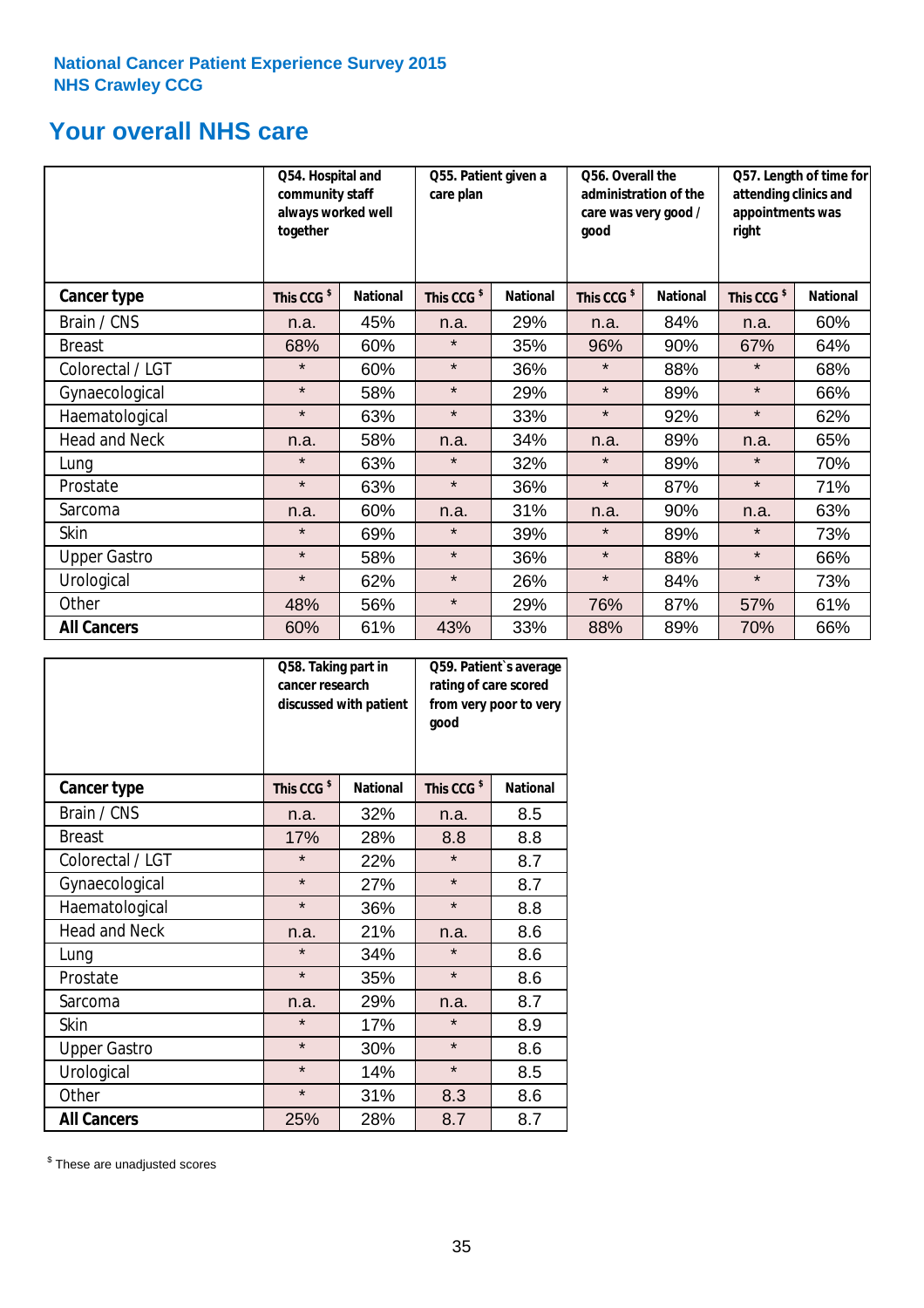# **Annex**

# **Methodology**

The sample for the survey included all adult (aged 16 and over) NHS patients, with a confirmed primary diagnosis of cancer, discharged from an NHS Trust after an inpatient episode or day case attendance for cancer related treatment in the months of April, May and June 2015.

The patients included in the sample had relevant cancer ICD10 codes (C00-99 excluding C44 and C84, and D05) in the first diagnosis field of their patient records, applied to their patient files by the relevant NHS Trust, and were alive at the point at which fieldwork commenced. Deceased checks were undertaken on up to three occasions during fieldwork, to ensure that questionnaires were not sent to patients who had died since their treatment.

Trust samples were checked rigorously for duplicates and patient lists were also de-duplicated nationally to ensure that patients did not receive multiple copies of questionnaires.

The fieldwork for the survey was undertaken between October 2015 and March 2016.

For the first time, the survey used a mixed mode methodology. Questionnaires were sent by post with two reminders where necesssary, but also included an option to complete online. A Freephone helpline was available for respondents to ask questions about the survey, to enable them to complete their questionnaires over the phone, and to provide access to a translation and interpreting facility for those whose first language was not English.

The Health Research Authority supported the survey by granting Section 251 approval.

# **Further information**

Further information on survey methodology, as well as all of the national and local reports and data, is available at www.ncpes.co.uk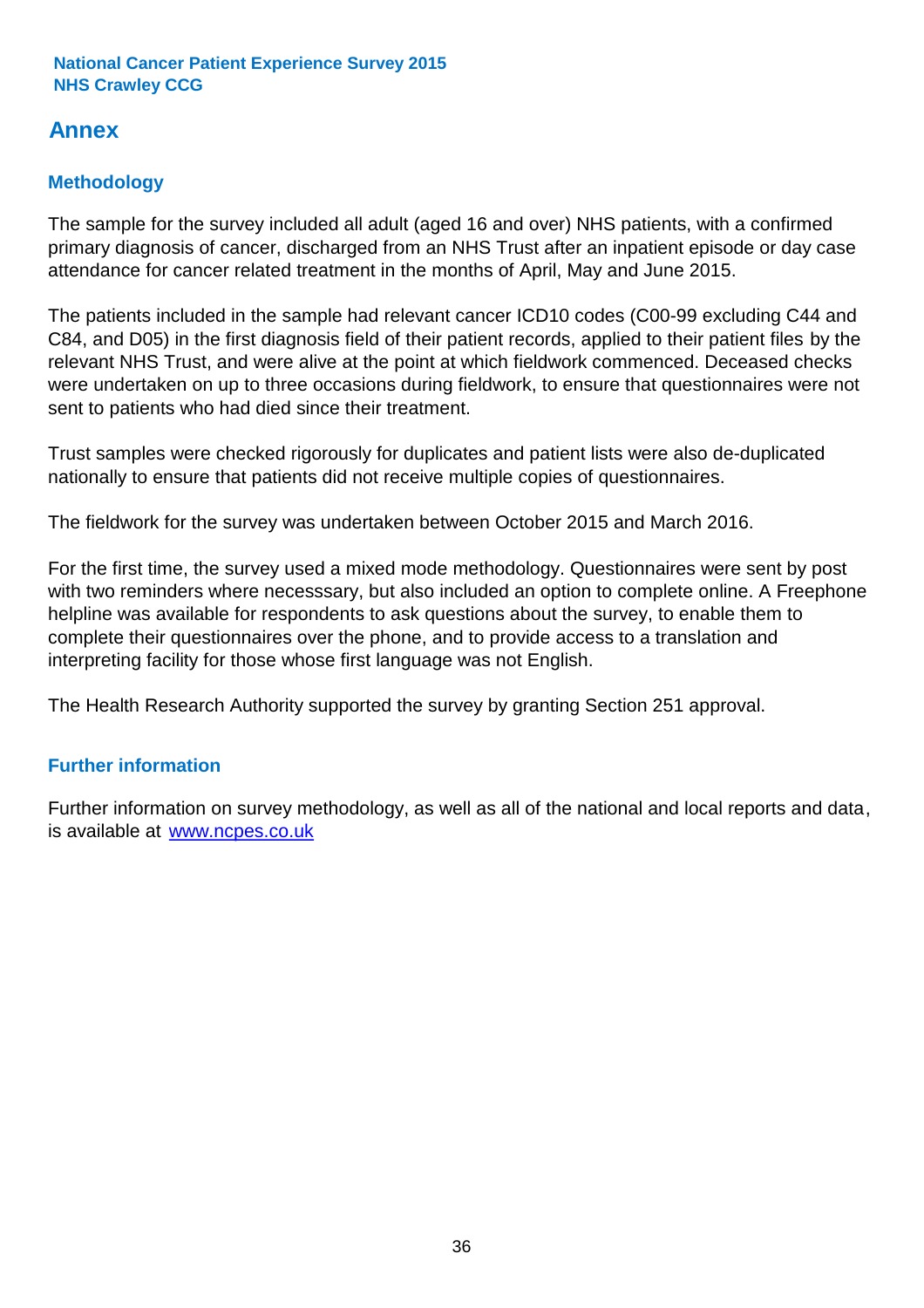### **Redevelopment of the 2015 survey**

A number of significant changes have been made to the National Cancer Patient Experience Survey in 2015:

- the length of the questionnaire has been reduced
- response options have been reviewed and changed to make them consistent throughout the survey
- some of the questions and / or answer options have been changed so that they are now in line with questions in other patient surveys (e.g. the Care Quality Commission national patient surveys), to improve comparability between them
- the topic areas within the questionnaire have been redesigned to capture the whole patient journey.

There are 50 questions in the questionnaire that relate directly to patient experience. Of these, 14 remain unchanged from previous years; and a further 21 have been slightly amended. We draw caution in directly comparing data from the 2015 survey to the findings of the previous CPES surveys, even for identical questions. Changes in the structure of the survey instrument (questionnaire) and also the administration of the survey (calendar period and length of time from sampling to field work start and completion) may influence nationwide averages, although these features will not greatly impact on relative comparisons (e.g. between patient groups or hospitals).

The other 15 questions are either new or substantially changed from previous years.

It is expected that there will be few, if any changes, to the questionnaire going forward so we will be able to compare the results year on year. Where changes are necessary they are expected to be for methodological reasons or to improve question reliability.

Another significant change in 2015 is that an online version of the questionnaire has been developed. The online version was developed to make the questionnaire more accessible for respondents. This may have an impact on the demographic characteristics of the respondents. This may be an improvement if previously underrepresented groups have responded. However, changes to the demographics of respondents may have implications on the overall results - and again, leads us to draw caution in directly comparing results with previous years.

### **Official Statistics**

The 2015 survey data has been published for the first time as Official Statistics. The 2015 survey data has been produced and published in line with the Code of Practice for Official Statistics.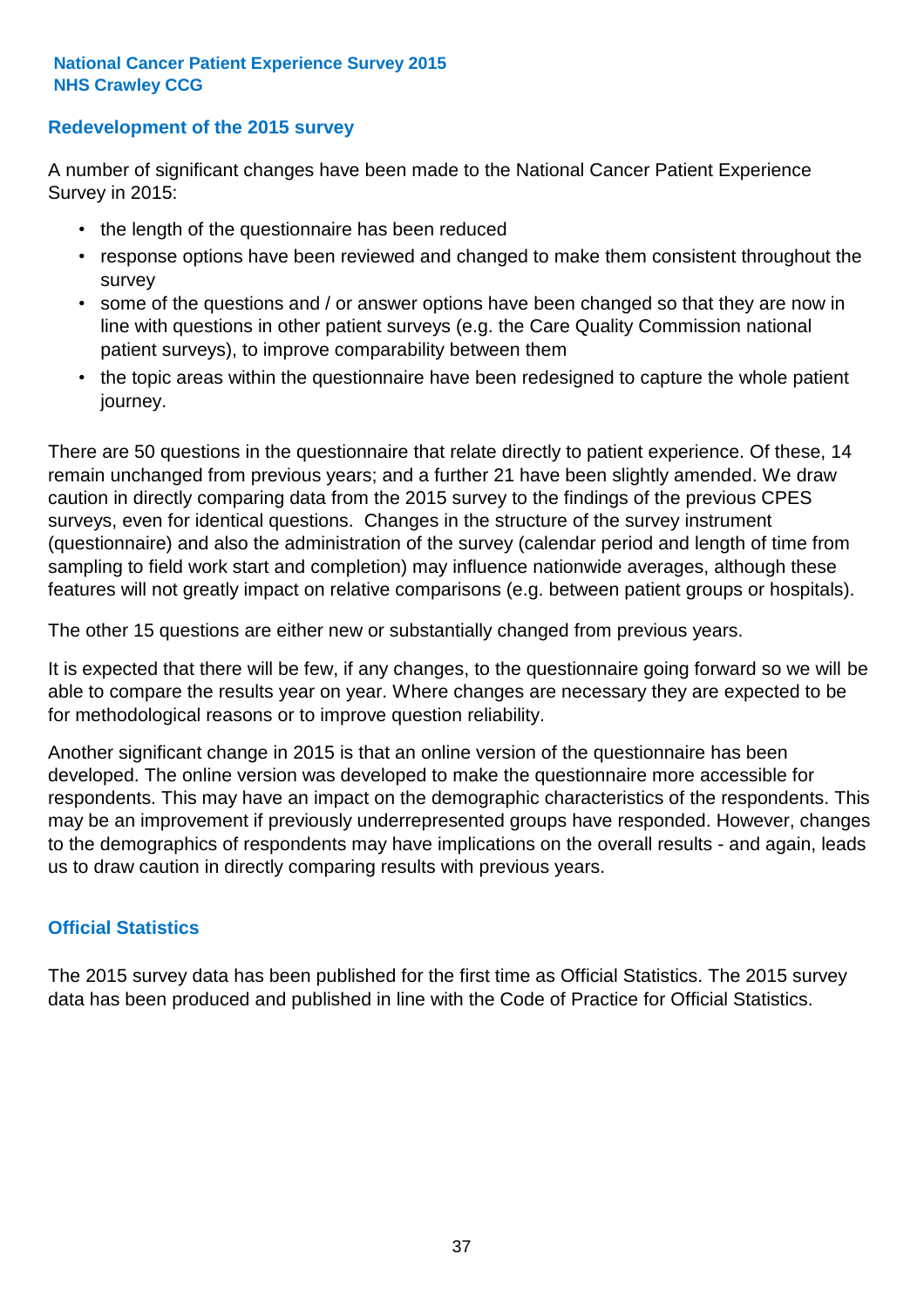### **Scoring methodologies**

49 of the 50 questions relating directly to patient experience have been summarised as the score of the percentage of patients who reported a positive experience. For example:

- question 6 asks: "Overall, how did you feel about the length of time you had to wait for your test to be done?". Responses have been recorded as positive only for those patients who selected the first option ("It was about right")
- question 11 asks: "When you were told you had cancer, were you given written information about the type of cancer you had?". Responses have been recorded as positive only for those patients who selected the first option ("Yes, and it was easy to understand").

Where options do not provide any information on positive/negative patient experience (e.g. "Don't know / can't remember"), they are excluded from the score.

The other question (question 59) asks respondents to rate their overall care on a scale of 0 to 10. Scores have been given as an average on this scale.

A copy of the 2015 questionnaire, marked up with all of these scoring conventions, is available at www.ncpes.co.uk

Further details on the scoring methodology can be found in the technical document for the survey, available at <u>www.ncpes.co.uk</u>

#### **Case-mix adjustment**

For the first time in 2015, case-mix adjusted findings are being presented alongside unadjusted results for CCGs. Case-mix adjustment allows us to account for the impact that differing patient populations might have on results. By using the case-mix adjusted estimates we can obtain a greater understanding of how a CCG is performing given their patient population.

The factors taken into account in this case-mix adjustment are gender, age, ethnic group, deprivation, and tumour group.

For further details on case-mix adjustment, please refer to the technical document for the survey, available at www.ncpes.co.uk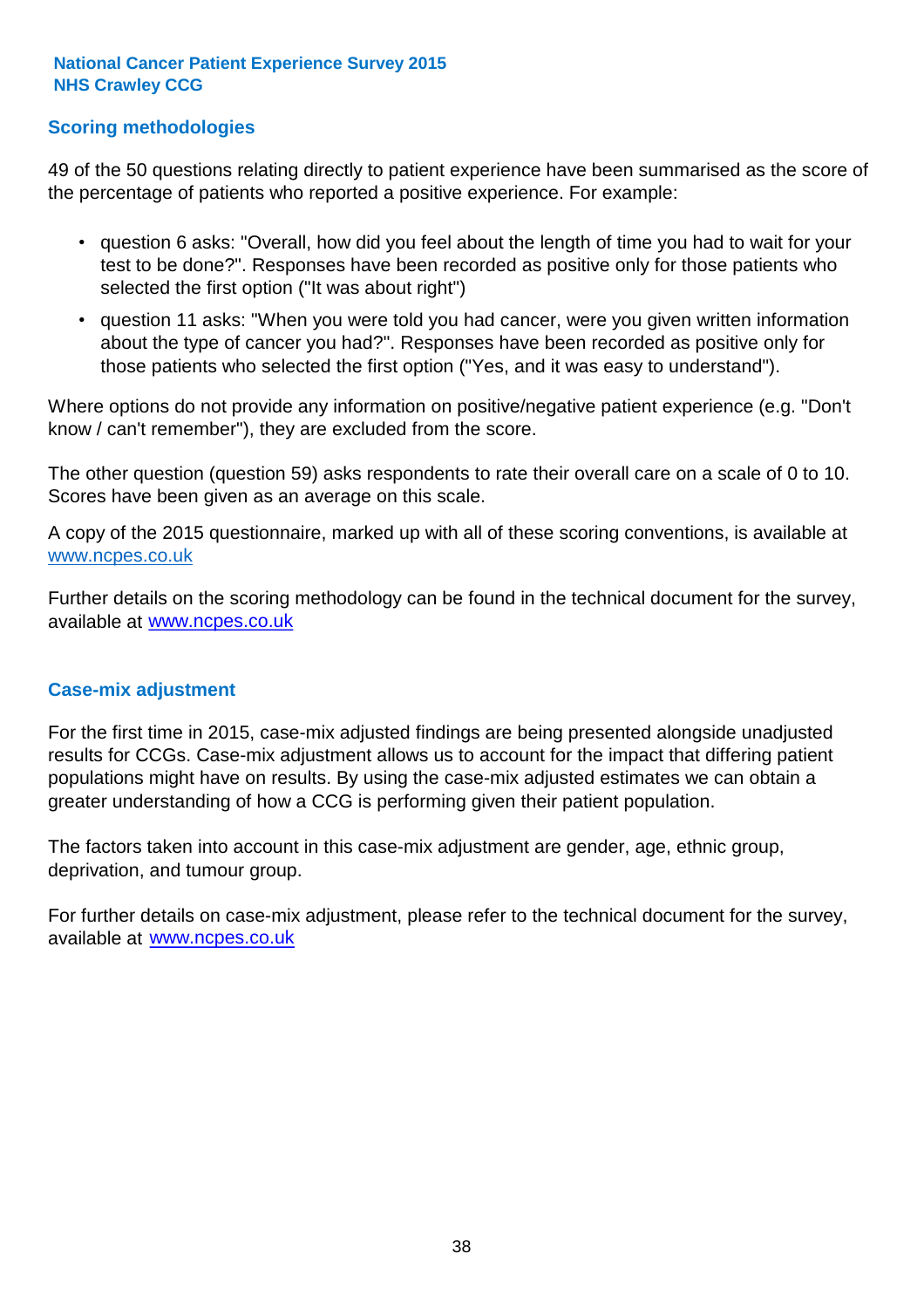### **Response Rates**

|                 | Sample<br><b>Size</b> | <b>Excluded</b> | <b>Adjusted</b><br><b>Sample</b> | <b>Not</b><br><b>Returned Refused</b> | Blank | <b>Completed</b> | Response<br>Rate |
|-----------------|-----------------------|-----------------|----------------------------------|---------------------------------------|-------|------------------|------------------|
| <b>National</b> | 116,991               | 8.719           | 108,272                          | 33,168                                | 3.918 | 71,186           | 66%              |
| 09H             | 194                   | 14              | <b>180</b>                       | 62                                    |       | 112              | 62%              |

#### **Respondents by tumour group**

The tables below show the numbers of patients from each tumour group and the age and gender distribution of these patients.

| <b>Tumour Group</b>  | Number of<br>respondents* |
|----------------------|---------------------------|
| Brain / CNS          | 0                         |
| <b>Breast</b>        | 25                        |
| Gynaecological       | 6                         |
| Colorectal / LGT     | 15                        |
| Lung                 | 7                         |
| <b>Skin</b>          | $\overline{2}$            |
| Haematological       | 16                        |
| <b>Upper Gastro</b>  | 9                         |
| Other                | 11                        |
| Urological           | 13                        |
| Prostate             | 5                         |
| Sarcoma              | 0                         |
| <b>Head and Neck</b> | 3                         |

*\* These figures may not match the numerator for all questions in the 'Comparisons by tumour group' section of this report, because not all questions were answered by all respondents.*

### **Respondents by age and gender**

The questionnaire asked respondents to give their year of birth. This information has been amalgamated into 8 age bands. The age and gender distribution for the CCG was as follows:

|             | 16-24 | 25-34 | 35-44 | 45-54 | 55-64 | 65-74 | 75-84 | $85+$ | Total |
|-------------|-------|-------|-------|-------|-------|-------|-------|-------|-------|
| <b>Male</b> |       |       |       |       |       | 20    | 10    |       | 41    |
| Female      |       |       |       | 12    | 18    | 19    |       |       | 71    |
| Total       |       |       | 10    | 13    | 24    | 39    | 18    |       | 112   |